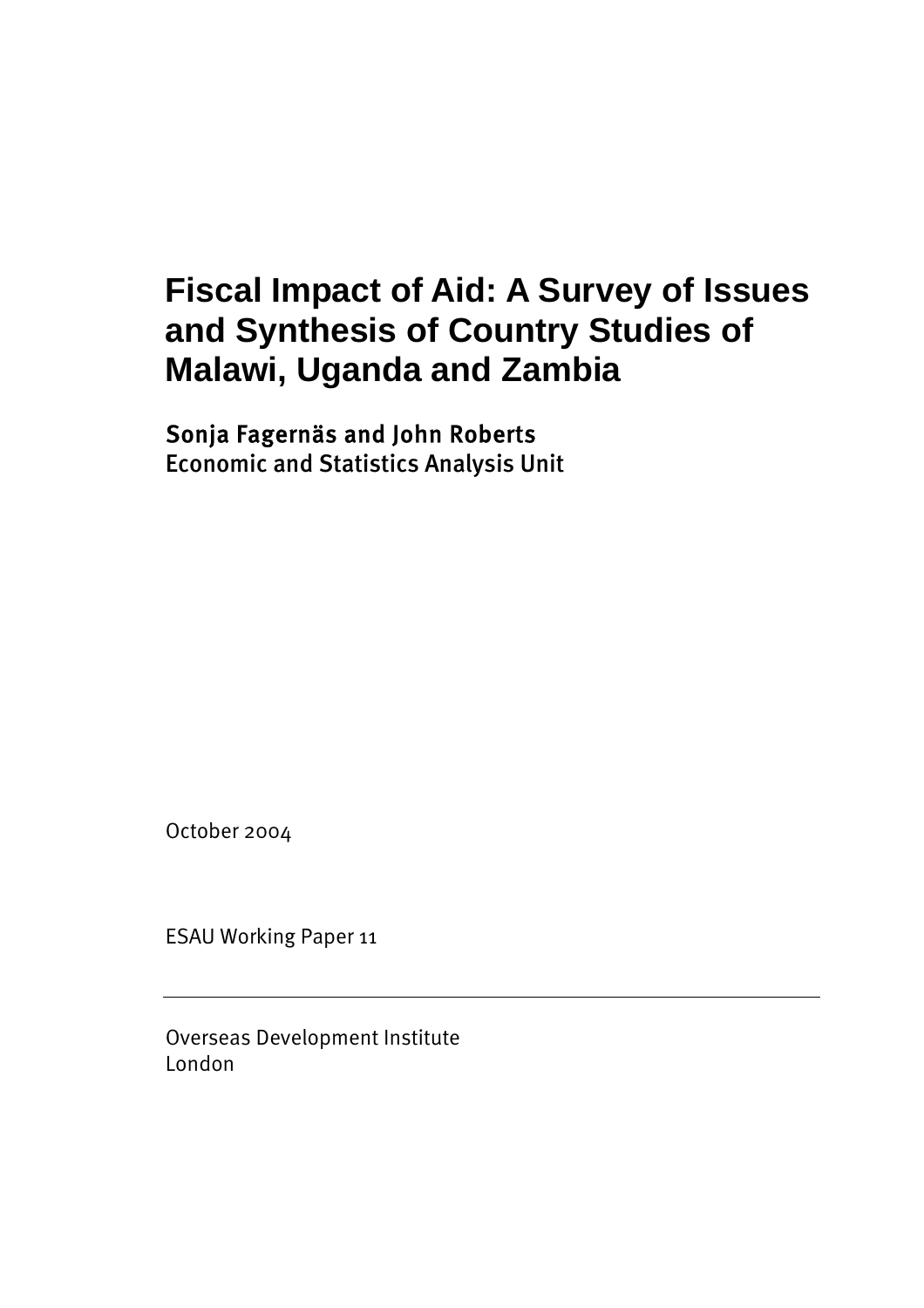The Economics and Statistics Analysis Unit has been established by DFID to undertake research, analysis and synthesis, mainly by seconded DFID economists, statisticians and other professionals, which advances understanding of the processes of poverty reduction and pro-poor growth in the contemporary global context, and of the design and implementation of policies that promote these objectives. ESAU's mission is to make research conclusions available to DFID, and to diffuse them in the wider development community.

ISBN 0 85003 739 5

Economics and Statistics Analysis Unit Overseas Development Institute 111 Westminster Bridge Road London SE1 7JD

© Overseas Development Institute 2004

All rights reserved. Readers may quote from or reproduce this paper, but as copyright holder, ODI requests due acknowledgement.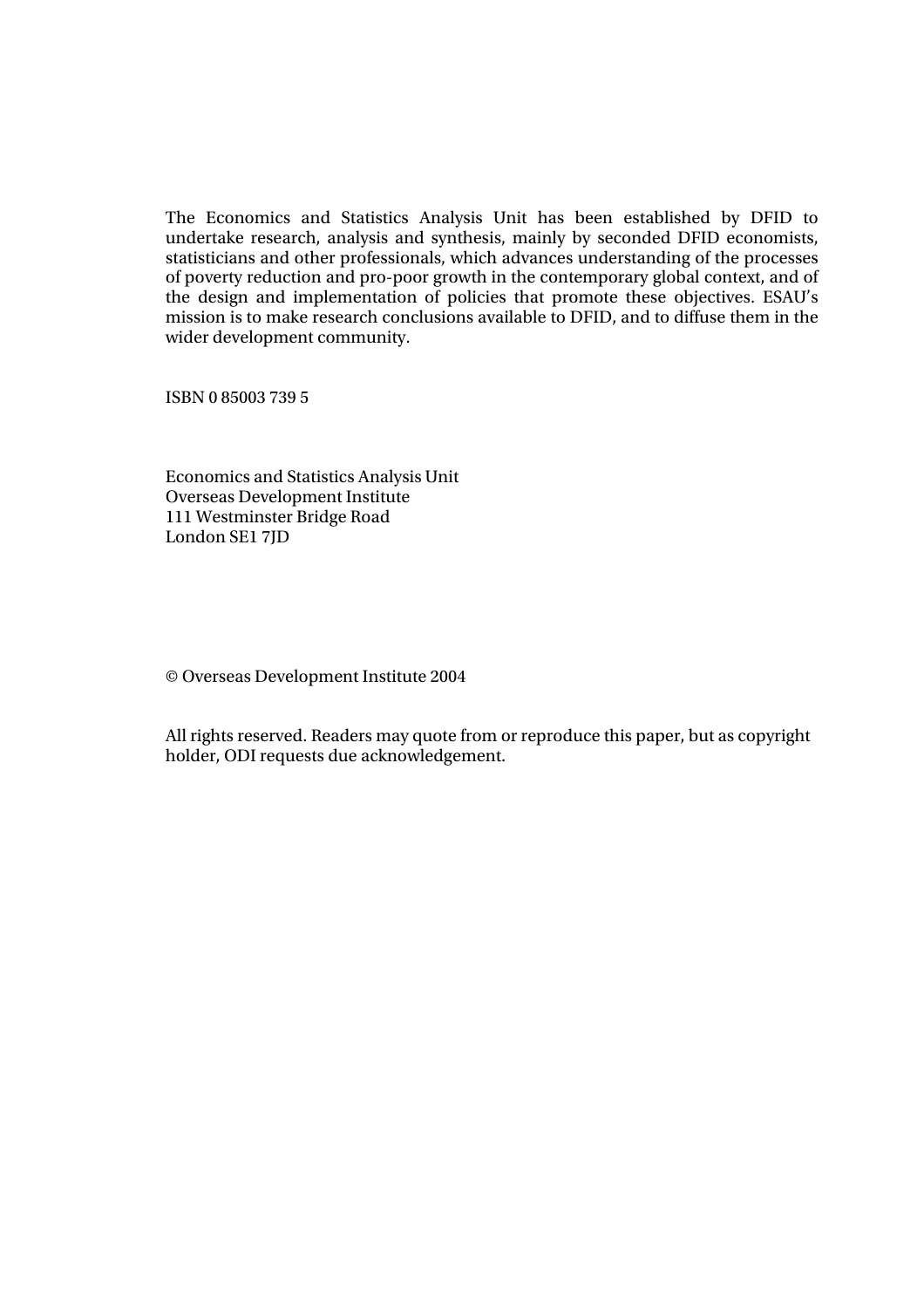# **Contents**

| <b>Acknowledgments</b>                                                                                                                                                                                                                                                                                                                                                                                                                                               | V                                                                                    |
|----------------------------------------------------------------------------------------------------------------------------------------------------------------------------------------------------------------------------------------------------------------------------------------------------------------------------------------------------------------------------------------------------------------------------------------------------------------------|--------------------------------------------------------------------------------------|
| <b>Acronyms</b>                                                                                                                                                                                                                                                                                                                                                                                                                                                      | V                                                                                    |
| <b>Executive Summary</b>                                                                                                                                                                                                                                                                                                                                                                                                                                             | vi                                                                                   |
| <b>Chapter 1: Introduction</b>                                                                                                                                                                                                                                                                                                                                                                                                                                       | 1                                                                                    |
| <b>Chapter 2: Issues, Approaches and Methodology - a Survey</b>                                                                                                                                                                                                                                                                                                                                                                                                      | $\bf{2}$                                                                             |
| 2.1 Aid, public expenditure and growth<br>2.2 Counterpart flows of funds - fungibility<br>2.3 Welfare maximisation through public expenditure<br>2.4 Choice-theoretic framework for fiscal impact studies - loss function minimisation<br>2.5 Results from the existing literature<br>2.6 Critique of existing models<br>2.7 Methodology<br>2.8 Conclusion: implications for the country case studies<br><b>Chapter 3: Composition of Aid and External Financing</b> | $\overline{2}$<br>$\overline{4}$<br>5<br>$\overline{7}$<br>9<br>10<br>12<br>15<br>17 |
| 3.1 Sources of data<br>3.2 Treatment of debt and debt-service reduction (DDSR)<br>3.3 Growing concessionality of resource flows<br>3.4 Conclusion: implications for the empirical analysis                                                                                                                                                                                                                                                                           | 17<br>19<br>20<br>23                                                                 |
| <b>Chapter 4: Synthesis of Country Studies</b>                                                                                                                                                                                                                                                                                                                                                                                                                       | 24                                                                                   |
| 4.1 Country economic background - coverage<br>4.2 Country case studies in summary                                                                                                                                                                                                                                                                                                                                                                                    | 24<br>26                                                                             |
| <b>Chapter 5: Conclusions and Implications</b>                                                                                                                                                                                                                                                                                                                                                                                                                       | 35                                                                                   |
| 5.1 Insights into the budget process and aid effectiveness<br>5.2 Methodology<br>5.3 Limitations of the analysis                                                                                                                                                                                                                                                                                                                                                     | 35<br>39<br>39                                                                       |
| <b>Bibliography</b>                                                                                                                                                                                                                                                                                                                                                                                                                                                  | 41                                                                                   |
| <b>Annex: Net External Financing Correlation Coefficients</b>                                                                                                                                                                                                                                                                                                                                                                                                        | 44                                                                                   |

# Figures

| Fig. 3.1 Malawi: External financing of public expenditure and ODA disbursements | 18 |
|---------------------------------------------------------------------------------|----|
| Fig. 3.2 Uganda: External financing of public expenditure and ODA disbursements | 18 |
| Fig. 3.3 Zambia: External financing of public expenditure and ODA disbursements | 19 |
| Fig. 3.4 Malawi: Net external financing by source and terms                     | 21 |
| Fig. 3.5 Uganda: Net external financing by source and terms                     | 21 |
| Fig. 3.6 Zambia: Net external financing by source and terms                     | 22 |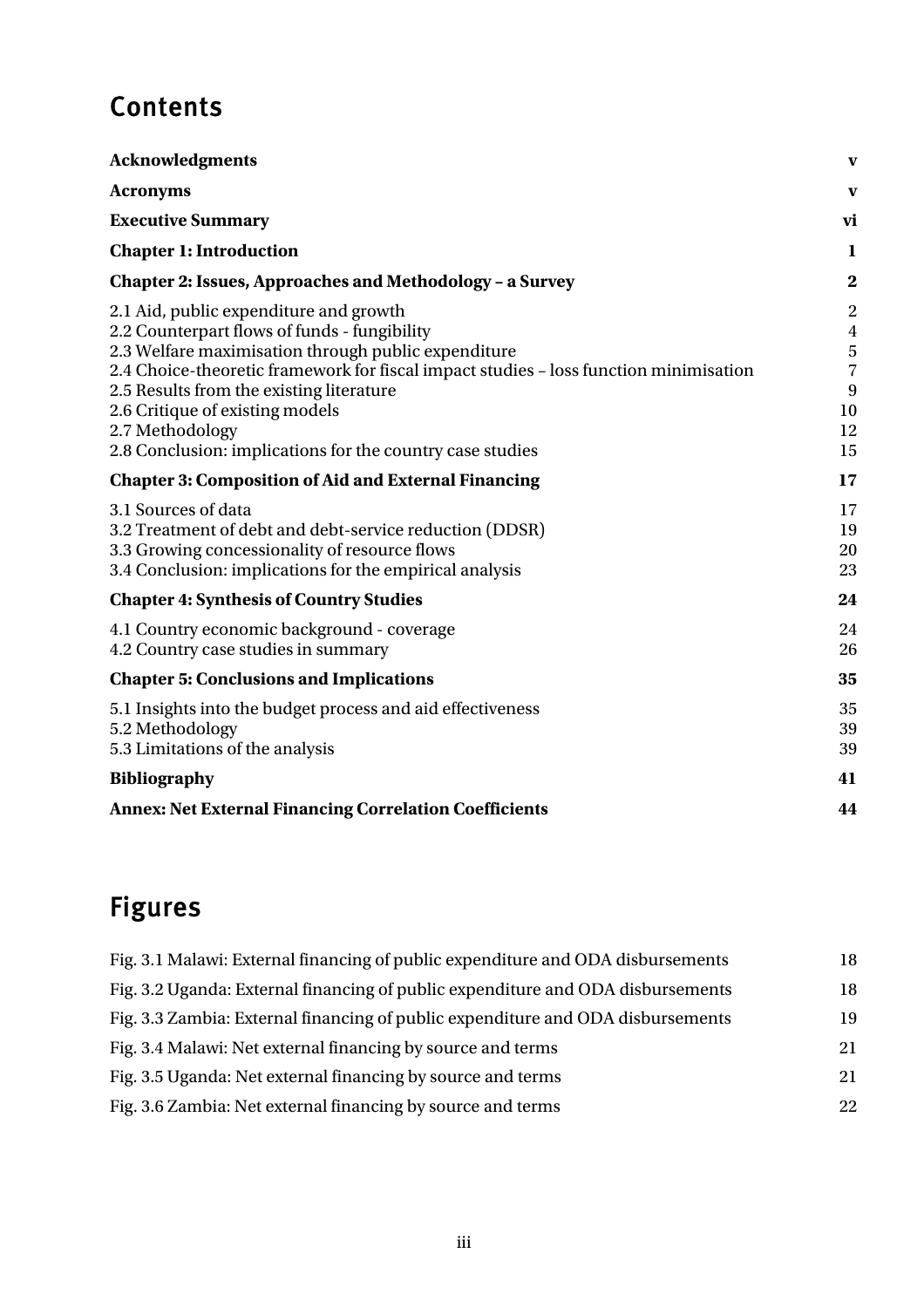# Tables

| Table 2.1 Summary of fiscal impact study results |    |
|--------------------------------------------------|----|
| Table 4.1 Summary of econometric results         | 33 |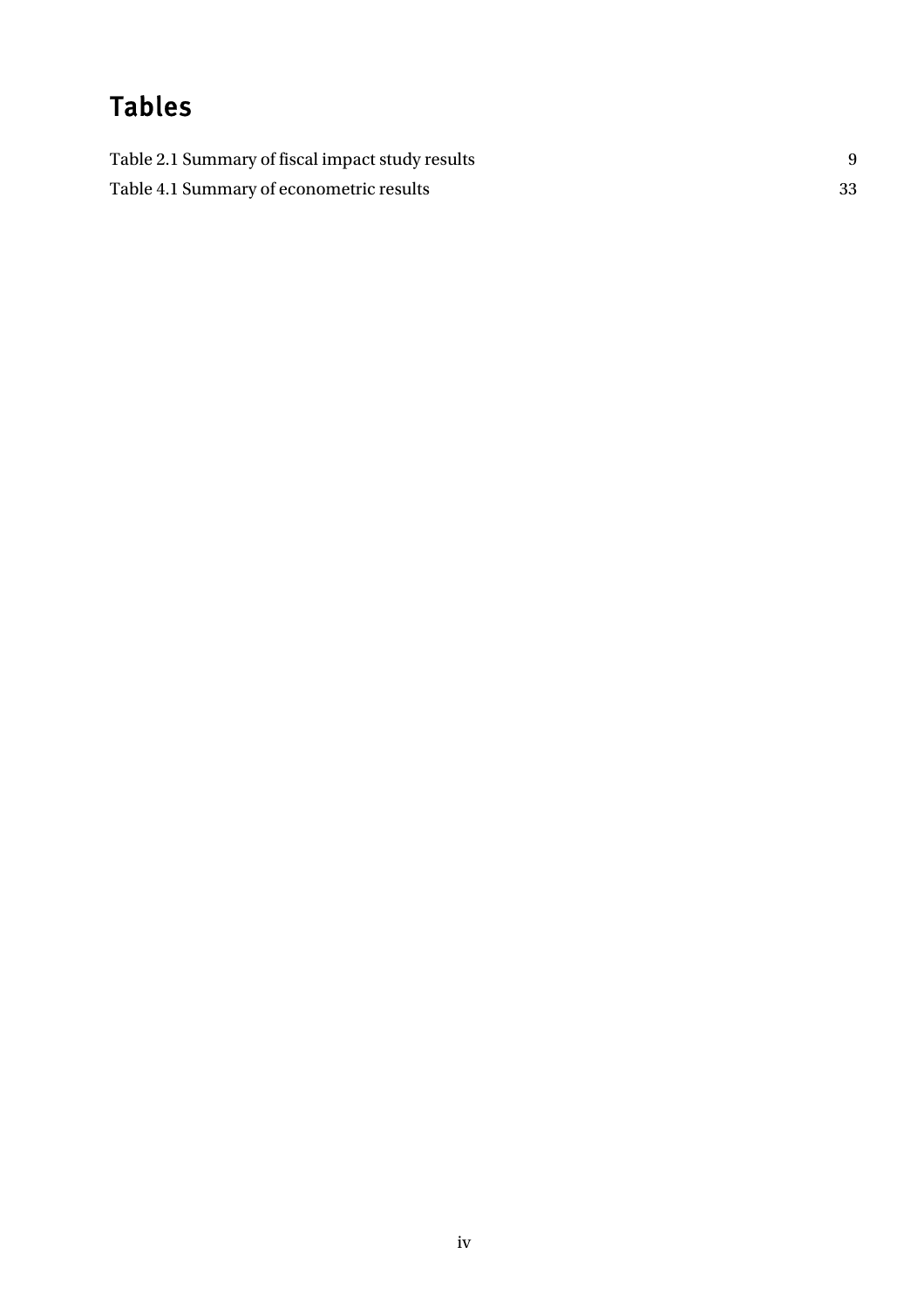# <span id="page-4-0"></span>Acknowledgments

The authors are grateful for the conceptual guidance, technical support and practical advice received from Oliver Morrissey, whose earlier work on fiscal impact analysis inspired this project.

## Acronyms

| <b>DAC</b>  | Development Assistance Committee (of the OECD)                     |
|-------------|--------------------------------------------------------------------|
| <b>DDSR</b> | Debt and Debt-Service Reduction                                    |
| GDP         | <b>Gross Domestic Product</b>                                      |
| <b>GNI</b>  | <b>Gross National Income</b>                                       |
| <b>HIPC</b> | <b>Highly Indebted Poor Country</b>                                |
| <b>IBRD</b> | International Bank for Reconstruction and Development (World Bank) |
| <b>IDA</b>  | <b>International Development Association (World Bank)</b>          |
| <b>IFS</b>  | <b>International Financial Statistics</b>                          |
| <b>IMF</b>  | <b>International Monetary Fund</b>                                 |
| <b>ODA</b>  | <b>Official Development Assistance</b>                             |
| <b>OECD</b> | Organisation for Economic Cooperation and Development              |
| <b>OLS</b>  | <b>Ordinary Least Squares</b>                                      |
| <b>PAF</b>  | <b>Poverty Action Fund</b>                                         |
| TС.         | <b>Technical Cooperation</b>                                       |
| <b>VAR</b>  | <b>Vector Autoregression</b>                                       |
| <b>VEC</b>  | <b>Vector Error Correction</b>                                     |
| <b>WDI</b>  | <b>World Development Indicators</b>                                |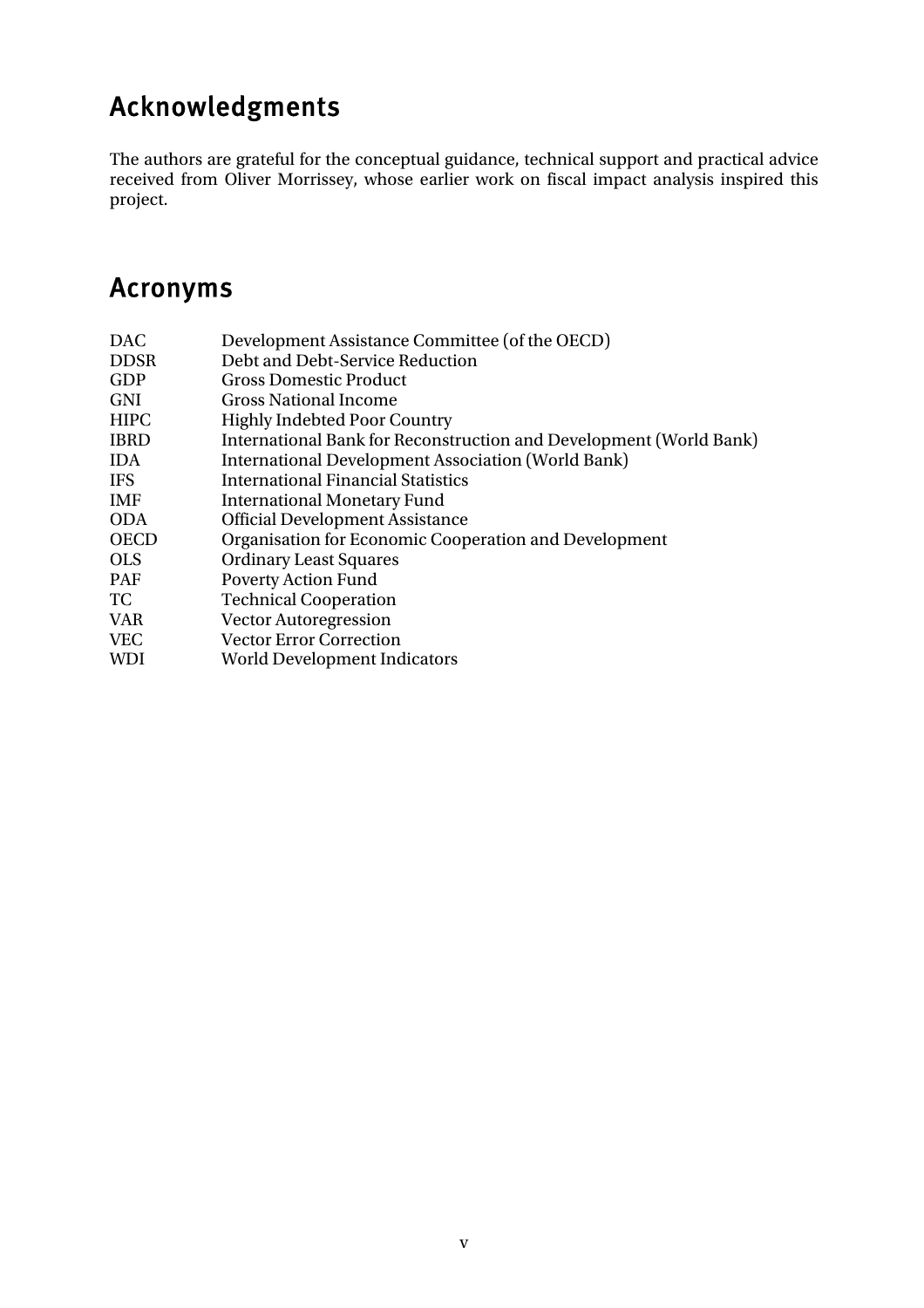## <span id="page-5-0"></span>Executive Summary

This paper's basic concern is with aid effectiveness and with the absorption of aid into the economies of recipient countries. It asks how the literature on the fiscal impact of aid adds to an understanding of these issues, and what light fiscal impact studies might shed on the nature and mechanics of the aid-growth relationship. It surveys aspects of the literature on aid and growth, budgetary choice, fungibility and fiscal impact and the empirical methodologies used in the last aspect. In doing so it serves as a theoretical and methodological introduction to fiscal impact case studies of three African countries – Malawi, Uganda and Zambia - which are presented in separate ESAU working papers, but whose main findings and conclusions are summarised here. The empirical conclusions of these studies are based on time series data from the 1970s to the early 2000s.

All three case-study countries have experienced economic troubles, and have pursued similar programmes of economic reform in the later 1980s and the 1990s. They have had defective, imperfectly consolidated, budgetary processes, and have been subject to fiscal indiscipline. They have all received large aid inflows relative to GDP, including substantial balance-of-payments and budget support, particularly in the early 1990s. Only Uganda, the most successful reformer, has successfully emerged from its difficulties into sustained growth and poverty reduction.

The weight of opinion among contributors to the aid-growth literature suggests that aid is effective in promoting growth, and that this is probably achieved, at least in part, through investment. However, there is ambiguity about the mechanics involved and about the flows of funds induced by aid which support them. Most aid is official, and is provided to governments for use in the financing of projects and programmes which ought to feature in their budgets – though in practice some are omitted. Budgets are therefore the first, and main, link in the chain of causation. Empirical evidence about the impact of public expenditure on growth is inconsistent, and the results are poorly explained. There is, moreover, no consensus in the literature about the micro-foundations of the budget process.

Much of the fiscal impact literature assumes that the objective of budget planners is to minimise a quadratic loss utility function. Previous authors have derived systems of structural and reduced-form equations from the first order conditions. They have estimated the reduced-form equations using instrumented estimates of budget planners' exogenous targets for the main fiscal aggregates.

This paper suggests that a more realistic schematic representation of the process is a Stone-Geary model in which budget planners are required, as a minimum, to finance certain basic mandatory or entitlement expenditures and, having done so, to allocate the additional resources available so as to equate the marginal social benefit of each outlay, thus maximising social welfare. This proposition is demonstrable in countries where budgets are planned in two parts, with dichotomies of funding and purpose, as has been the case in the case-study countries. The Stone-Geary welfare function is Cobb-Douglas with constant returns, so that discretionary expenditure shares are equal to marginal social benefits.

The country case studies estimate the structure and magnitude of the fiscal impact of aid using vector autoregression (VAR) analysis which is suitable for the analysis of time series of interrelated endogenous variables with lagged effects. It avoids prior assumptions about the underlying structural model and the use of estimated target variables.

A practical problem encountered in the econometric analysis is that, in all three countries, official development assistance (ODA) disbursed by donors has consistently exceeded by a wide margin the (grant and net loan) financing of budgets. The explanations for this include the use of ODA for debt and debt-service reduction, and the failure of donors and recipient countries to ensure that disbursements of project, programme, emergency and technical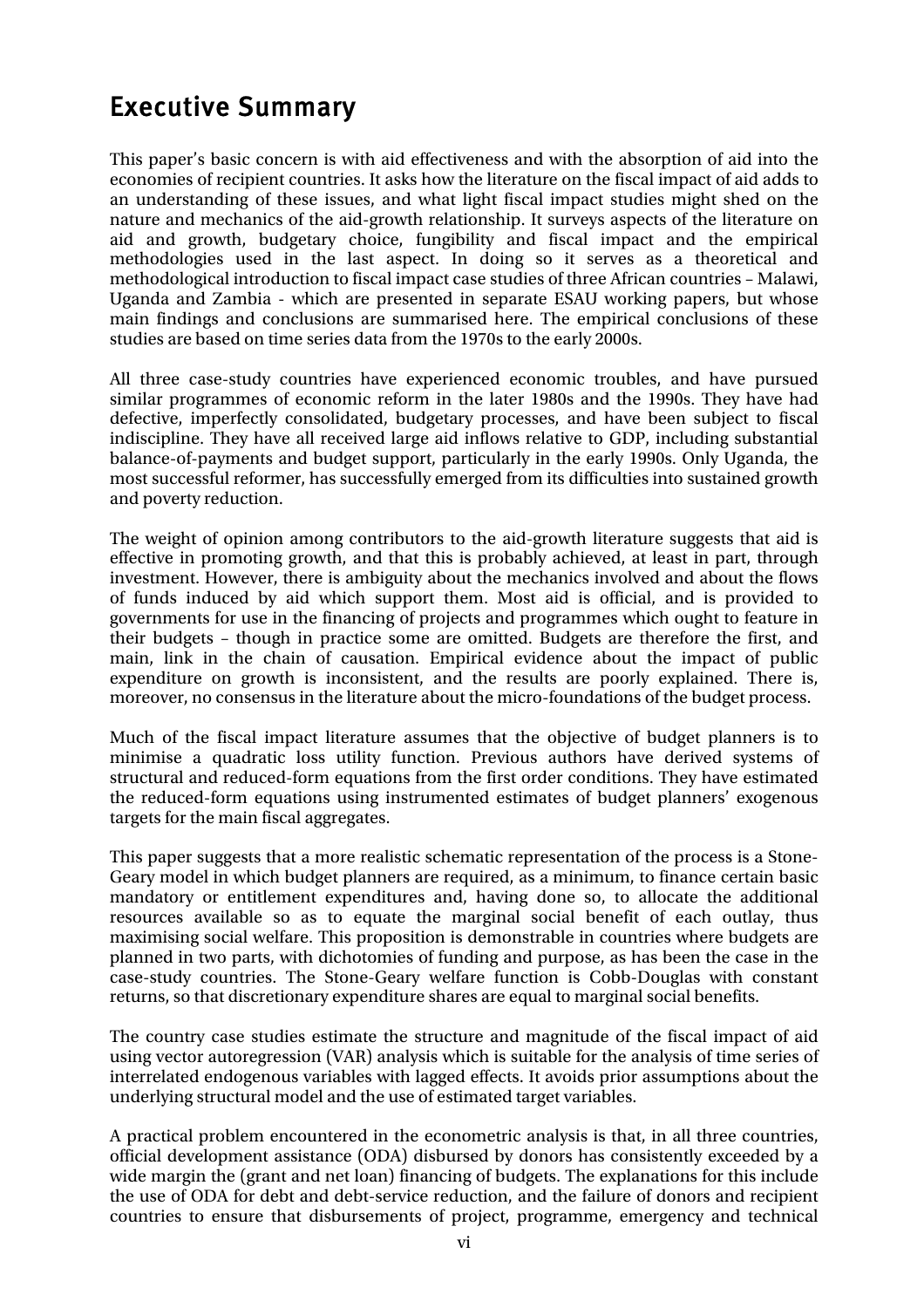assistance paid directly to suppliers by donors, are properly recorded in budgets. A further complication is that all three countries have made use of non-ODA loans (both official and commercial) to finance public expenditures, and these are confused with ODA in the budget data. The econometric analyses of the three countries, therefore, quantify separately the impact on fiscal aggregates of both the external finance reported in national budget sources and of ODA as recorded by donors and reported by OECD.

The omission from budget receipts of significant proportions of official aid disbursements implies that recipient countries' public expenditure accounts also omit certain classes of expenditure. This should be a matter of concern to the donors of budget support, alongside other 'fiduciary' concerns.

The case studies demonstrate that the prime effect of external financing/aid in all three countries has been to increase the size of their development budgets – in some specifications by more than the magnitude of the aid injection. The impact on recurrent budget outlays has been either positive, but lower than that on the development budget (Uganda, Zambia), or negative (Malawi). Domestic revenues have risen with aid in Malawi and Uganda (in Malawi only in the long run),and have fallen in Zambia. However, the causality here is probably indirect and is potentially spurious. The effect of aid on domestic borrowing has been casespecific: in Malawi, the effect has been to reduce borrowing, in Uganda to leave it unchanged and in Zambia to increase it.

This paper points to case-study evidence that the practice of fiscal dichotomy inherited from the 1960s and 1970s - with recurrent budgets being financed from domestic revenues and development budgets from aid and other external sources - has persisted in some degree in the three countries, in spite of the institutional amalgamation of their ministries of finance and development planning. Only in Uganda has the practice been eroded by recent budget reforms. This lends some weight to a broad Stone-Geary interpretation of their budget processes, with mandatory and entitlement (payroll, pensions etc.) expenditures which are hard to compress financed in the main from within the (relatively stable) recurrent budget, and discretionary new projects and programmes from the (more volatile) development budget. As donors have attached greater importance to the operation and maintenance of government services, and have increased the share of (volatile) fungible programme support in their aid disbursements, so recipient countries have increased the share of non-investment expenditures in their development budgets (Malawi and Uganda, but not Zambia).

The persistence of dual budgeting, and the rigidity in budget management that it implies, has implications for the donors of general budget support. This support is predicated on an assumption of budgetary fungibility, permitting the efficient deployment of all resources for the production of public services. This is rendered invalid by compartmentalisation.

The interpretation placed on the excess of incremental development expenditure over aid injections is more speculative. It may arise from the over-optimistic planning of development budget expenditures relative to actual receipts of external financing, or simply from the 'gearing' effect of aid on public expenditure whereby domestically financed 'counterpart' funds have to be mobilised to complement and accompany external financing. A third possibility, as in Malawi, is that the development budget substitutes for the recurrent budget in financing certain classes of operating expenditure.

The empirical results yield plausible indications in two of the three countries about the effect of aid on macroeconomic stability. In Zambia, they suggest that the government failed to use aid to stabilise the economy because it was followed by a weakening in domestic revenue mobilisation and an increase in domestic borrowing. In Malawi, on the other hand, the results suggest the opposite, namely lower borrowing and higher revenues. Nevertheless, Malawi has remained prone to macroeconomic instability. In Uganda, the estimated effect on macroeconomic stability has been insignificant, but is interpreted as supportive of the country's success in stabilisation. The econometric analysis suggests that the impact on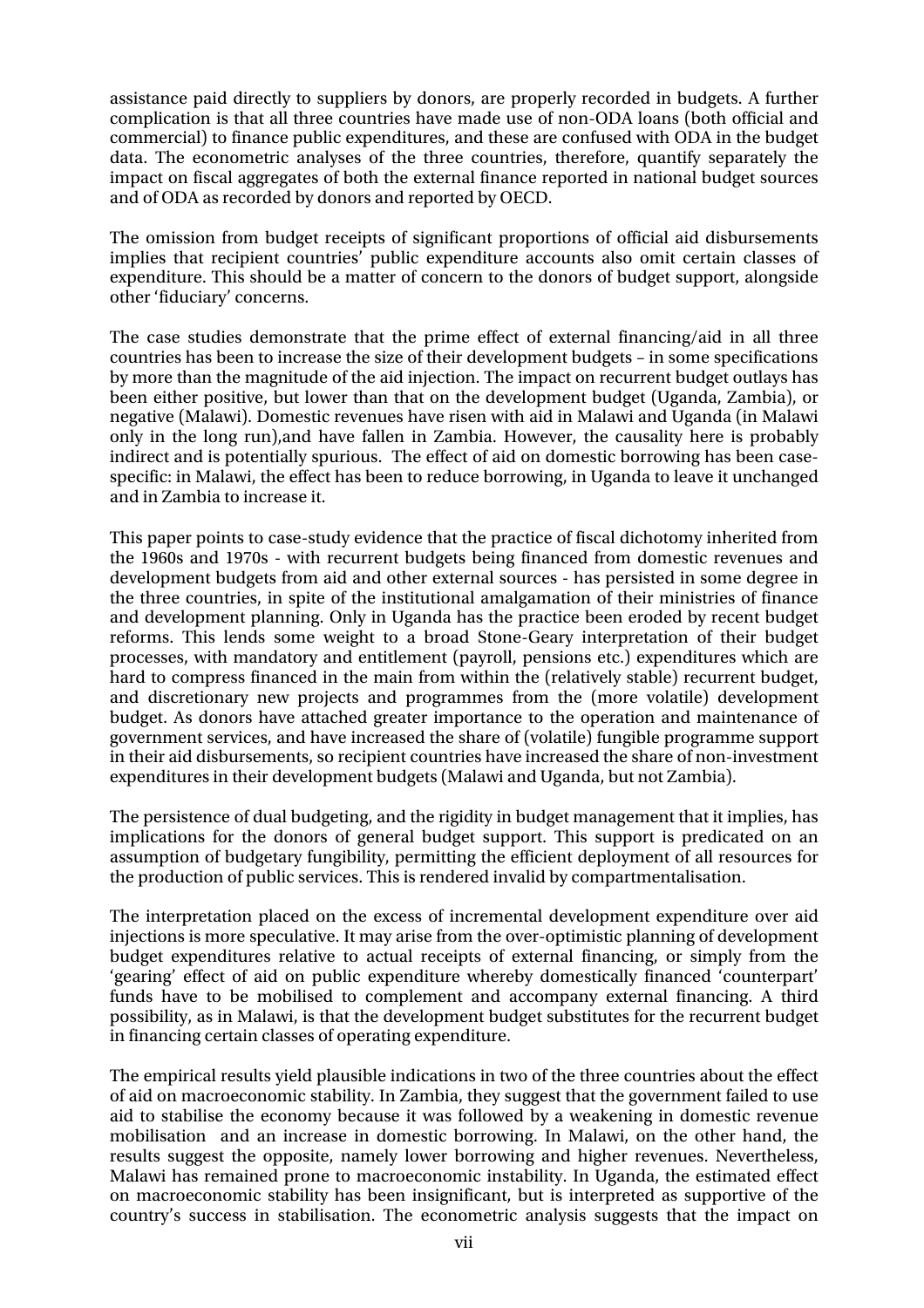domestic revenue has been positive, whereas on domestic borrowing it has been insignificant in the long run. Caution is required in using these results, however, because budgets in all three countries are imperfectly consolidated, omitting significant fiscal and quasi-fiscal transactions, and because fiscal and monetary data on governments' domestic borrowing have been unreconciled.

The VAR/VEC-based econometric analysis highlights the presence and apparent importance of direct and indirect lagged effects in public finance - extending over periods of several years. These are country-specific, and not readily perceived by budget planners, but the evidence underlines the possible longer-term implications of current budget choices. In particular, the effect of aid in raising development expenditure by more than the size of the injection is found to have been persistent.

The country studies, combined with earlier research results, show that fiscal effects research casts only limited direct light on the mechanics of the aid-growth relationship. They indicate variety in the pattern of effects, suggesting that different growth outcomes can be associated with very similar patterns of fiscal impact and *vice versa*. The impact of aid must therefore *ex ante* be considered indeterminate. This paper does, however, point out the probably significant contrast between (i) the relatively stable flow of external assistance to Uganda and the more volatile flows to Malawi and Zambia, (ii) the (recently) disciplined, purposeful and effective planning of public expenditures in Uganda, contrasting with the persistent fiscal indiscipline and haphazard expenditure planning in the other two countries, and (iii) Uganda's success in using aid to rehabilitate economic infrastructure and institutions. The paper concludes, however, that these differences alone do not account fully for Uganda's superior growth and poverty-reducing growth record, which is due also to the more attractive environment for enterprise that has been created. In other words, the effectiveness of aid has been dependent on the policy environment in these three recipient countries.

Could the similarity of estimated impacts of aid on development expenditure arise from the statistical methodology used rather than from the underlying institutional and behavioural similarities of the budget processes in the three countries? The authors deny this, noting that the same statistical methodology applied recently to Ghanaian data identified response patterns in Ghana that were somewhat different from those found in Malawi, Uganda and Zambia.

The survey section of this paper draws attention to the differences in fiscal response patterns between different countries found in the literature. The conclusions of this paper and the accompanying country studies lend weight to other evidence of country specificity, though with the rider that inherited institutional similarities may pre-dispose to similar fiscal impact responses.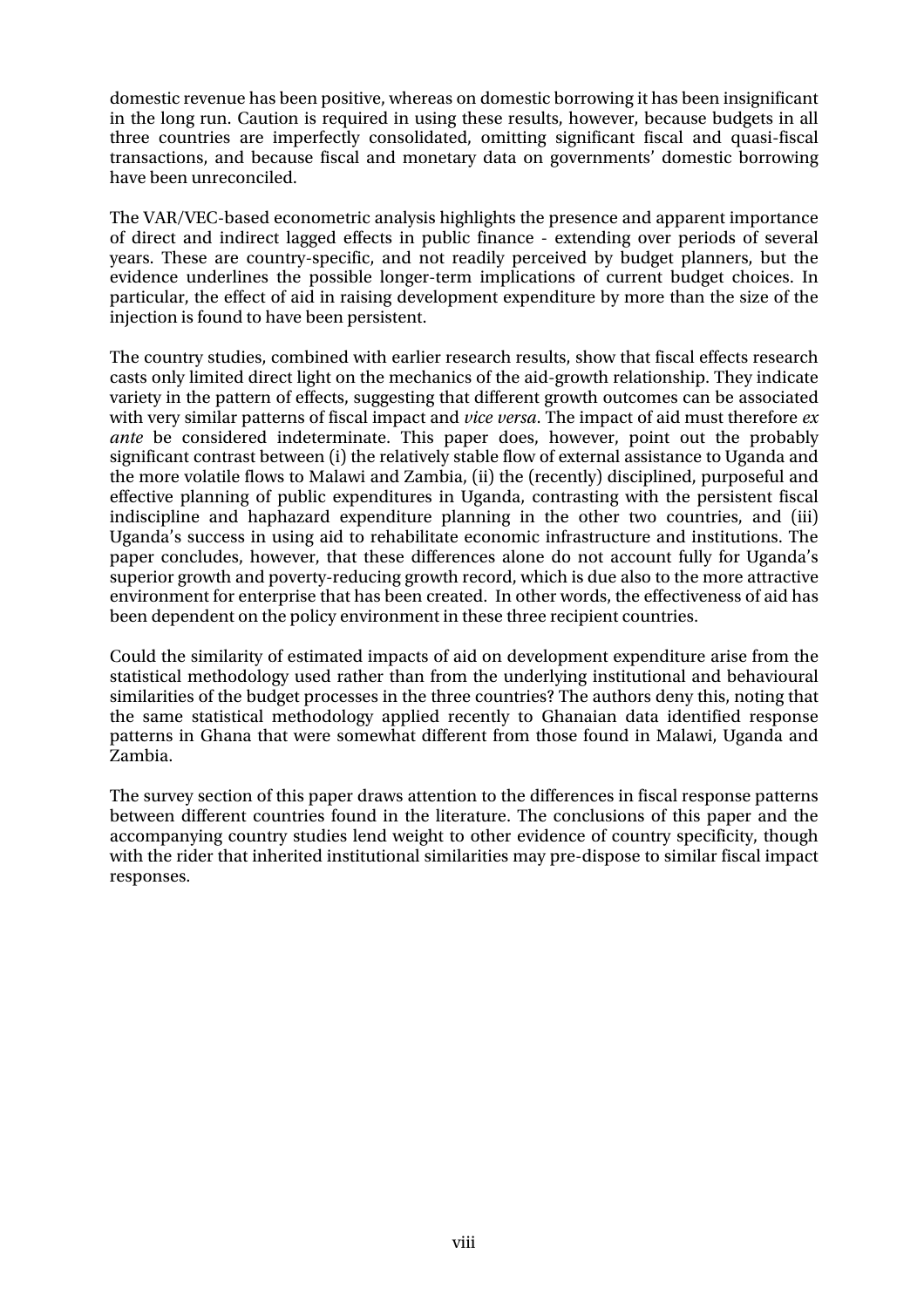## <span id="page-8-0"></span>Chapter 1: Introduction

The theme of this paper is the impact of aid on public expenditure and other fiscal aggregates in aid-recipient countries, seen as a link in the chain of causality leading from aid to economic growth and poverty reduction. The paper brings together in summary form the arguments and conclusions of three working papers by ESAU on the fiscal impact of aid in three countries in Eastern and Southern Africa – Malawi (Fagernäs and Schurich, 2004), Uganda (Fagernäs and Roberts, 2004a) and Zambia (Fagernäs and Roberts, 2004b). Most external aid to these countries has been official, most of it provided to the countries' governments, and most of this has entered the channels of public expenditure. There is therefore a strong *prima facie* likelihood that the study of the fiscal impact of aid receipts will yield information on what expenditures have been facilitated, how aid has contributed to the role of governments in the functioning of the countries' economies, and thereby on how and why it may have contributed to their economic growth.

The three countries, in their very different ways, have had a troubled past, featuring conflict in the case of Uganda and periods of economic mismanagement in all three cases. They have also, since the mid-1980s, been heavily aided. Net aid per capita in the 1990s has been approximately \$40/year in Uganda, \$50/year in Malawi and \$65/year in Zambia (in current prices). Aid receipts have amounted to some 25% of GNI in Malawi and Zambia, and a more modest but still considerable 15% in Uganda. The effects of aid must therefore have been substantial and significant.

To place the summaries of the country studies in context, and to justify the methodology used in the impact analysis, the presentation of conclusions is preceded by a survey of some of the antecedent literature, both theoretical and empirical, and some reflections on how the budget process can be, and has been, modelled. The economic literature antecedents, the issues to be explored, the methodological framework and many of the data and econometric application problems are common to all three country studies. Rather than repeat this material in each of the country study papers these common elements are brought together in the present paper in its first and second substantive chapters.

There is a growing empirical country-study literature on the fiscal impact of aid, and on the related topics of the fungibility of aid and its effectiveness in promoting growth and poverty reduction. Alternative empirical methods have been used, and statistically significant inferences have been drawn. The analytical conclusions reached, however, have been *sui generis* for each country, and no patterns of behaviour generalisable across groups of developing countries have been clearly identified. The three country studies which are the subject of this synthesis do, however, detect some common patterns, notably in respect of the responsiveness of development budget expenditures to the availability of aid, though in other respects there are dissimilarities.

In the remainder of the paper, Chapter 2 is devoted to a survey of issues, models and methodologies in the assessment of fiscal impact. Chapter 3 discusses the composition of aid and other sources of external finance for the three countries, and the extent to which aid inflows are treated as sources of financing for public expenditure. Chapter 4 summarises for each country the historical background, the empirical results and the interpretation to be placed on them. Chapter 5 draws thematic conclusions about the contribution of aid to development, the budget processes through which aid is absorbed and the methodologies used in fiscal impact studies.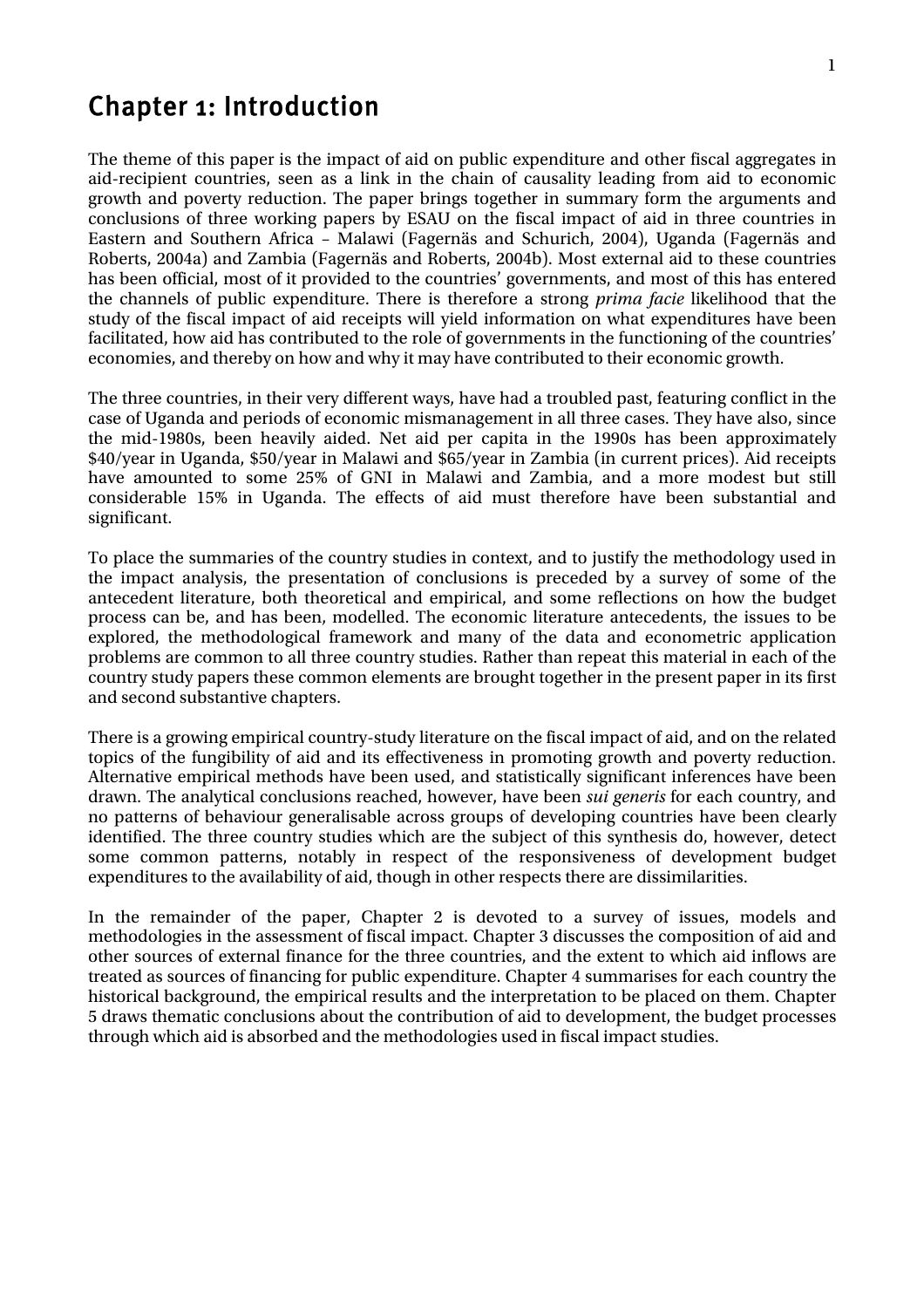## <span id="page-9-0"></span>Chapter 2: Issues, Approaches and Methodology – a Survey

The three papers underlying this synthesis describe the fiscal impact of aid over the last thirty years on Malawi, Uganda and Zambia. They add to the growing body of similar country studies, some of which were reviewed by McGillivray and Morrissey (2001). Other recent country studies have been contributed by Franco-Rodriguez et al. (1998) on Pakistan, Franco-Rodriguez (2000) on Costa Rica, Swaroop et al. (2000) on India, McGillivray and Ouattara (2003) on Côte d'Ivoire, Osei et al. (2003) on Ghana and Sweeney et al. (2003).

These are all single country studies which use time series data to extract information about historic interactions between fiscal expenditures and receipts – including aid. The fiscal response model used in these papers is based on the work by Franco-Rodriguez et al. (1998) and McGillivray and Ahmed (1999), where aid is treated as endogenous. In earlier versions of fiscal response models, such as Heller (1975), Mosley et al. (1987), Gang and Khan (1993), Khan and Hoshino (1992), aid is exogenous.

The interest for development economists of the fiscal impact of aid is twofold. First, and most obviously, it offers additional information about what aid has actually done in recipient countries, and on how it has been used. Second, and more broadly, it contributes to an understanding of how, and when, aid has facilitated economic growth, and what complementary factors are necessary for its effectiveness.

### 2.1 Aid, public expenditure and growth

To the first of these questions the answer is generally that most aid has been absorbed into the beneficiary country's economy through the fiscal process, and that it is most likely to have given rise to public expenditures which would otherwise not have occurred. Some other possible uses of aid that are not captured in the fiscal accounts are discussed in the next chapter.

The principal objective of the country studies of Malawi, Uganda and Zambia is to identify and to characterise the expenditure programmes to which aid receipts have predominantly contributed. However, though the justification for government intervention in the economy, *inter alia* through public expenditure, may be firmly based in the theory of the second-best, namely, that some markets fail and that it is necessary to intervene to supply public goods and to internalise externalities, there is no clear-cut economic theory about how the composition of public expenditure affects growth, and empirical evidence about it is ambiguous (Devarajan et al., 1996).

The question of whether aid promotes growth has been hotly debated among development economists for a generation. Answers have been sought from econometric evidence, but this has yielded ambiguous results. The reasons for the ambiguity have been multiple. Early empirical specifications were naïve and simplistic, both about the underlying model of growth and about the pitfalls of using endogenous regressors. These problems have been overcome in contemporary studies using instrumental variables. More fundamentally, however, all econometric studies have used cross-country or panel data, and they have searched for average, across-the-board effects common to a wide range of very heterogeneous developing countries. There is no necessary reason, however, why the provision of aid should have identical or common effects in very diverse circumstances.

Thus it is that researchers using similar methodology but applied to somewhat different data sets have reached different conclusions. Boone (1994) found that aid increased consumption, but had no significant effect on growth. Durbarry (2004) reaches exactly the opposite conclusion. Burnside and Dollar (2000) concluded that aid on its own had no effect on growth, but that, in association with good policies, its effect was positive. Hansen and Tarp (2000) retorted with evidence that aid's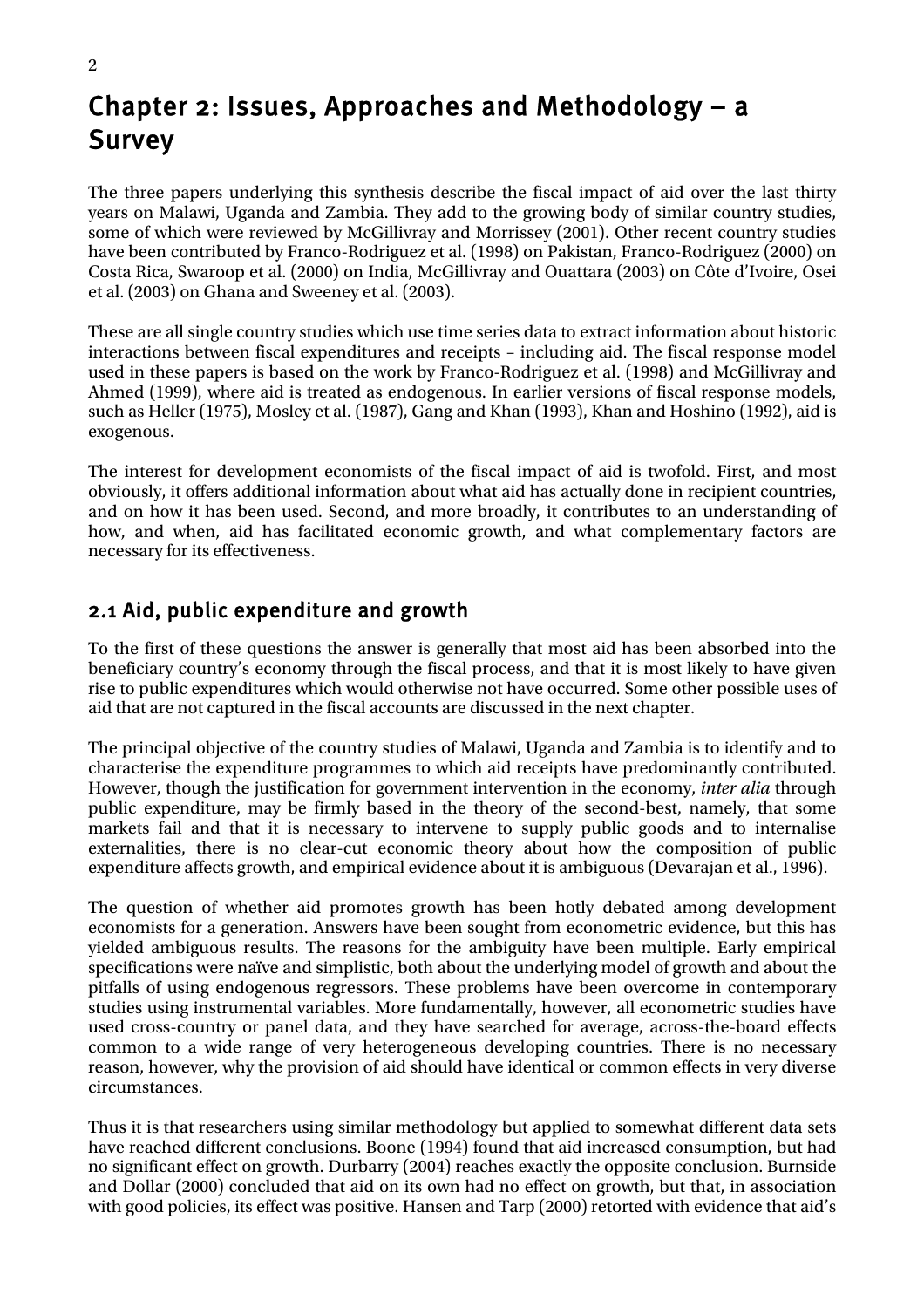effects on growth were positive, regardless of policy. They attributed the Burnside-Dollar result to the wilful omission of outliers from their data set. Their conclusions confirmed earlier findings by Mosley and Hudson (1995) and have been subsequently replicated by Lensink and White (2001), and Morrissey (2001). These authors confirm the result that aid has contributed to growth, and that there is little effect of policy on aid's effectiveness detectable in cross-country analysis using aid as an argument in reduced-form growth equations of various specifications.

The thus apparently confirmed conclusion that aid has a positive effect on economic growth is comforting for agencies which manage official aid and for the supporters of the cause of development assistance. It provides useful support to those whose political task it is to demonstrate that aid is generally effective. However, positive and significant coefficients on aid variables in reduced-form estimating equations do little to explain how aid is absorbed into recipient countries, and the impact it has on domestic expenditures and the efficiency with which resources are applied at the margin. The underlying model of growth is not made explicit. In particular, it is not clear if the impact of aid is via expenditure multiplier mechanisms, which are reversible if aid is suspended; or whether it is achieving its effects by financing the building of productive capacity which, in favourable circumstances, can be expected to yield incremental income over a period of years. Furthermore, the aid-growth literature is enveloped in the much larger literature on the determinants of growth which has yielded results indicating that a very wide array of factors - geographical, social, political and institutional as well as economic - exert potential influence on growth outcomes. The policy significance of this literature has been diluted by the discovery of a great many factors with a positive association with economic growth.

To the extent that it can be demonstrated that aid promotes higher levels of public expenditure than would be possible in the absence of aid, the literature on public expenditure and growth provides some empirical evidence on the basis of which to formulate hypotheses about how aid might contribute to growth in developing countries. Studies on data from OECD countries (Grier and Tullock, 1987; Aschauer, 1989) reach the conclusion that government (mainly consumption) expenditure which directly contributes to household welfare has a significantly negative effect on growth; on the other hand, government expenditure (such as on infrastructure) which complements private investment and lowers production and transaction costs helps to explain private sector productivity growth. Barro (1991) reaches similar conclusions using data on 98 developing as well as developed countries. For the purposes of this exercise he classifies public expenditure on education as 'productive'.

Devarajan et al. (1996) tested these propositions on public expenditure composition and growth on a 119-country data set consisting entirely of developing countries. They regressed five-year forward moving averages of real GDP growth on the ratios of capital and recurrent expenditures on defence, health, education and transport and communications to total public expenditure, and reached the unexpected conclusion that capital expenditure and expenditure on supposedly 'developmental' programmes (education, health, infrastructure) were negatively related to growth, and that only recurrent expenditure had a positive effect. They attribute their finding to the lack of economy, efficiency and effectiveness in the use of public expenditure in many countries. In the same vein, Kweka and Morrissey (2000) find that consumption spending excluding health and education is positively associated with growth in Tanzania, while the effect of public investment is insignificant; the implication being that public investment in Tanzania is non-productive, whereas consumption expenditure supports income growth.

These results, even if atypical of the consensus of the literature, confirms the intuition that public expenditure, whether or not aid-financed, has to be deployed efficiently and effectively if it is to contribute to sustained growth.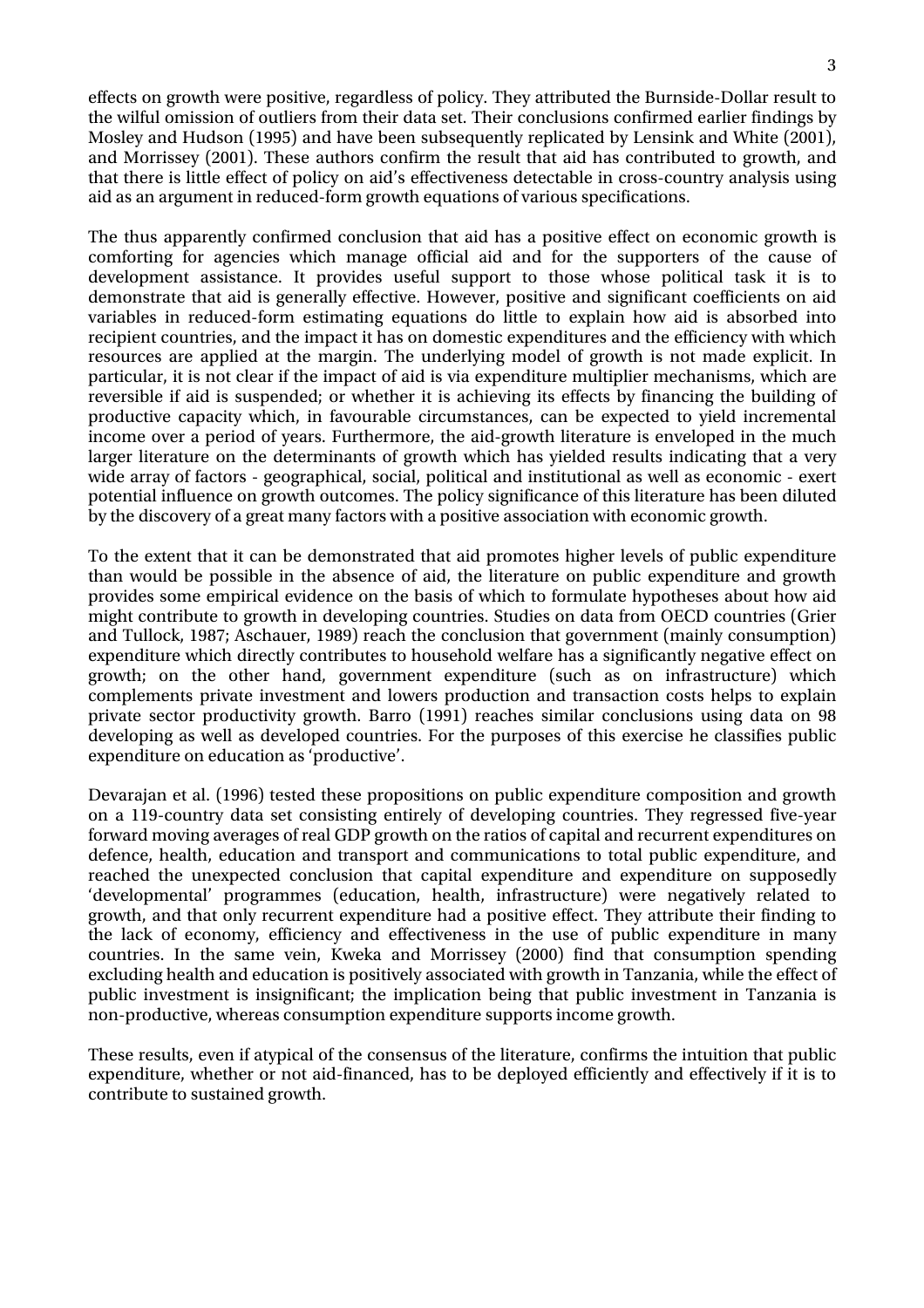#### <span id="page-11-0"></span>2.2 Counterpart flows of funds - fungibility

In principle, aid can be absorbed into a recipient country in a variety of different ways, and can promote different and simultaneous flows of funds. Aid can be (and for the most part is) absorbed mainly in the public sector, or it can increase resources available to the private sector, by direct allocation or on-lending. Whether in public or private hands, aid can be either saved or spent. If saved, it may be used to reduce debt, or to accumulate official reserves, or to build portfolios of private assets held abroad (capital flight). If spent, it may finance investment, productive consumption (e.g. current expenditure on education, health, security or infrastructure maintenance) or unproductive, sumptuary, consumption. If used to finance public expenditure it may be used accountably and efficiently for the purposes for which it is ostensibly devoted, or it may be diverted to other uses or misappropriated.

Aid donors generally intend and hope that their assistance will contribute, in various more or less specified ways, to building capacity for development and poverty reduction. However, their control over the knock-on flows of funds in the recipient economy is only partial, because to a greater or lesser extent their aid is fungible. Insofar as it is earmarked for purposes for which financing would in any case have been made available it can be redeployed for other uses, notably through the government's budget allocation process. Estimating the extent of fungibility is no easy task because it involves some understanding of the counterfactual.

The commonest empirical methodology used has been in the 'fiscal impact' or expenditure impact tradition which uses cross-country or panel data to look for associations between aid and expenditure on investment or consumption, and between sectorally directed aid and increases of (public) expenditure in the sectors for which it was intended. The approach is to estimate a simultaneous linear expenditure system that is derived from a standard utility maximisation postulate. Examples of studies in this category are Feyzioglu et al. (1998), Swaroop et al. (2000) and Khilji and Zampelli (1991). Some fungibility studies do not adopt an explicit theoretical framework and estimate a set of simultaneous equations in a more ad hoc way. Examples in this category are Pack and Pack (1993), Cashell-Cordo and Craig (1990) and Gupta (1993). Results from these studies, as reviewed by McGillivray and Morrissey (2001), are summarised below.

Feyzioglu et al. (1998) demonstrate that aid for infrastructure projects is less fungible than other forms of assistance, and that countries whose budgets are highly dependent on aid finance have less scope for making aid fungible than countries where aid is only a marginal source of finance. Devarajan et al. (1999) reach similar results about aid for Africa, with the additional observation that aid for education has also had an almost one-for-one effect on educational expenditure. As the number of donors increases, fungibility in Africa also increases. Gomanee et al. (2002) find evidence that aid for sub-Saharan Africa has been substantially used to finance investment, and that investment – both aid-financed and other – has been the main engine of growth. In common with many other contributors to the growth literature, they also find that government consumption expenditure has had a negative impact on growth. Durbarry (2004) finds reassuringly that aid (unlike domestic income) has no significant long-term positive effect on consumption expenditure.

The extent of fungibility is, however, a relatively minor issue compared with the questions of how aid-recipient countries are allocating resources in aggregate – on average and at the margin - and whether they are using resources cost-effectively for purposes consistent with pro-poor growth.

McGillivray and Morrissey (2000 and 2001) point out that some aid is accidentally fungible – because it is transferred but not absorbed into intended expenditure programmes, due to budgeting and expenditure management weaknesses – and that other aid which could have been fungible in practice has been used to finance additional expenditure in the sectors and projects desired by donors. These authors rightly point out that these matters are of marginal significance compared with the 'policy/expenditure direction in which countries are moving'. Tangible additionality in this sense, once regarded as a touchstone of aid effectiveness, is neither a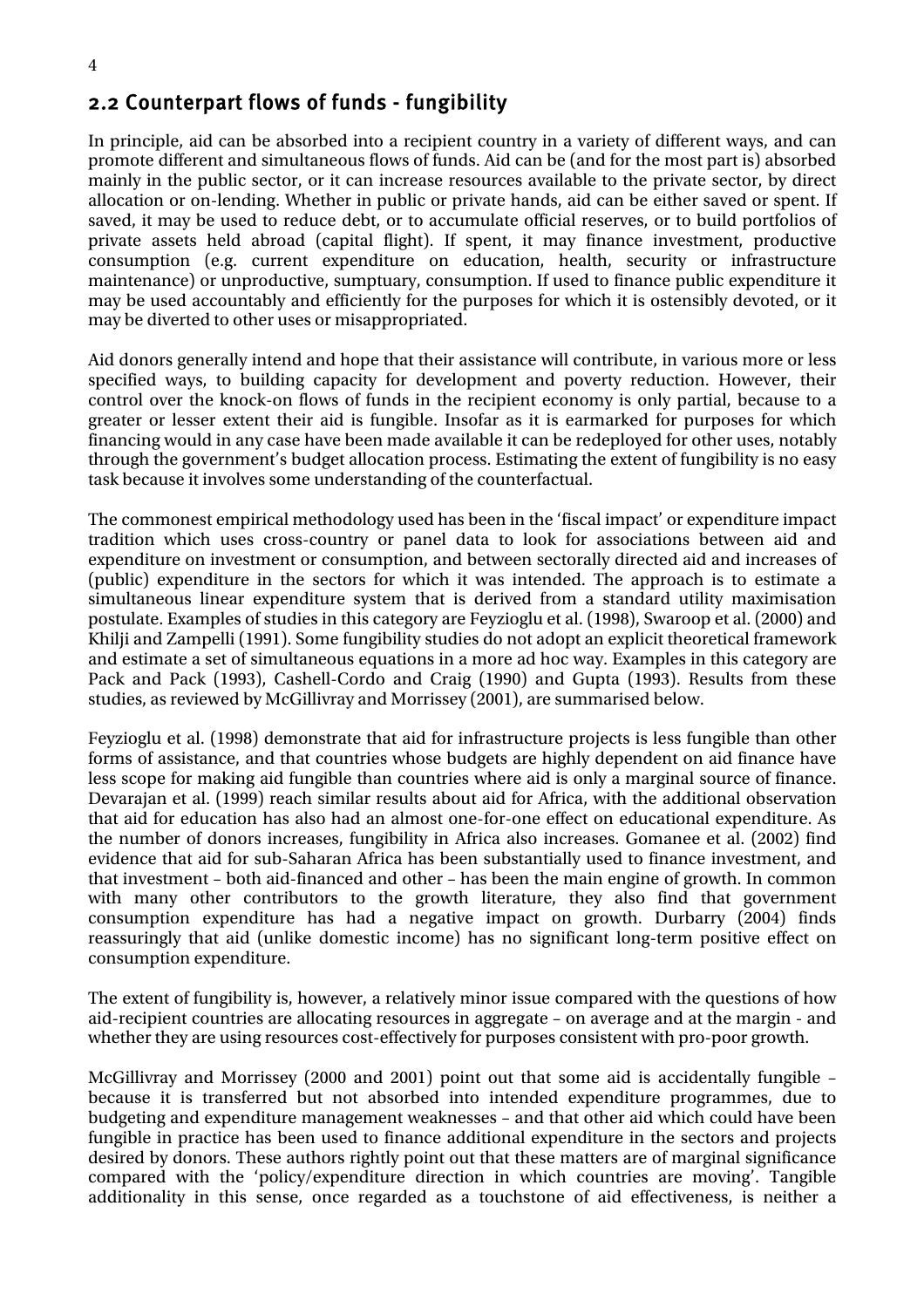<span id="page-12-0"></span>necessary nor a sufficient condition for ensuring that aid is effectively used for poverty reduction. Donors, particularly the providers of budget or sector support, are nowadays rightly concerned with the overall inter-sectoral and intra-sectoral allocation of public expenditure at the country level, with its goals and purposes and with its cost-effectiveness.

McGillivray and Morrissey (2001) criticise fungibility studies on the grounds that they allow only a limited analysis of the broader dynamic fiscal impacts of aid. Fiscal response models, in contrast, draw attention to the effects of aid on tax effort, total spending and domestic borrowing over time. This leads to conclusions about how aid affects government fiscal behaviour and how spending plans are implemented. Fiscal response models reveal dynamic interactions within the budget process, including fungibility between the recurrent and development budgets, whereas fungibility models, which only look at the partial, contemporaneous relationship. In principle, fiscal response models could also analyse sectoral fungibility, but in practice this would be too demanding econometrically because of the large number of variables.

#### 2.3 Welfare maximisation through public expenditure

The economics of public expenditure choice is built on microfoundations of utility maximisation. In welfare economics, the rationale for public expenditure is that markets fail adequately to provide certain goods and services which are nevertheless valued as welfare-enhancing by the community either because they complement productive private investment, or because they supplement/complement private consumption. Governments provide these public or quasipublic (e.g. 'club') goods, which can be valued by reference to their marginal productivity or to consumers' revealed or declared willingness to pay. Governments also effect pure income transfers for reasons of social policy and political interest.

Public expenditure is – in theory - optimised when the marginal social benefits of each output are equalised, and when the sum of marginal social benefit from all outputs just equals the marginal social costs of their financing. An ideal representation is in equation 2.1 where *xi* are public and publicly-financed goods and services whose provision brings positive social benefit, but with diminishing marginal utility. These goods and services are paid for by taxes  $T_j$  which diminish social welfare. The objective of public policy should be to maximise net social benefit from public expenditure, given that higher expenditure has to be financed from higher taxes. There is no explicit budget constraint.

$$
(2.1) \quad Max \left( U \left( \sum_i x_i \right) - U \left( \sum_j T_j \right) \right) \text{ with } U_x > 0, \ U_x < 0 \text{; } U_T < 0
$$

The composition of public expenditure is given by equalising all the  $U_{xi}$  , and the volume of public expenditure is given at the point where  $U_x$  equals to  $U_x$ .

In reality public expenditure policy-makers know neither the marginal social benefit of public expenditures nor the marginal social costs of taxation. They also face political and practical limits on the tax revenue they can raise. Their practical problem may thus be better, though still simplistically, represented by equations 2.1' and 2.2. These show the budget task as one of maximising the social welfare obtainable from the *xi* publicly provided goods and services, weighted by politically determined welfare weights  $w_i$  and summed, subject to a budget constraint limiting expenditure on them  $px_i$  not to exceed total available resources R, i.e. the sum of taxes  $t_i$ <sub>*yi*</sub> (assumed to be proportionate to expenditures  $y_i$ <sup>*y*<sub>i</sub></sup>), allowable net borrowing *B* and receipts of aid *A* :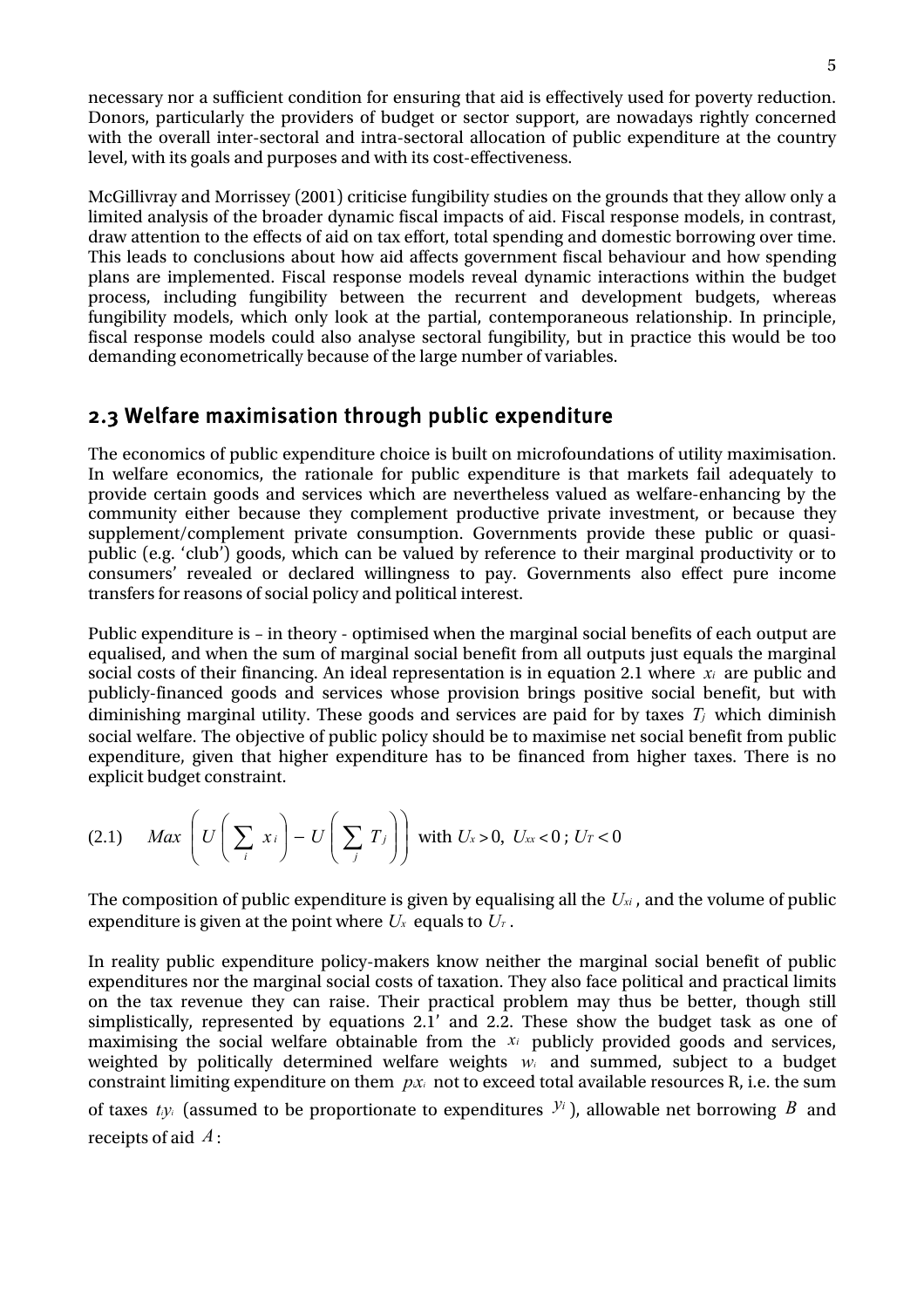$$
(2.1') \quad Max \bigg(\sum_i w_i x_i\bigg)
$$

subject to:

$$
(2.2) \qquad \sum_{i} p_{i}x_{i} \le \sum_{i} t_{i}y_{i} + B + A = R
$$

Needless to say, most public finance and expenditure decisions in practice are not formally decided on this basis – *inter alia* for lack of information of the marginal social benefit of most expenditures. Nevertheless, social cost-benefit analysis, as applied to important public investment projects, deploys precisely this framework.

A practical objection to the welfare maximisation view of the public budget process is that it ignores political realities, legislative mandates and other entitlements which act as constraints on resource allocation, making the theoretical optimum inaccessible. Over the years various constituencies - notably public service workers, and certain public service and public transfer beneficiaries – have acquired what they consider to be entitlements to absolute amounts of, or at least shares of, public expenditure which politicians are reluctant or politically unable to violate. The payment of pensions, the wages and salaries of established personnel, and the provision of politically sensitive public services may thus be considered inviolable – in terms of either absolute or relative resource shares. In addition, governments are required to make certain mandatory ('constitutional and statutory') payments, for example to service public debt, to meet international obligations and to pay the household expenses of the head of state. The scope for social utility maximising decisions is thus confined to a residual 'discretionary' element in the public expenditure available, once mandatory and entitlement expenses have been met.

An alternative specification for the utility function distinguishes between mandatory, entitlement or priority programmes to be defended against the vagaries of budget financing, and discretionary or non-priority programmes, whose funding is allowed to be a function of financial availability.

The Stone-Geary welfare function, originally conceived as a model of consumers' choice, provides a representation of this mandate-constrained public expenditure utility maximisation problem. In equation2.3 mandatory or unavoidable public provisions of items  $i$  are noted as  $x_i$ .<sup>1</sup> Having provided for mandatory outlays, the policy-maker seeks to maximise a Cobb-Douglas welfare function of discretionary expenditure on each item  $(x_i - \overline{x}_i)$ . There are constant returns to scale, so the elasticities  $\beta_l$  (welfare weights) sum to unity and also determine expenditure shares.

$$
(2.3) \quad Max \bigg(\prod_i \big(x_i - \overline{x}_i\big)^{\beta_i}\bigg)
$$

This, when maximised subject to a budget constraint consisting of available domestic revenues and foreign grants and loans (cf. equation 2.2), yields a system of linear expenditure equations defining outlays on each programme.

(2.4) 
$$
p_i x_i = p_i \overline{x_i} + \beta_i \left( R - \sum_{j \neq i} p_j \overline{x_j} \right)
$$
.

where *R*, as previously, represents available budgetary resources.

<span id="page-13-0"></span> $\frac{1}{1}$ <sup>1</sup> Needless to say, for some items of public expenditure there is no discretionary element, while for others all expenditure is discretionary.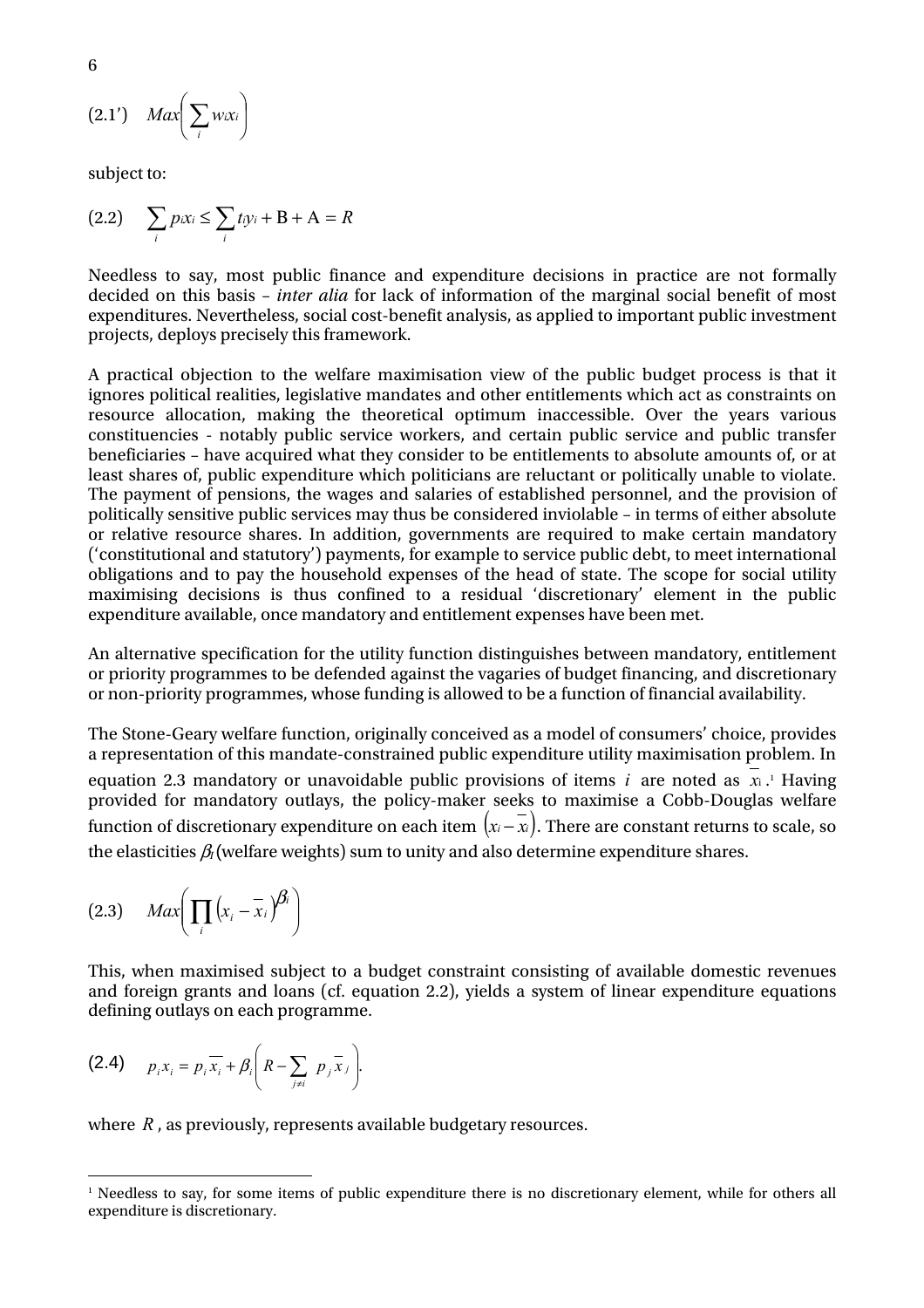<span id="page-14-0"></span>This framework, though not specifically devised to characterise the budgetary process, is a reasonable representation of the common reality that outlays, both at the central and sectoral budget levels, consist of predetermined (mandatory and/or entitlement) expenditures, plus discretionary resources available for allocation according to current budget strategy and priorities.

It has been the practice of many developing countries to differentiate their recurrent and development budgets, giving lead responsibility for each to different central ministries. It has been common to find that the development ministry or planning commission has been entrusted with the preparation, financing and execution of the development budget, and that the responsibilities of the ministry of finance have been confined to the recurrent budget and managing the national debt. Recurrent budgets often comprise high shares of statutory and other (short-term) incompressible entitlement outlays, including the wage bill for permanent public employees, the costs of the security services, (a share of) the operating costs of existing economic and social public services, and interest on public debt. They have been largely reliant for their resources on domestic revenues, supplemented as required by domestic borrowing. Recurrent budget resources are thus relatively stable in volume. Resource shortfalls are managed by reducing real budget allocations (shared between sectors and functions, usually according to informal but established principles), often giving rise to arrears of payment and disproportionality between wage and non-wage outlays.

Development budgets, whose expenditures are largely discretionary, typically draw much of their financing from donors or foreign borrowing, which is often not fully budgeted – though this is supplemented by domestic 'counterpart' funds needed to complement inflows of external finance. Development expenditures comprise investment outlays for fixed capital formation and other expenditure on new public service programmes. There has been an increasing tendency, however, especially in countries where recurrent budgets have been prevented by revenue shortages and rising debt-service payments from providing adequately for the operation of existing public services, for development budgets also to finance selected operating costs.

This is still the pattern in much of South Asia. It used to be the practice until the 1990s in each of three countries covered by this synthesis – Malawi, Uganda and Zambia. All three have now formally amalgamated their finance and development planning functions within single ministries of finance and development. The dysfunctional institutional dichotomy has now been abolished in many countries, thus ostensibly restoring the unity, comprehensiveness and coherence of the budget. In practice, the habits of dual budgeting persist, and with them the danger of incoherence between development expenditure and provision for recurrent expenditure on maintenance and operation.

This Stone-Geary-inspired representation of the budget process, albeit schematic, is more true to life than the naïve, welfare economics-based model of budgetary decision-taking which is predicated on an absence of baggage and prior commitments, and in which no resources are preempted. Cost-benefit welfare maximisation techniques remain relevant to policy choice and expenditure allocation decisions within the Stone-Geary framework, but they can realistically be applied only to discretionary expenditures.

### 2.4 Choice-theoretic framework for fiscal impact studies – loss function minimisation

Contributors to the fiscal impact literature have made use of a different, *ad hoc*, microfoundation framework as a basis from which to construct structural models of budget choice and reducedform equations for econometric estimation. They postulate that budgetary choices are well ordered, consistent and unconstrained by inherited commitments, and that national welfare (utility) is maximised when there is no difference, *ex-post*, between actual and desired levels of tax, expenditure, borrowing and aid magnitudes. Utility can thus be represented by means of a quadratic loss function of the form: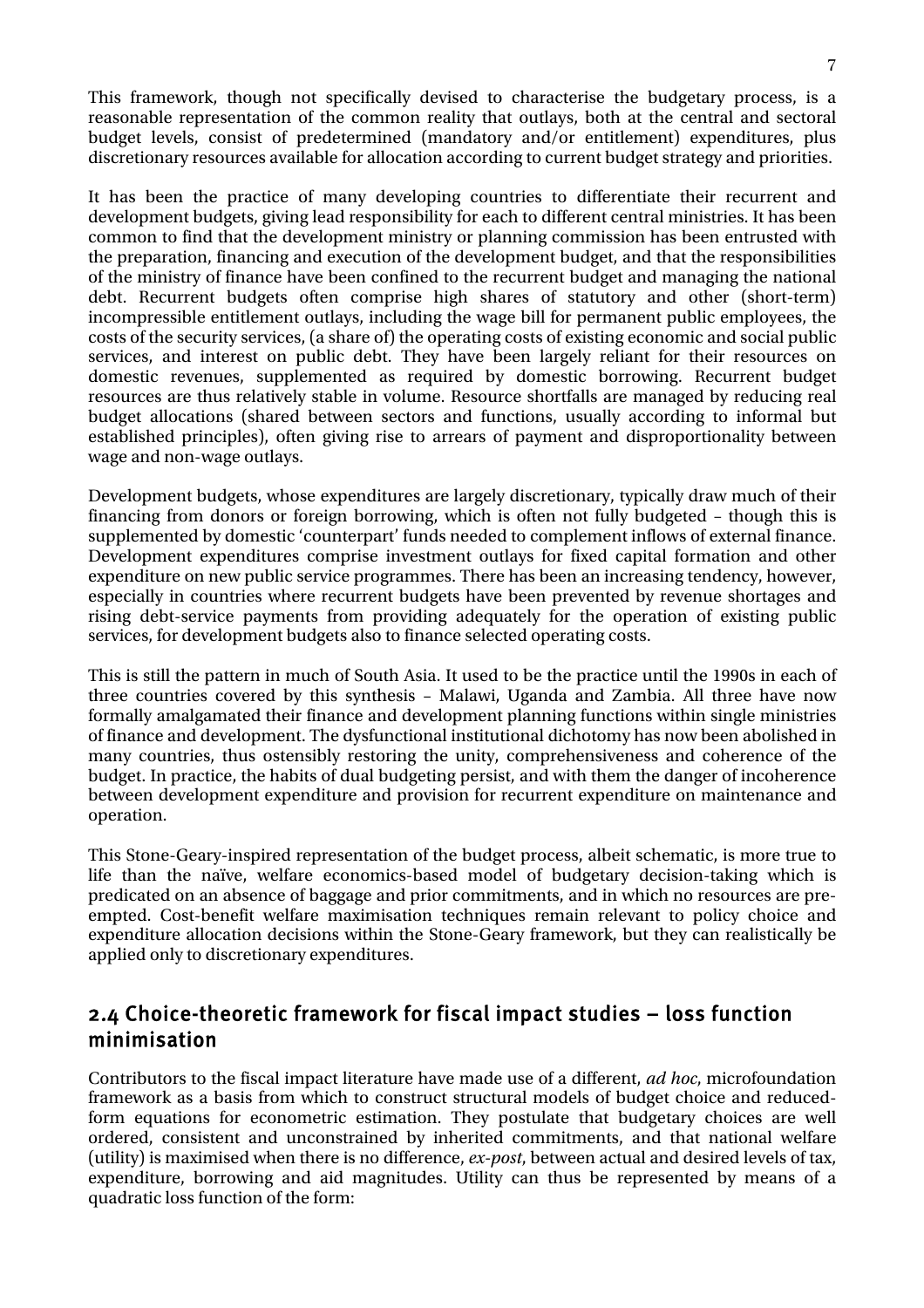$$
(2.5) \quad U = \alpha_0 - \frac{\alpha_1}{2} (I_g - I_g^*)^2 - \frac{\alpha_2}{2} (G - G^*) - \frac{\alpha_3}{2} (T - T^*)^2 - \frac{\alpha_4}{2} (A - A^*)^2 - \frac{\alpha_5}{2} (B - B^*)^2,
$$

where the asterisks indicate exogenous, politically-determined, target levels of the endogenous variables and  $\alpha_i > 0$  for i = 1,...,5.  $I_g$  is public sector investment, G is government consumption, T is domestic revenue and B is domestic borrowing. As regards aid, the target  $A^*$  can be seen as representing donors' commitments. Actual aid received (A) is taken to be endogenous because subject to fiscal expenditure management, government-donor coordination and other factors affecting the rate of implementation of aid projects and programmes, and thus the actual flow of disbursements. The government maximises its utility if it achieves all targets, the maximum value for utility being the constant  $\alpha_{\text{o}}$  .

The government seeks to maximise equation 2.5, subject to a budget constraint. This may simply consist of the sum of domestic revenues, plus gross external financing, minus debt amortisation,

$$
(2.6) \tI_g + G = T + A + B
$$

where terms on the left-hand side represent government investment  $(I_g)$  and government consumption (G), and those on the right-hand side domestic revenue (T), aid (A) and net borrowing (B). Or the constraint may be complicated by restrictions placed by aid donors on the uses to which their aid is put.

$$
(2.7) \qquad G = \rho_1 T + \rho_2 A,
$$

$$
(2.8) \tIg = (1 - \rho1)T + (1 - \rho2)A + B
$$

where  $\rho_1$  and  $\rho_2$  respectively represent the proportions of domestic revenue (T) and aid (A) allocated to government consumption (G). Equations 2.7 and 2.8 are a decomposition of the overall budget constraint

Standard fiscal response models maximise equation 2.5, subject to equations 2.7 and 2.8. One problem with this approach is that it over-constrains the model, potentially preventing the government from attaining  $\alpha_0$  even where aid revenues are sufficient to meet all targets. One possibility is to maximise, subject to equation 2.6. However, this implies that there is no constraint on how receipts are allocated, implying complete fungibility, and it may not be a realistic representation of government fiscal behaviour. In practice, the government is subject to pressures from politicians, pressure groups and donors, all trying to influence the allocation of revenues. These constraints can be taken into account by replacing equations 2.7 and 2.8 with:

$$
(2.9) \qquad G \leq \rho_1 T + \rho_2 A + \rho_3 B.
$$

The justification for the inequality is that there are external constraints that limit the government's ability to allocate revenues. Donor preferences and the government's domestic commitments govern the values of  $\rho_i$  in equation 2.9, and there is no guarantee that targets are met even though aggregate receipts may satisfy equation 2.6. On the assumption that equation 2.9 is binding, the external constraints prevent the attainment of  $\alpha_0$ , because at least one spending target cannot be met.

Assuming that equation 2.9 is binding, equation 2.5 is maximised subject to equations 2.8 and 2.9. This yields sets of structural equations (which show the direct effect of aid) and reduced-form equations (which show the direct and indirect, i.e. total, effects of aid), which can be estimated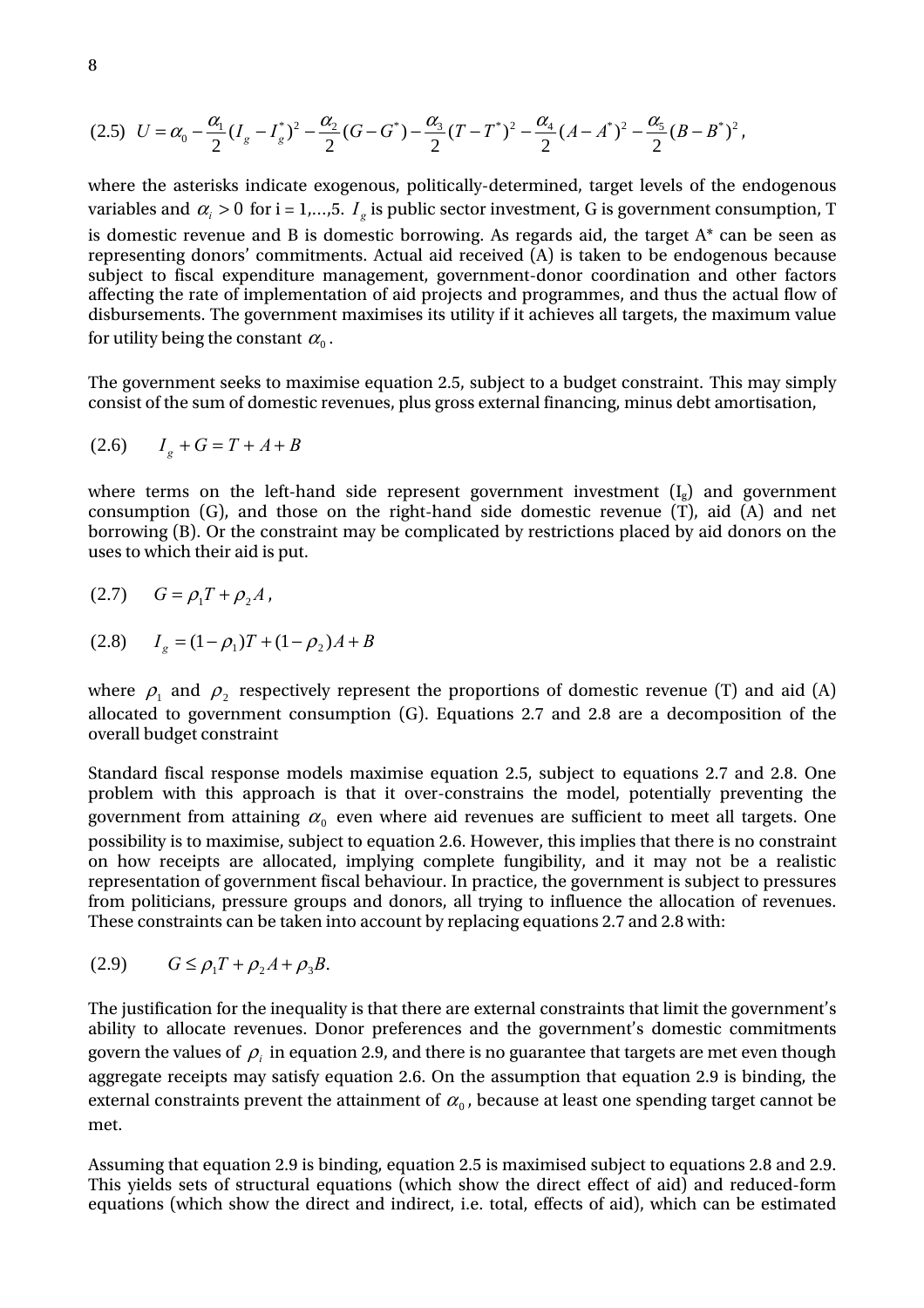<span id="page-16-0"></span>econometrically. The set of structural simultaneous equations links all fiscal magnitudes to one another, treating all observed values as endogenous. The models are solved either by two-stage least squares or more sophisticated three-stage least squares techniques, using cross-section or time series data. This requires the estimation of (unobserved) target values for each fiscal aggregate, these being the only exogenous elements in the model.

Franco-Rodriguez (2000) defines the targets as long-run relationships identified from a cointegrating equation. Target values are estimated as functions of hypothetically relevant exogenous instruments. The fitted value from these regressions then functions as the estimate for the target, and represents a long-run equilibrium value. In reality, fiscal outcomes deviate from the equilibrium, and the model serves to illustrate the effect on each fiscal aggregate of the actual divergence of the other aggregates from their equilibrium values. The reduced-form model (where the coefficients reveal total effects) shows each fiscal aggregate as a function of each exogenous target variable. If the budget constraints are met at the targets, the actual values of each fiscal variable will equal their target values.

The quadratic loss utility function implies that any departure, whether positive or negative, in revenue and expenditure out-turns from what was originally desired or targeted gives rise to a welfare loss. The rationale for this formulation is purely macroeconomic. Quadratic loss utility function maximisation offers no explanation of public expenditure allocation in terms of the social benefits to which expenditure should give rise. There is no obvious representation in the model of actual budgetary processes: the procedures used by contributors to the literature for estimating the target values of fiscal aggregates seem remote from those used in real life by finance ministers in determining their budget estimates.

### 2.5 Results from the existing literature

In their review of fungibility studies and fiscal response models, McGillivray and Morrissey find great variations in the empirical results. What emerges is that one cannot generalise about the effect of aid on fiscal policy and that results are highly country-specific. The studies reviewed also use different estimation techniques, which complicates comparison. However, aid clearly has significant effects on fiscal aggregates, but the sign and magnitude of the impacts vary.

Using the analytical tool outlined in Section  $2.4$  $2.4$ , empirical estimates have been made of the impact of aid on government consumption, government investment and domestic revenues in India (Gang and Khan, 1991), Pakistan (Franco-Rodriguez et al., 1998), the Philippines (McGillivray and Ahmed, 1999), Costa Rica (Franco-Rodriguez, 2000), Côte d'Ivoire (McGillivray and Ouattara, 2003) and Ghana (Osei et al., 2003). The conclusions reached by the authors of these studies are summarised in Table 2.1.

| Country       | Effects of a unit of aid on (ratios): |                                                              |         |  |  |  |
|---------------|---------------------------------------|--------------------------------------------------------------|---------|--|--|--|
|               | Revenue                               | Government<br>Government<br>Consumption<br><b>Investment</b> |         |  |  |  |
| India         | 0.0                                   | 0.0                                                          | 0.0     |  |  |  |
| Pakistan      | $-3.6$                                | 0.1                                                          | $-2.4$  |  |  |  |
| Philippines   | $-0.1$                                | 0.02                                                         | 0.02    |  |  |  |
| Costa Rica    | 0.05                                  | $-0.02$                                                      | 0.07    |  |  |  |
| Côte d'Ivoire | $-0.92$                               |                                                              | $-0.11$ |  |  |  |
| Ghana         | 0.82                                  | 0.09                                                         | 0.60    |  |  |  |

Table 2.1 Summary of fiscal impact study results

*Sources*: McGillivray and Morrissey (2001); Osei et al. (2003)

<span id="page-16-1"></span> $\frac{1}{2}$ Except in the case of Ghana – see below.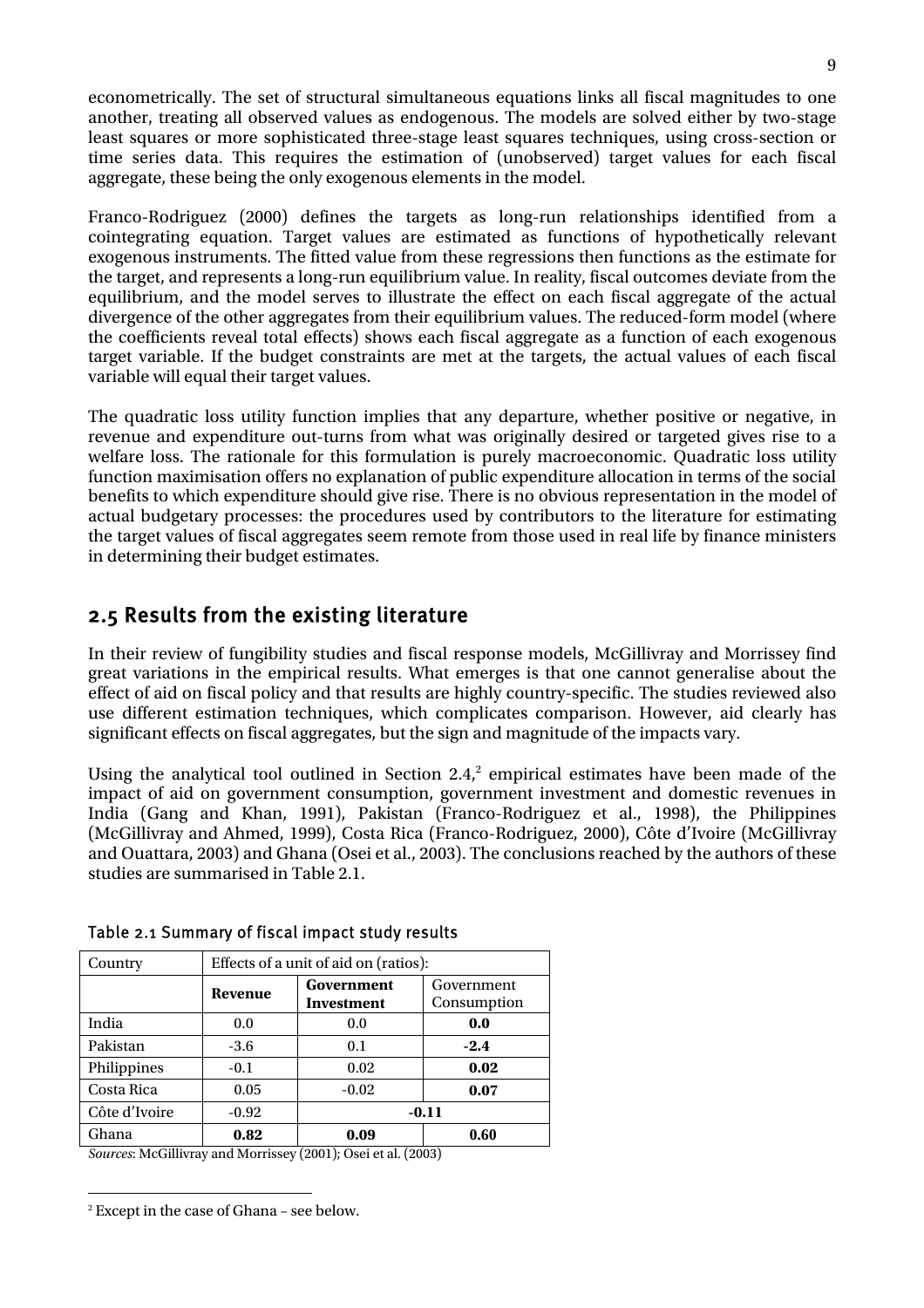<span id="page-17-0"></span>Depending on the country concerned, the direct and indirect effects of aid inflows have thus been either to raise or to lower domestic revenues and government consumption and investment. In most cases the effects are less than *pro rata* to the volume of aid; in the cases of Pakistan and Ghana, however, the estimated impact on fiscal magnitudes has been greater than the amount of aid. The negative signs on the coefficients on revenue and government consumption in Pakistan are surprising and counterintuitive (the implication is that aid was associated with such a large reduction in tax revenue that consumption spending had to be reduced).

Osei et al. (2003) used vector autoregression analysis (VAR) to analyse the effect of aid on the budget in Ghana in the period 1966-98. Their impulse response function model suggests that, after stabilising, a sustained injection of aid led to higher government consumption (60% of the value of the injection), but to only a small increase in government investment (9% of the injection). Aid was associated with a large rise in domestic revenue (82% of the aid injection) and a somewhat smaller decrease in domestic borrowing (38% of the injection). The analysis suggests that aid to Ghana was used more to facilitate fiscal adjustment than to finance higher levels of public expenditure.

Casting the net a little wider to include also the fungibility literature, some broad generalisations are possible:

- *Aggregate expenditure.* More often than not, aid shocks have been associated with increases in total spending of greater magnitude (McGillivray and Morrissey, 2001) – though this was not the case in the countries shown in Table 2.1.
- *Recurrent and development expenditure.* The literature permits no generalisation about the effects of aid on recurrent and development expenditure. According to fungibility studies, aid is clearly fungible, but the extent varies. The fungibility literature does show, however, that donors should not expect to be able to target aid accurately to particular sectors. Empirical fiscal response studies reveal no consistent pattern in the allocation of aid between recurrent and development expenditure. The estimated impacts are often surprisingly weak, and occasionally of the wrong – counterintuitive – sign. However, they lend no support to the conclusion of some fungibility studies that aid increases consumption more than investment.
- *Revenue mobilisation.* The literature shows that aid may discourage tax effort, but that this does not occur in all cases.
- *Domestic borrowing.* The effect of aid on domestic borrowing is ambiguous, in terms of both sign and magnitude. Judging from the effect of aid on spending, one would expect aid to be associated with higher borrowing, but the literature is once again not conclusive and results remain country-specific.

Even if general fungibility is high, McGillivray and Morrissey (2001) argue that an excessive concern with fungibility is not warranted, as the evidence that increases in government consumption expenditure have a negative impact on growth is not compelling, and permits no general claim that recurrent expenditure hampers growth (see Ram (1986), Grossman (1988) and Lin (1994) and section 2.1 above).

Donors are now more concerned with the allocation of aid and public expenditure by sector, rather than by economic category, in particular with the budgets for health and education. They recognise the importance of recurrent expenditure to the development of these services. The fungibility literature, has been more informative than the fiscal effects literature on the impact of aid on sectoral allocation.

## 2.6 Critique of existing models

While fiscal response models derived from quadratic loss utility functions and estimated using instrumental variables to estimate desired or 'target' fiscal magnitudes can shed light on the effects of aid on fiscal policy, McGillivray and Morrissey (2001) show that they are not without problems.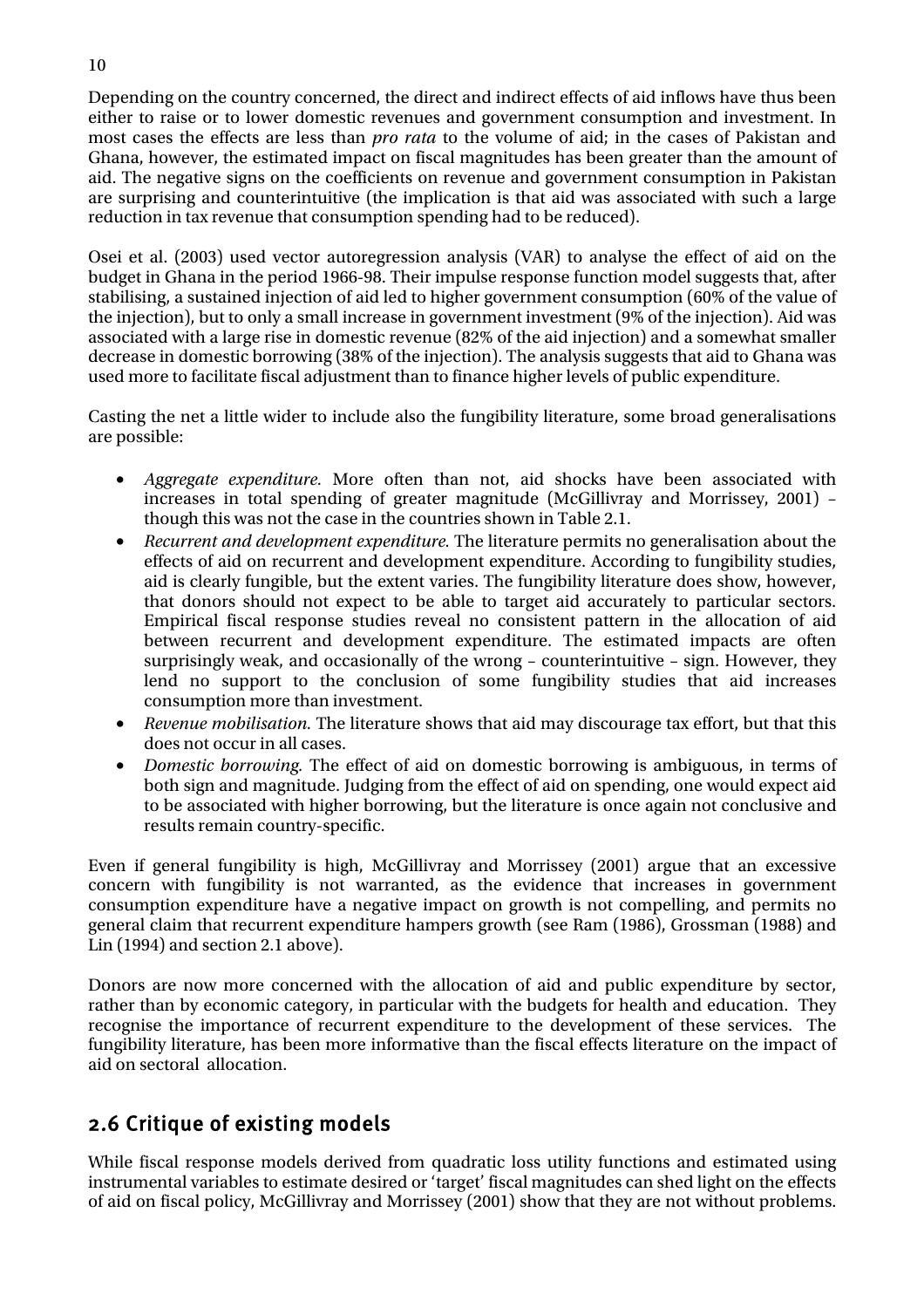These fiscal response models are difficult to estimate and highly sensitive to data quality. Moreover, many of the studies report only the result of structural equations and therefore reveal only the direct effects, whilst ignoring interactions between variables. Estimation techniques such as three-stage least squares can also be problematic as data series for developing countries are usually relatively short.

More fundamentally, it has proved difficult to find generally accepted, satisfactory rationales for, and estimates of, the target fiscal variables. An obvious procedure would be to take *ex-ante*, planned, budget estimates as desired target values. It may be objected that budget estimates are endogenous to the budget process and their use may give rise to estimating bias. In practice, however, budget estimates combine predetermined and discretionary elements: in part they are projections based on prior years' out-turns, but in part they also reflect new policies on taxation, expenditure and debt intended to achieve higher or different public service performance targets and macroeconomic stability, and to appeal to political constituencies. The endogeneity objection to using budget estimates as the exogenous targets in quadratic loss function regressions is thus not wholly sustainable. However, if budget estimates are taken as target independent variables, and if these targets are achieved, the fitted equations would be identities.

Another problem associated with fiscal response models is the unrealism of the mathematical specification of the quadratic loss utility function. This relates social welfare to fiscal aggregates defined exclusively by economic category (investment, consumption, etc.) and not at all by function, output or objective, which are the categories in which practical budget decisions are taken. Moreover, budget choices in real life are not as stably defined as contributors to the fiscal response literature assume fiscal targets to be. In reality, decisions are based on priorities which alter inter-temporally with changing macroeconomic circumstances and objectives, which are subject to the constant ebb and flow of varying political influences, but which are also pathdependent because of accumulated entitlements and claims, and the strength of the lobbies that defend them.

A third criticism of the existing literature is that, although it takes as its starting point a choicetheoretic framework – the quadratic loss welfare function – the empirical results generated by estimating reduced-form equations throw no light on whether this is the best stylised representation of actual decision processes. They do not preclude the possibility that alternative welfare functions – such as the instinctively more appealing Stone-Geary function – might be a more realistic representation of the budget-maker's maximand.

Finally, it is perfectly arguable that the empirical investigation of the fiscal impact of external assistance – both at the country level and in cross-country perspective – has no essential need of a choice-theoretic foundation if its purpose is simply to describe facts rather than to discriminate between alternative behavioural theories and models.

For these reasons the three papers on Malawi, Uganda and Zambia approach the empirical estimation of the impact of aid on fiscal aggregates using an atheoretic procedure of econometric analysis, without any prior assumptions about the behaviour of budget-makers. The papers look at the respective impacts on the size of the recurrent and development budgets, and on the magnitude of debt and fiscal savings. The econometric technique used is vector autoregression (VAR) which considers the evidence without preconception about the underlying model, not about the endogeneity or otherwise of the variables.

In order to interpret the econometric results the country studies each present an extensive historical and institutional background. This includes discussion of features of the countries' budget systems and of the composition of their budgets. The studies identify the trends, events and turning points reflected in the data, and consider the systemic interpretation to be placed on the results in the light of the countries' political economy, economic evolution and institutional functioning, including the management of their budgets.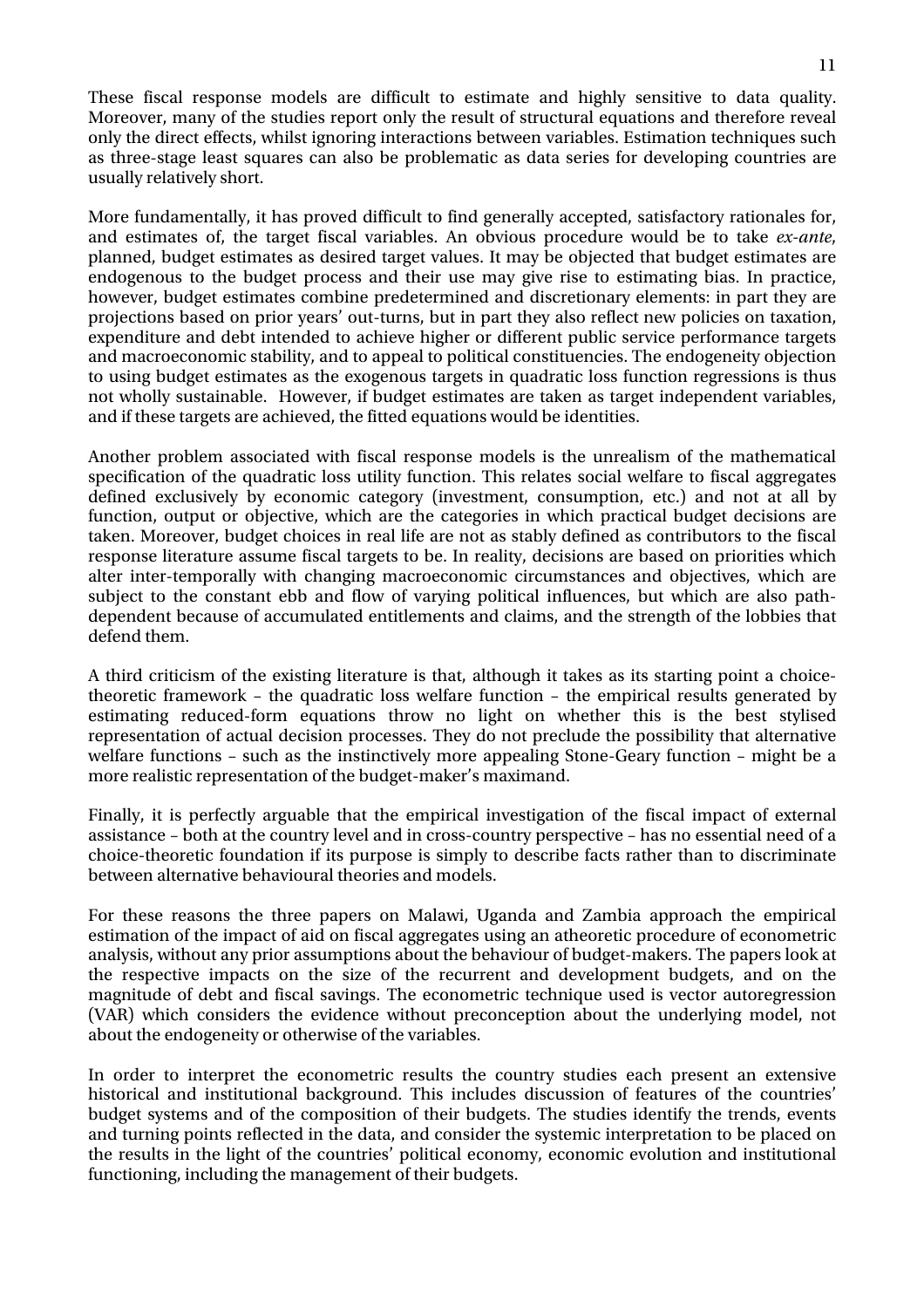#### <span id="page-19-0"></span>2.7 Methodology

The three country studies use a vector autoregression (VAR) or a vector error correction (VEC) model to determine the effects of aid on fiscal aggregates. The rationale for this choice of econometric model is that fiscal aggregates are highly interlinked, and therefore likely to be endogenous. Unlike structural models, which make restrictions about the direction of causality between variables, and can be difficult to estimate, a standard VAR method treats all variables in the model as endogenous. The use of a VAR model avoids the need to speculate about the appropriate specification of the utility function. Unlike in the case of simultaneous equations models, ordinary least squares (OLS) estimates for VARs are consistent. It is also possible to add exogenous variables (such as dummies for external shocks, oil prices, etc.) to each equation.

A VAR model is a system of equations, where each variable is allowed to affect the dependent variable with a number of lags. Such a representation corresponds to the reduced form, which for two variables can be written as:

$$
(2.10) \t yt = a10 + \sum_{i=1}^{n} \alpha_{1i} y_{t-i} + \sum_{i=1}^{n} \alpha_{2i} z_{t-i} + e_{y_t},
$$

$$
zt = a20 + \sum_{i=1}^{n} \alpha_{3i} y_{t-i} + \sum_{i=1}^{n} \alpha_{4i} z_{t-i} + e_{z_t},
$$

where *i* refers to the number of lags (*i* = 1,…,n) and *t* to the time period. Contemporaneous effects are embedded in model 2.10, but cannot be identified. Because there are such effects, residuals  $e_{vt}$ and  $e_{zt}$  will be correlated. Identifying the contemporaneous effects would require placing parameter restrictions on model 2.10 - making a so-called 'Cholesky' decomposition. This would entail making assumptions about the direction of the contemporaneous effects and restricting the number of these effects (Enders, 1995). The result would be the structural form of a VAR model that identifies both contemporaneous and lagged effects, and where the residuals would no longer be correlated.

The idea of fiscal response models and the VAR approach is that fiscal variables are jointly determined by the government, and therefore budget outcomes are the result of fiscal behaviour. The benefit of the VAR/VEC approach is that it treats the fiscal variables as determined within the same system, without any prior assumptions about the nature of the inter-relationships. Budgetary decisions are generally made within a budget year, but past levels of fiscal variables can guide future decisions. Aid may induce changes in fiscal behaviour, for instance due to conditionality. Such effects will be captured by a VAR model with lagged impacts. It is also usual that recipient countries lack perfect foresight about donors' disbursements, and that they base their budget estimates on their past experience of promised and actual disbursements via a process of adaptive expectations. As the approach concentrates on government behaviour, the estimation should use information that is known to the government. However, aid disbursed outside the budget can also affect government spending decisions, for instance by lowering expenditure on items funded by non-budgeted aid inflows. In all the three country studies non-budgeted aid flows - the difference between external financing reported in domestic budgetary sources and shown in donor and creditor data sources – have at times been large (see Chapter 3).

If the variables to be included in a VAR are non-stationary, integrated of the same order and cointegrated, they can be represented by a VEC model. A variable is non-stationary when its mean and/or variance are time-dependent and there is no long-run mean to which the variable converges. The assumptions of a classical regression model require that variables are stationary. If non-stationary, variables are rendered stationary by differencing. Since models with differenced variables do not cater for existing long-run relationships, the differenced variables must be modelled in a VEC framework. A VEC model for cointegrated variables takes into account both the short-run relationships between variables and deviations from the long-run equilibrium relationship. The reduced form for two variables *y* and *z* can be written as: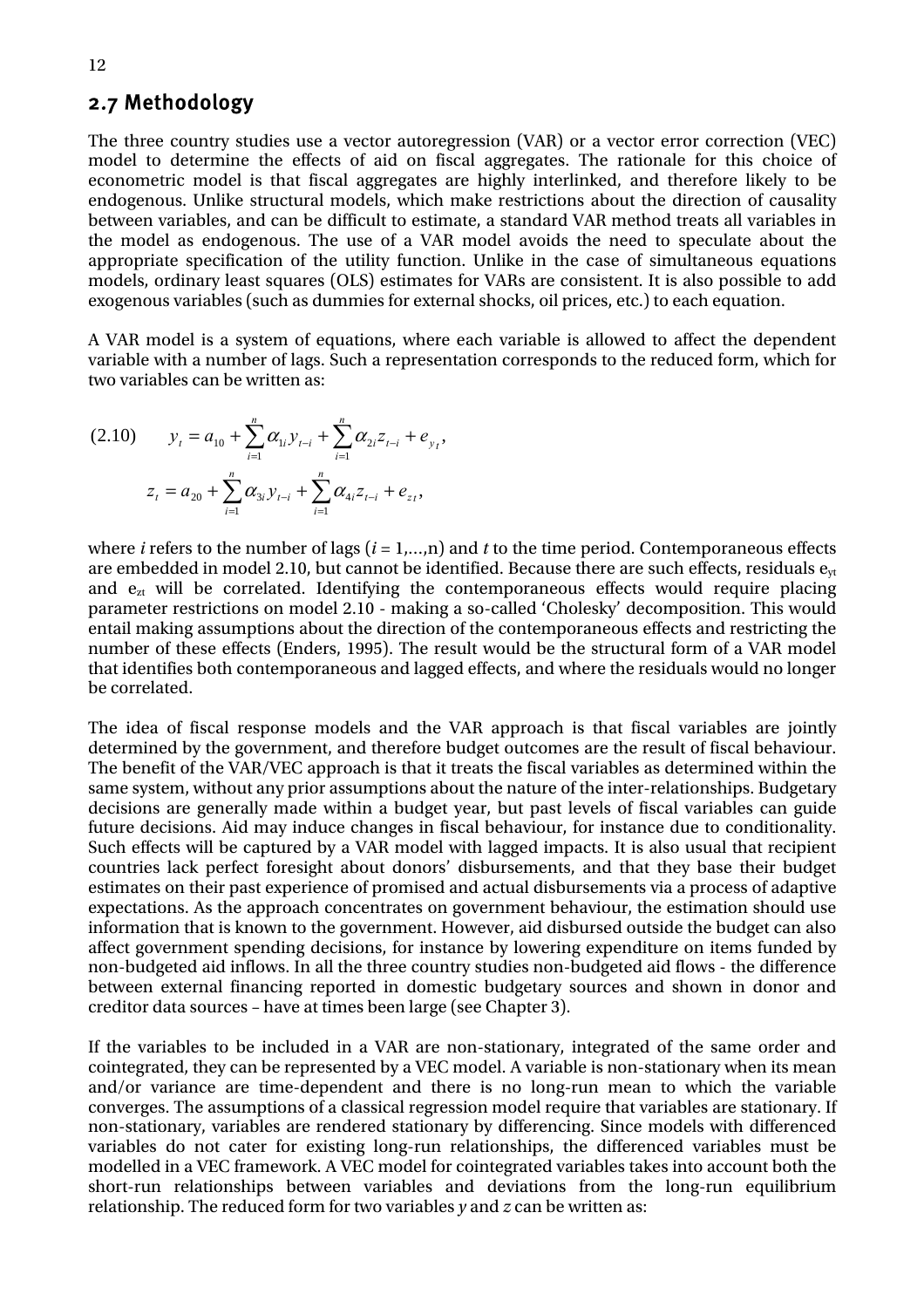$$
(2.11) \qquad \Delta y_t = a_{10} + \alpha_y (z_{t-1} - \beta y_{t-1}) + \sum_{i=1}^n \alpha_{1i} \Delta y_{t-i} + \sum_{i=1}^n \alpha_{2i} \Delta z_{t-i} + e_{y_t},
$$
\n
$$
\Delta z_t = a_{20} - \alpha_z (z_{t-1} - \beta y_{t-1}) + \sum_{i=1}^n \alpha_{3i} \Delta y_{t-i} + \sum_{i=1}^n \alpha_{4i} \Delta z_{t-i} + e_{zt},
$$

where  $z_{t-1}$  -  $\beta y_{t-1}$  is the error correction term, *i* refers to the number of lags (*i* = 1,…,n), *t* to the time period and  $\Delta$  indicates the change in the variable from one period to the next. The error correction term represents the stationary linear combination of the cointegrated variables. The coefficients of the error correction terms represent the speed of adjustment. The larger the coefficient is, the greater the adjustment of the dependent variable to the deviation from a long-run equilibrium in the previous period.

The coefficients of the VAR/VEC models only reveal the direct, *ceteris paribus* effects. They do not take account of the fact that the lagged explanatory variables in each equation are inter-linked (both with a lag and contemporaneously), and therefore do not reflect the full impact of one variable on another. For this reason, the analysis relies to a great extent on impulse response functions to estimate the total short- and long-run impacts of an increase in aid. Impulse response functions represent the time profile of the effect of a shock to one variable on the contemporaneous and future values of all endogenous variables. They capture both the direct and indirect or feedback effects caused by endogeneity over time. The estimation of these functions requires the infinite moving average representation of equations 2.10 and 2.11.

The three country studies use generalised impulse response functions, and in each case the shock to aid is equal to one standard error. The response functions estimated are those of Pesaran and Shin (1998), where the initial shock occurs to a residual in one equation (in our models the aid equation). For a VAR model (equation 2.10), the generalised impulse response function  $\psi$ , describing the effect of a one standard error shock to equation *j* on equations/variables *x* at time *t+n,* takes the form:

(2.12) 
$$
\psi_j(n) = \sigma_{jj}^{-\frac{1}{2}} A_n \sum e_j, \ \ n = 0, 1, 2, \dots,
$$

where *j* refers to the equation,  $\Sigma$  is the covariance matrix for the residuals,  $\sigma_{ij}$  the variance of residual *j*, *An* the coefficient matrix in the moving average representation of equation 2.10, where  $A_0$  is an identity matrix and  $e_i$  an  $m \times 1$  vector, where the *j*th element equals 1 and the rest are equal to zero. In a VEC model (equation 2.11), the generalised impulse response depends additionally on the cointegrating vector (see Pesaran and Shin (1998) for details). In a VEC model, a shock or impulse to aid will have a persistent impact on the levels of other variables, as the shock itself is permanent in nature. However, the impulse responses are eventually expected to converge to a level that is consistent with the estimated long-run, cointegrating relationship. In our analysis this condition implies that the difference between expenditure and revenue as a result of an aid shock cannot increase permanently.

One issue that needs to be taken into account with generalised impulse response functions is that the residuals of equations 2.10 and 2.11 are usually correlated. This means that, although the original shock is given to only one variable, correlation (or more precisely covariance) between residuals induces a contemporaneous effect or shock to the other variables as well. If these correlation coefficients are high, it can be somewhat difficult to isolate the impact of the initial shock to one variable.

Unlike generalised impulses, orthogonalised impulse response functions could be used to restrict the number of these contemporaneous effects or to examine a pure shock to one variable. In the latter case, all effects would be lagged. These impulses depend on which variables are allowed to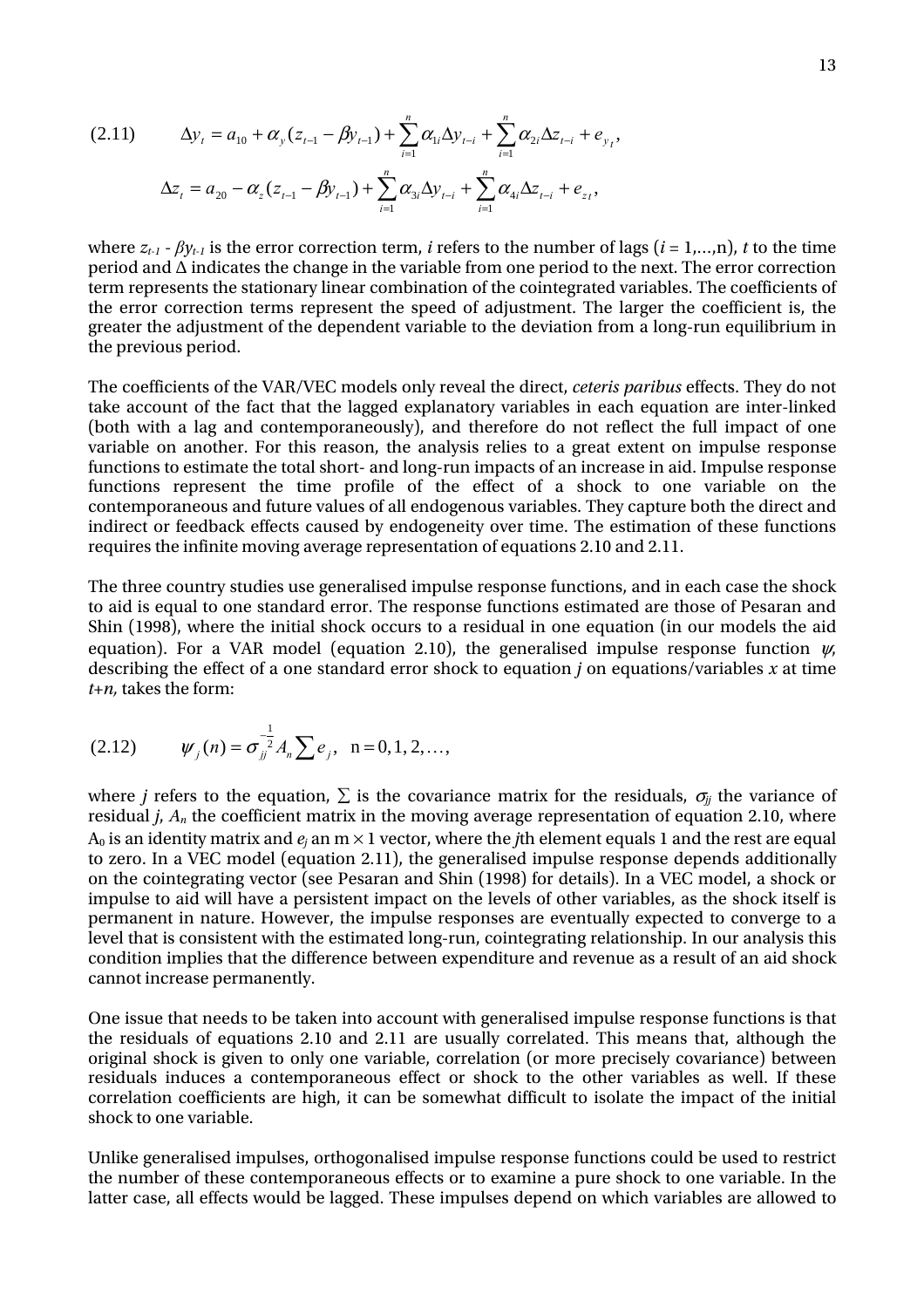affect each other contemporaneously, and in which order. This is not a straightforward decision and the results can vary considerably depending on these assumptions. For this reason, generalised impulse responses were chosen. These do not require assumptions to be made about contemporaneous causality, and are invariant to the ordering of variables in the impulse response analysis.

Depending on the size of the correlations between residuals, a shock to aid is therefore allowed to have a contemporaneous impact on all the fiscal variables. This is a useful feature in the analysis of budgets in countries with fairly rudimentary planning mechanisms, where expenditure plans have generally been made for a short time period, and may have been altered in the middle of the budget year. Secondly, if one is willing to accept that aid is the only variable that has a contemporaneous effect on all other fiscal variables, but is itself not affected contemporaneously, the orthogonalised and generalised impulse response functions will coincide. Although the empirical analysis will reveal that current values of aid (especially foreign loans) can depend on past values of other fiscal aggregates, it is not implausible to assume that, within the same period, aid is more likely to be predetermined than any of the other variables.[3](#page-21-0)

One problem with impulse response analysis for VECs is the absence of confidence intervals. There does not yet appear to be a consensus method for estimating these for VECs (see, for example, Jang, 2001), and the software used (Eviews 5) does not generate them, which means that the estimated effects may not always be statistically significant. Standard errors of the impulse response functions may be large with small samples of data, and may increase with the number of periods for which the responses are estimated. Therefore, in the VEC model, the impulse responses are only to be taken as indicative, and in reality the actual impact lies within a range of the estimated. It may therefore be advisable to pay more attention to large rather than small effects. The facts that standard errors may increase with time, and that impulses are estimates, may lead to expenditure and finance impulses that do not correspond precisely with the estimated long-run relationship. If the variable to be shocked is affected significantly by other fiscal variables in the model, this may result in rather volatile short-run impulse responses. This was found to be the case for a shock to foreign loans in both Uganda (Fagernäs and Roberts, 2004a) and Malawi (Fagernäs and Schurich, 2004), but in the long run the response did stabilise.

In each country study, the econometric analysis looks at the effects of different forms of external financing – grants and net foreign loans as recorded in the budget, and ODA, based on donors' records, reported by the DAC. In addition to aid variables, the models include domestic borrowing, domestic revenue and expenditure (either total or divided into recurrent and development expenditure). Excluding data discrepancies and unreported items, the data used form an identity (expenditure equals financing). In general econometric estimation, including all the components of an identity would result in a meaningless regression, where coefficients on the explanatory variables (provided that the dependent variable is omitted) usually equal unity. Due to lagged effects, the technicalities of a VAR are somewhat more complex, but estimating an identity would nevertheless not be recommended. In addition, in a VEC model, an error correction term that includes all budgetary variables would be meaningless, as in reality there is no imbalance to correct for. Therefore, in each estimated model, one budgetary variable is omitted. This was chosen to be one form of external financing, as this allows us to examine the impact of the other form of external financing on all fiscal aggregates of interest. The issue is not of concern in the models that use ODA instead of external financing recorded in the budget as, in all three countries, ODA clearly exceeds the amount of budgeted aid.

The fact that one form of external financing is excluded in each model may lead to some omitted variable bias. If there is a strong correlation between grants and foreign loans, which is usually the case for recent years when most foreign loans were provided on a concessional basis, the impact of the omitted form of external financing can be reflected partly in that of the other. Omitted variable

#### 14

<span id="page-21-0"></span><sup>-&</sup>lt;br>3 <sup>3</sup> This may not have been the case for commercial external borrowing in the 1970s, as this may have been affected by developments within a budget year, but since then it can be assumed to hold more or less for all forms of external finance.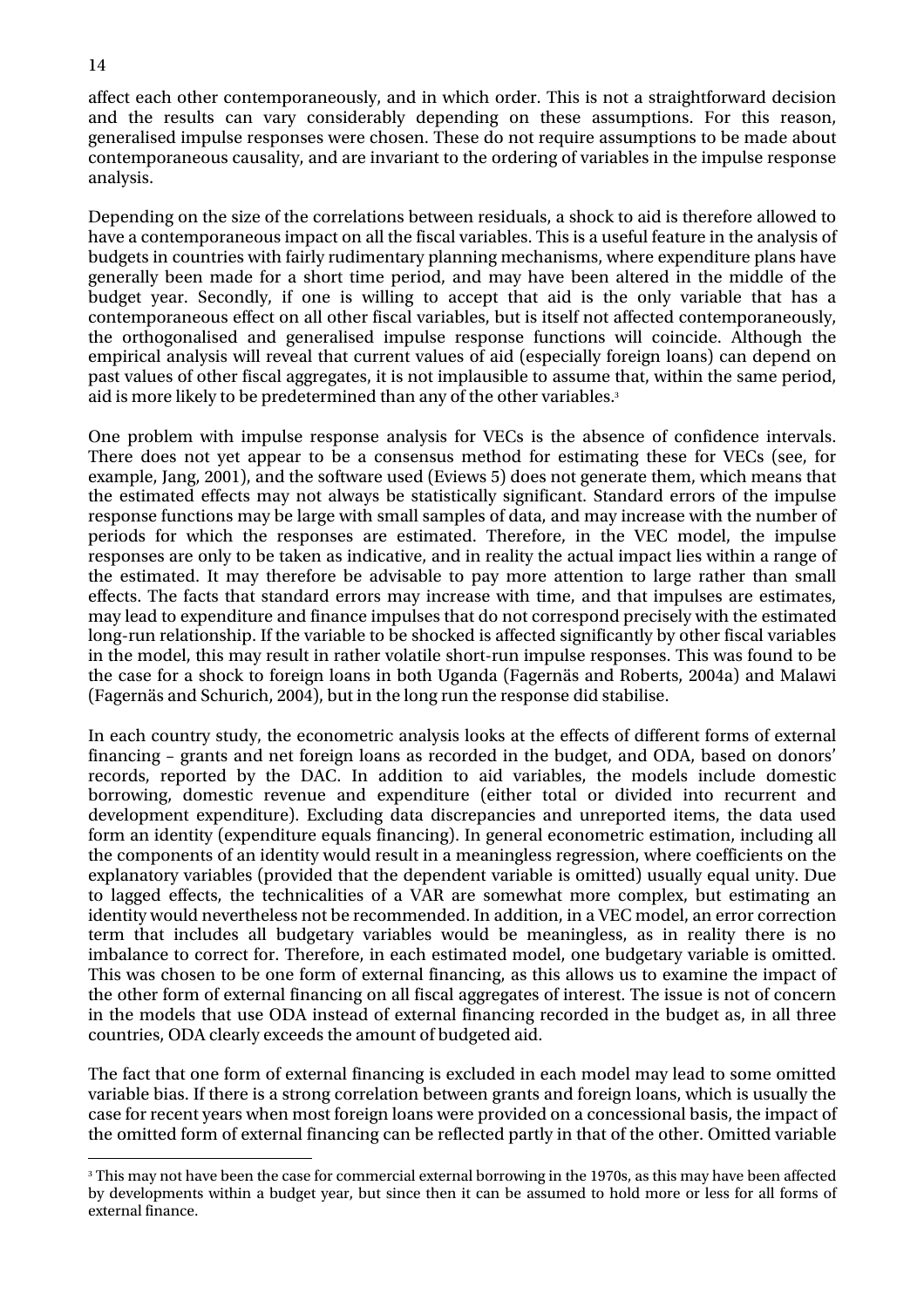<span id="page-22-0"></span>bias can also lead to residual correlation. The estimated models do not cater for changes in economic fundamentals, such as GDP, which can affect both aid and other fiscal aggregates.

In all the three countries studied there have been periods, either where movements in the variables do not coincide with a general pattern (outliers, election years) or where the relationship between variables changes. The first case has been resolved with the use of dummy variables, although it is not straightforward how such a variable should enter the VEC model. The latter issue is more difficult to resolve empirically, as the best remedy, which is to estimate two separate models for the different time periods, was not possible due to the shortness of the time series used. Instead of trying to accommodate for each period where a relationship may change, the estimated models portray the average effects of aid over a longer, thirty-year time period.

The econometric analysis for Uganda and Malawi is based on a VEC model, since the fiscal aggregates in these cases were found to be non-stationary and cointegrated. As one part of the budgetary identity is omitted in the models, the error correction term reflects an imbalance in the budget. In the case of Zambia, all variables were found to be stationary and therefore the analysis relies on a standard VAR model in levels (without any error correction mechanisms). The estimated models for Zambia also exclude one form of external financing, but the VAR stability condition holds in each estimated model, which implies that the system converges. Each variable will be jointly covariance stationary with a finite and time-invariant mean, and a stationary longrun relationship automatically exists between these variables (Enders, 1995). On the other hand, in a VEC model cointegration between non-stationary variables ensures that there is a stationary long-run relationship to which the variables converge, and therefore the difference between expenditure and finance cannot increase permanently. The methodology used in the Zambia study is therefore not different, but in this case the impulse response analysis can only be used to examine the effects of a one-period increase in aid, whereas in the case of the VEC model used for Uganda and Malawi, only a permanent increase in the level of aid is feasible (as the model is run with differenced variables).

### 2.8 Conclusion: implications for the country case studies

This chapter has ranged widely if superficially over areas of the literature covering the linked topics of aid and growth, aid fungibility, public expenditure welfare maximisation, the fiscal impact of aid and the methodologies used in its estimation. It has provided background to the country case studies to be summarised in Chapter 4 and justification for the empirical methodology used therein. It has revealed variances and contradictions in some of the evidence uncovered in past studies, such as whether aid has contributed mainly to investment or consumption, and whether investment or consumption expenditures are more strongly associated with growth. The theoretical and methodical literature reviewed in this chapter has several implications for the objectives and design of the country case studies.

First, fiscal response studies deal in broad fiscal categories – government consumption, investment revenue and borrowing – the impact of which on economic performance is more readily assessable at the macroeconomic than the microeconomic level. At the country level, the use of time series regression analysis precludes the analysis of individual, short-period, macroeconomic management episodes, but valuable light can be shed on longer-period behavioural characteristics.

Second, in terms of understanding the processes other than macroeconomic whereby aid facilitates growth at the country level, it may be of limited value to know that expenditure in a particular economic category has increased in response, unless there is complementary analysis of expenditure increases at the margin in terms of their sector, function and programme objective. It matters less to know what the responses have been to particular aid injections – and whether these have been consistent with donors' intentions and expectations – than how budgetary choices have been made covering all available resources.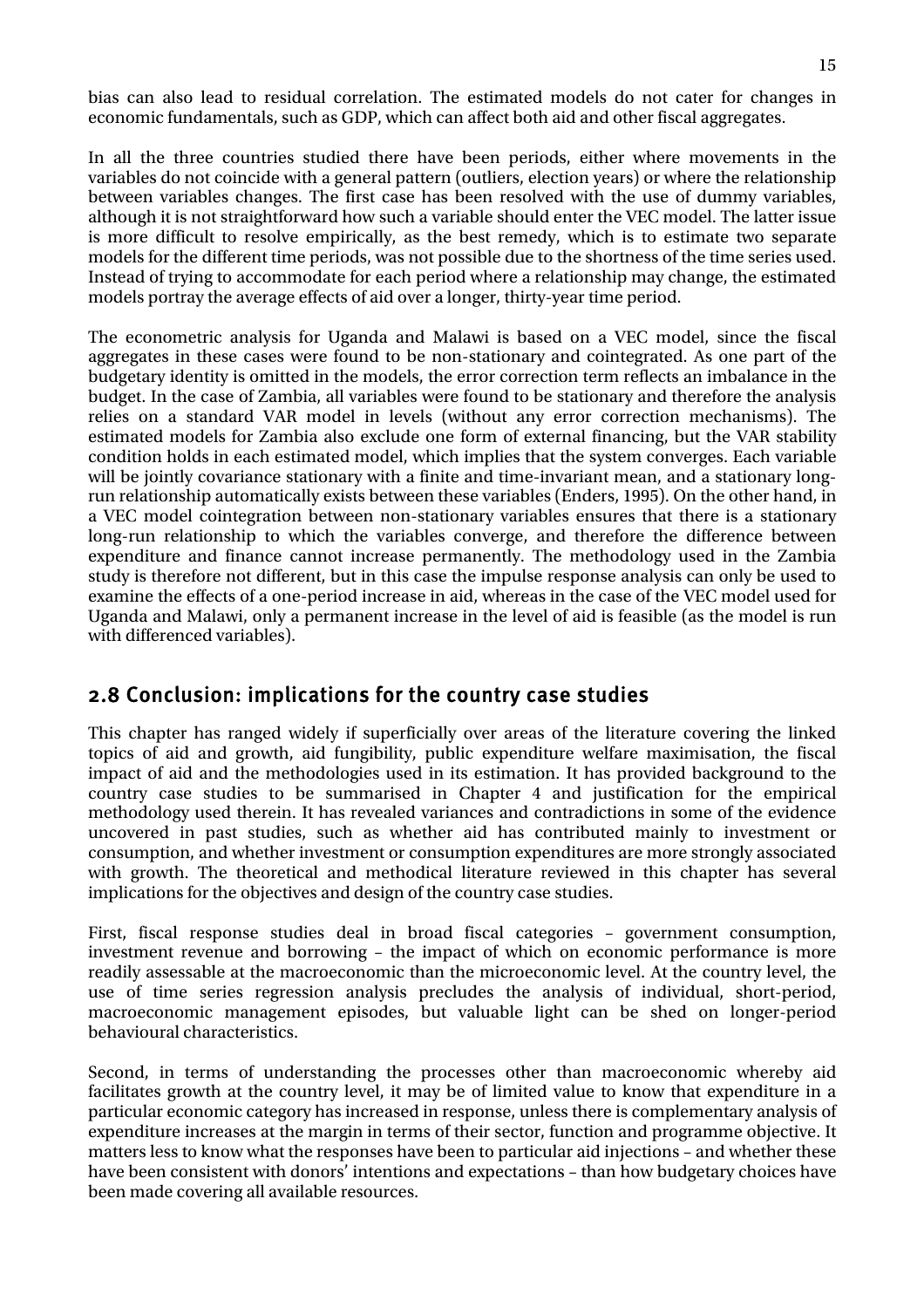Third, fiscal impact studies have the potential for illuminating aspects of recipient countries' budgetary processes, notably whether they practise forms of fiscal dichotomy whereby different fiscal receipts are allocated to different categories of expenditure, or whether their fiscal planning is fully consolidated. Relatedly, the studies can throw indirect light on whether Stone-Geary-type processes are at work wherein public expenditures are divided (whether formally or implicitly) into the mandatory (or entitlement) and the discretionary, and on whether aid-supported 'development' budgets take on the character of discretionary expenditure programmes. Systematic differences in the factors determining the magnitude of recurrent and development outlays would be *prima facie* evidence of the presence of such features.

Fourth, the econometric estimation of fiscal impacts from time series data is fraught with methodological problems, notably those associated with estimating relationships between endogenous variables. It calls for the application of advanced procedures whose reliability is not always assured. In the practical application of the models concerned, there are too few degrees of freedom to control for the impact of variables other than fiscal aggregates on fiscal outcomes, potentially leading to results containing spurious causal relationships. The problems of estimation may be worsened if, as occurs quite commonly, countries experience 'regime change' in their fiscal management which alters behavioural relationships. Data series may be too short to characterise the relationships either side of such turning points.

The country case studies are mindful of these issues, and seek to provide some non-formal interpretation of country-level evidence to complement that which is derivable using formal methods. The studies also encountered a number of data issues, notably in relation to the quantification of aid. These are the subject of Chapter 3.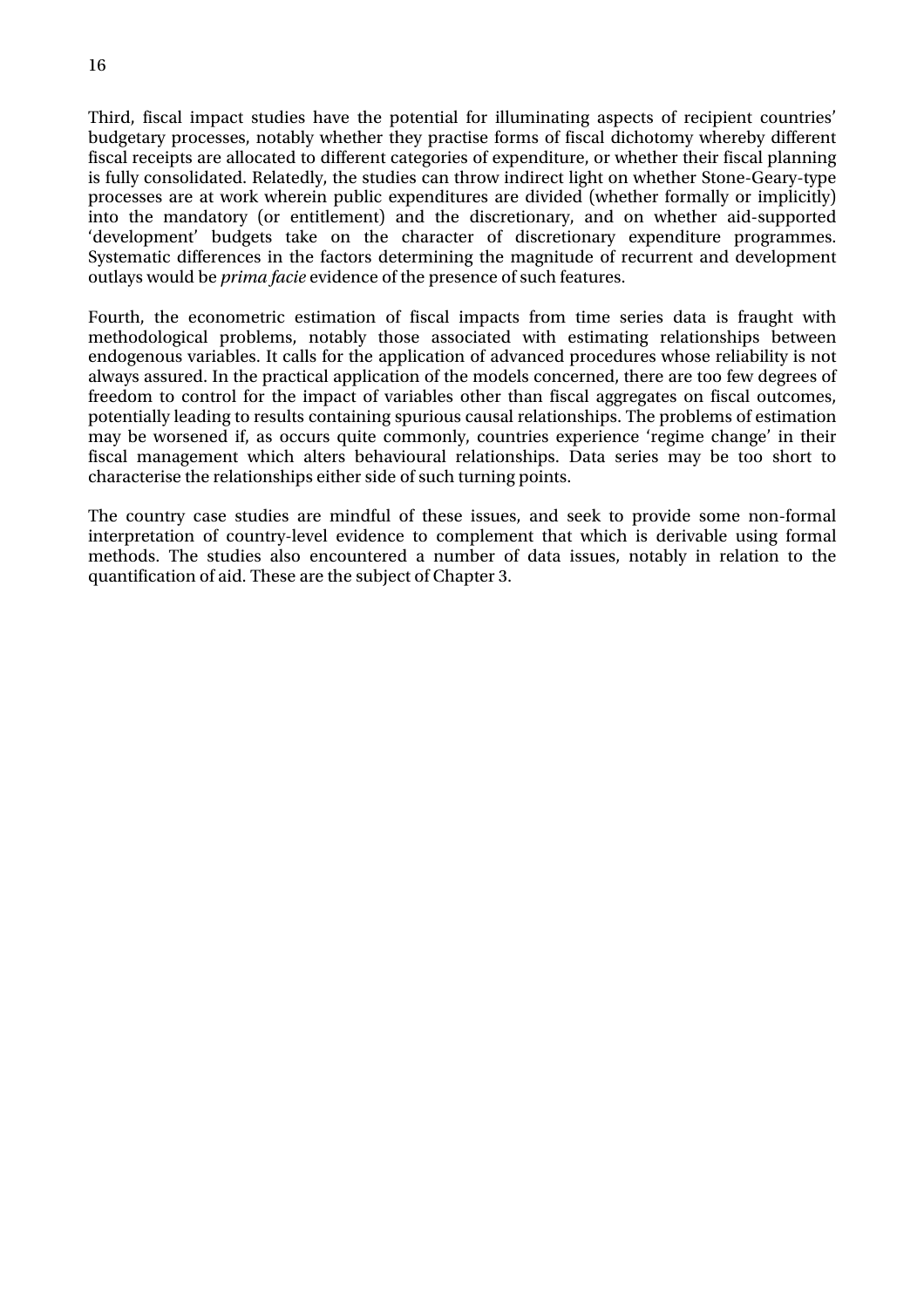## <span id="page-24-0"></span>Chapter 3: Composition of Aid and External Financing

This chapter discusses the data used in the country-level analyses, the results of which are summarised in the next chapter. The questions at issue are the sources of data (and their reliability), the picture of resource flows to the three countries revealed in the data, and the relevance of data from alternative sources to the formal study of fiscal impacts. A central concern is whether data limitations and inconsistencies limit the value of econometric work on the fiscal impact of aid and the strength of conclusions based thereon.

### 3.1 Sources of data

Time series data on fiscal aggregates and sub-aggregates, other than the external financing used, are taken, directly or indirectly, from the expenditure accounts of the three countries. In the interest of definitional consistency the IMF's *Government Finance Statistics* is used where possible. In cases where this source provides inadequate information, data have been sourced from national statistical publications. As coverage varies somewhat from one country to another, especially with regard to the functional and economic breakdown of public expenditure, it is not possible to draw strictly equivalent inferences for each country.

As regards external financing and aid, there are three main problems of interpretation:

- a. international sources of data are not always consistent with each other;
- b. international data provide evidence which is inconsistent with the picture of external financing presented in the countries' fiscal accounts: recorded ODA disbursements exceed recipient countries' recorded receipts of external budget financing – in the cases of Malawi and Zambia in the 1990s by exceptionally wide margins of 10-20% of GDP (Figs. 3.1, 3.2 and 3.3);
- c. in all three countries, external debt has been repeatedly rescheduled, sometimes on concessional terms, and some has been written off. Because of accounting conventions, these operations have different effects on debtors' and creditors' records of net financing flows (Section 3.2).

There are two principal international sources, the Debtor Reporting System and the Creditor Reporting System. Information gathered by the former and processed by the World Bank is published in *Global Development Finance*. Information drawn from the latter is published by the OECD in several series covering concessional and non-concessional lending and debt, both official and private, and official and private grants. The geographical distribution of ODA flows (official grants and loans with a grant element of over 25%) is analysed by type and purpose (including debt relief) in Table 2a of the DAC's *International Development Statistics*. Global Development Finance reports data on grants borrowed from OECD. There is acknowledged inconsistency between the two data sources in respect of the impact on financial flows of debt and debt-service reduction.

There are various explanations for the discrepancy between donor/creditor and recipient/debtor records of external flows:

i. the failure of (mainly bilateral, but also UN) donors to report to recipients the procurement transactions of goods and services, the costs of which they pay directly from grant aid. This has been common in the case of tied project aid, and has also occurred with programme aid provided in kind, the financial counterpart of which in fiscal accounts may be misclassified as non-tax revenue. It has been less common in the case of loans from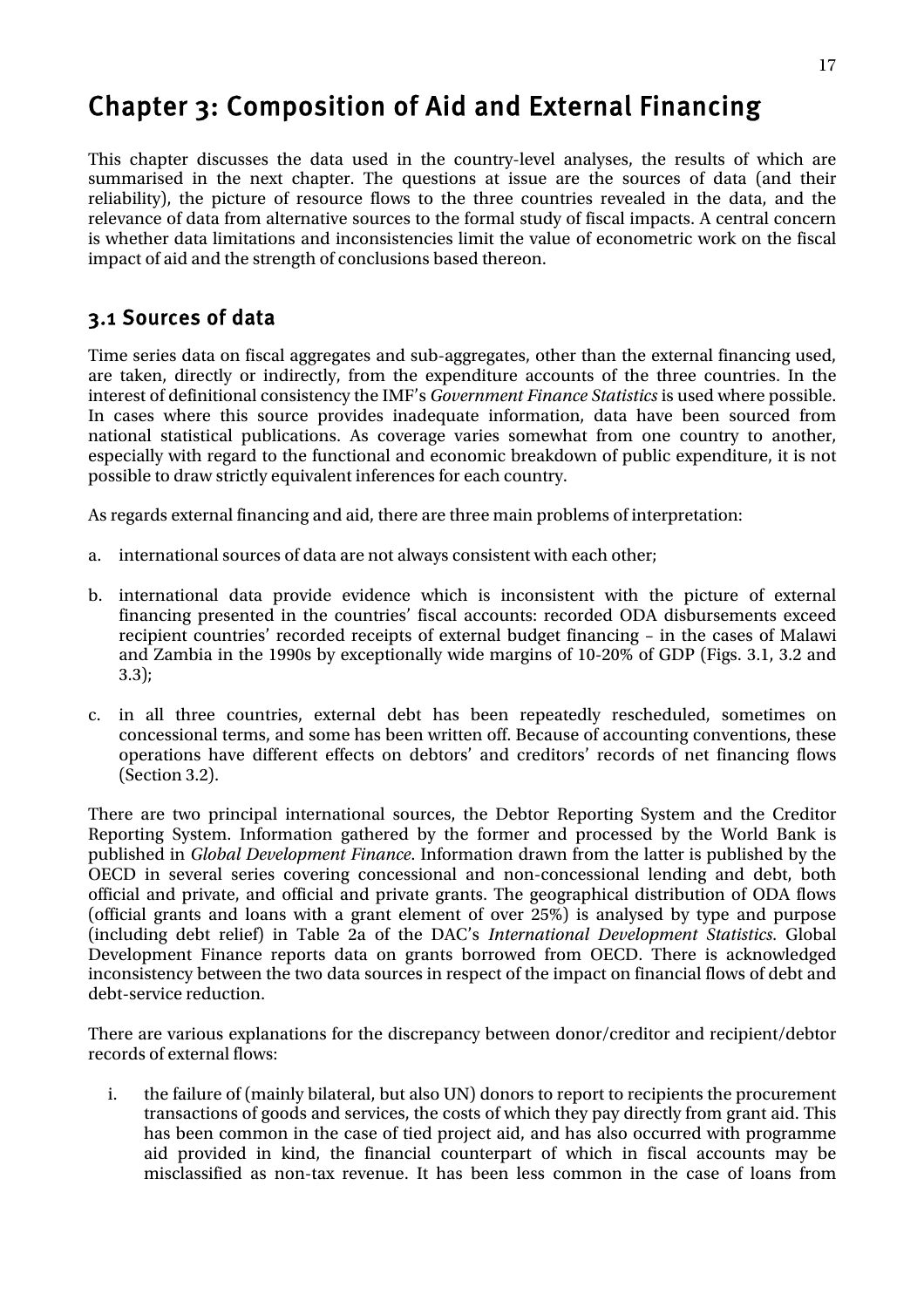multilateral development banks whose disbursements have to be documented in accordance with loan covenants;

- <span id="page-25-0"></span>ii. aid payments to off-budget entities such as parastatals and NGOs, including the use of aid for emergency relief, and
- iii. aid for debt and debt-service reduction (see below), and technical deficiencies in recipients' expenditure accounts (Section 3.2).

Some of these off-budget uses of aid may have had indirect consequences for fiscal aggregates, for example by substituting for public expenditure. However, even taken together it seems unlikely that these factors can explain the full discrepancy. No satisfactory reconciliation has been possible, though in the case of Zambia it is found that debt and debt-service reduction (DDSR), technical cooperation (TC) and food aid projects (cumulatively) account for a significant part of the difference (Fig. 3.3).

Fig. 3.1 Malawi: External financing of public expenditure and ODA disbursements



Fig. 3.2 Uganda: External financing of public expenditure and ODA disbursements

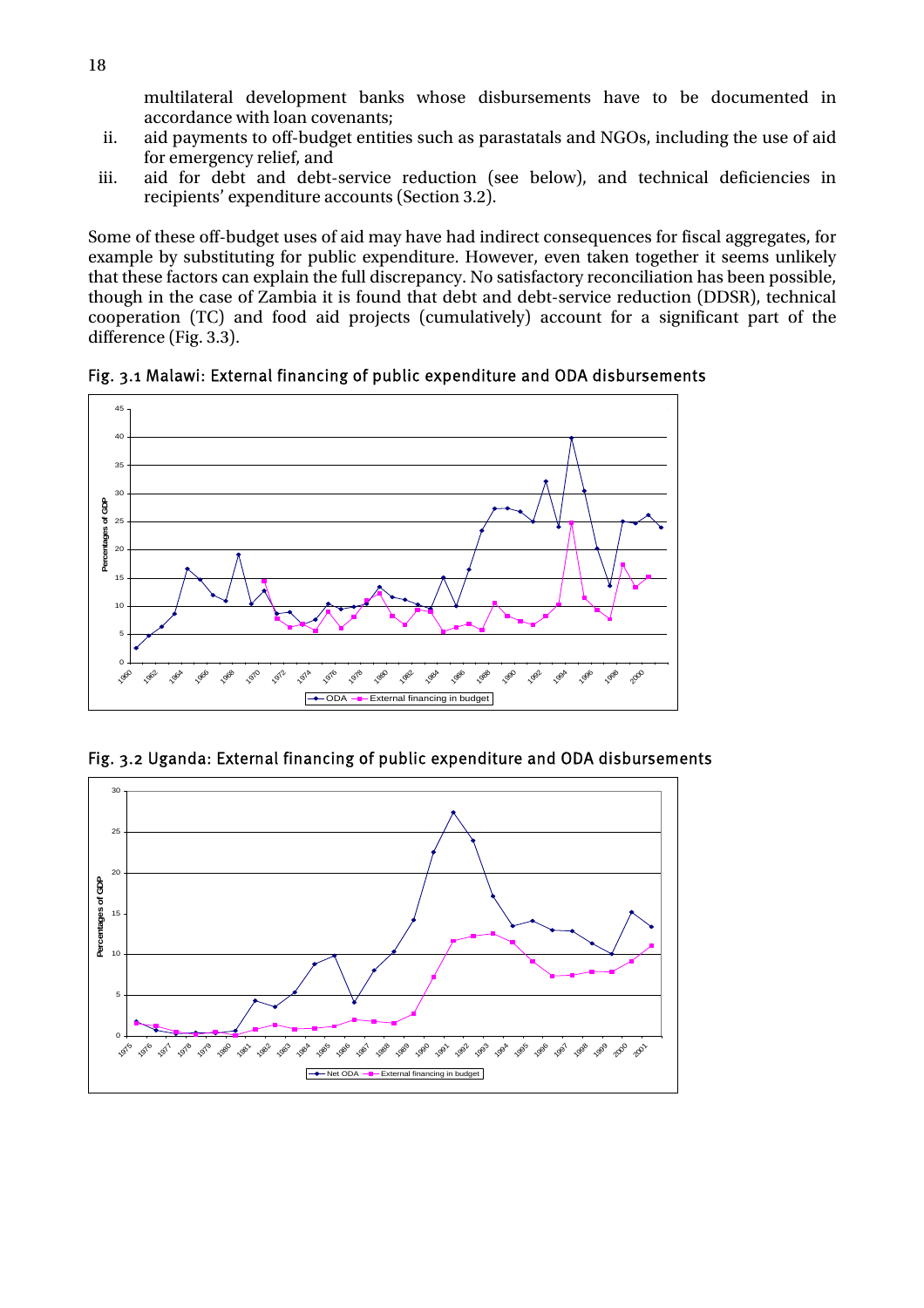

#### <span id="page-26-0"></span>Fig. 3.3 Zambia: External financing of public expenditure and ODA disbursements (total, and excluding TC, DSSR and Food Aid)

### 3.2 Treatment of debt and debt-service reduction (DDSR)

The previous section noted the widening gap in the early 1990s in all three countries between their own fiscal records of the external financing used and the donors' records of net ODA disbursed. It is unlikely that this excess was caused by a deterioration in the budget authorities' ability to track and record donors' disbursements. This coincided with large increases in aid disbursements and with a rise in the share of disbursements for debt and debt-service reduction.

Debt and debt-service reduction operations influence fiscal accounts in various ways which, until the advent of the Highly Indebted Poor Country (HIPC) initiative, were not explicitly quantified.

- i. Agreement with creditors, for example in the Paris Club or with the London Club, to restructure debt reduces scheduled amortisation payments in the immediately following years, *ceteris paribus* raising borrowers' net external borrowing for a given value of lenders' gross disbursements.
- ii. If rescheduling occurs on concessional terms, the lower interest payments on outstanding debt reduce present and future recurrent budget expenditure on debt service, freeing up resources in the recurrent budget for other purposes.
- iii. Debt buy-backs and debt forgiveness permanently reduce the schedule of future amortisation and interest payments, bringing relief to the recurrent budget, as well as increasing net external loan receipts.

However, agreements on debt reorganisation with the Paris Club are generally preceded by default on current maturities - which is reflected in the fiscal accounts in the form of lower recurrent budget payments for debt service and higher net external loan receipts. Payments abroad for debt service and amortisation are quite commonly higher after agreement than in the years immediately preceding agreement - as in Zambia in the early 1990s.

Stock-of-debt reduction actions, for example the use of aid for buying back or writing off outstanding debt, and the conversion of non-ODA debts to concessional terms as recorded in ODA statistics, thus have no full contemporaneous counterpart in beneficiary-country fiscal accounts. These only (unattributably) reflect the consequential limitation in interest and amortisation payments in the years in which these payments were originally due. Conversely, ODA

*Sources*: IFS, WDI, OECD DAC (2000)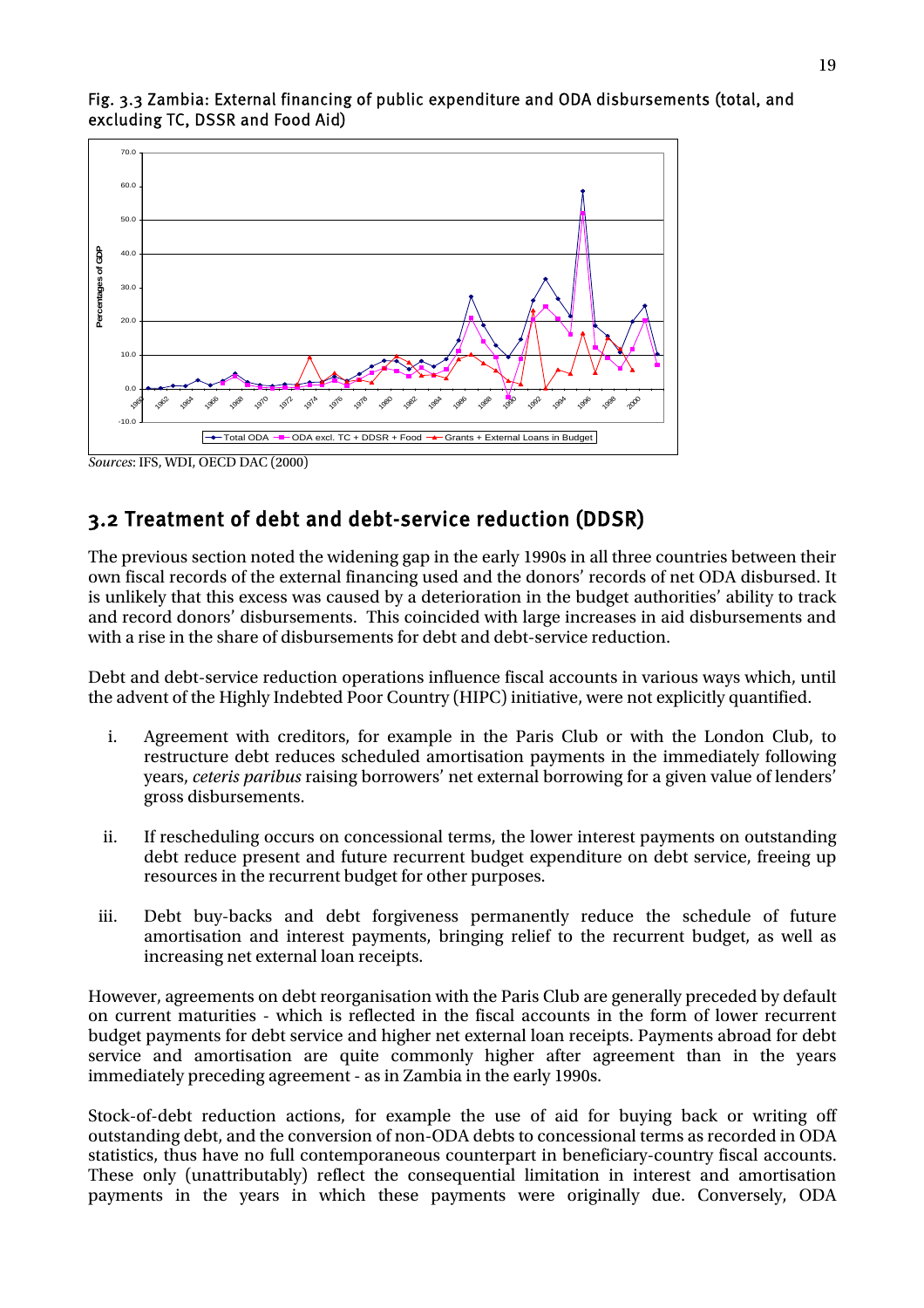<span id="page-27-0"></span>disbursement figures do not include the contemporaneous reduction in interest and amortisation payments made possible by creditors' agreements to reschedule debt on non-concessional terms.

Official Development Assistance (ODA) as defined by the Development Assistance Committee of the

OECD includes under the heading of operations relating to debt:

- grants for the forgiveness or cancellation of officially guaranteed private credits, which may be reported either as an *ab initio* lump sum of outstanding principal, interest due and in arrears and future interest payments, or as a flow of disbursements in the years in which interest and amortisation payments fall due;
- the present value of debt-service reduction achieved by rescheduling arrears and current maturities on concessional terms, which is reportable in the year in which such rescheduling agreements are reached (OECD DAC, 2000).

The sum of these two elements $\cdot$  constituted a significant 13.5% of ODA flows to Zambia between 1988 and 2001. In the early 1990s DDSR and technical cooperation flows together amounted to approximately 20% of GDP (Fig. 3.3). However, DDSR is a rather insignificant share of net ODA to Malawi and Uganda over the same period – 1.8% and 3.5% respectively.

The implications of these accounting conventions for quantitative fiscal impact studies are ambiguous. If it were possible to assume full Ricardian Equivalence, it would be reasonable to relate the totality of ODA for debt and debt-service reduction in one year to fiscal resource allocation decisions in that year, because governments would be able to borrow locally or abroad on the strength of reduced future external debt-service payments. However, most developing country governments, including those of Malawi, Uganda and Zambia, have only limited scope for converting the full present value of debt-service relief and debt forgiveness instantaneously into higher levels of expenditure. Even the contemporaneous benefit to the budget of debt and debtservice reduction is hard to estimate because it assumes counterfactual knowledge of payments that would have been made in the absence of agreement.

In the empirical estimation of the impact of aid on fiscal aggregates in Zambia, where aid for debt and debt-service reduction has been significant, two variants of ODA were tested – one including operations relating to debt, and the other excluding these - but there was no significant difference in the results.

### 3.3 Growing concessionality of resource flows

The character of flows of net external financing into the three countries has altered radically since 1970, the beginning of the first full decade of independent existence for each of them. The shift over time from substantially (or predominantly) non-concessional sources to concessional sources is illustrated in Figs. 3.4, 3.5 and 3.6. [5](#page-27-2)

 $\overline{a}$ 

<span id="page-27-1"></span><sup>4</sup> Net of restructured ODA debt servicing, to avoid double counting.

<span id="page-27-2"></span> $^{\rm 5}$  Data used are deflated by recipient countries' current GDP at current exchange rates, which distorts the picture somewhat in periods of local currency overvaluation, such as in Uganda in the 1970s. Note that IMF financing was non-concessional until the advent of the Structural Adjustment and Enhanced Structural Adjustment Facilities in the late 1980s (which were succeeded in 2000 by the Poverty Reduction and Growth Facility) for which all three countries have been eligible and on which a nil rate of interest is charged.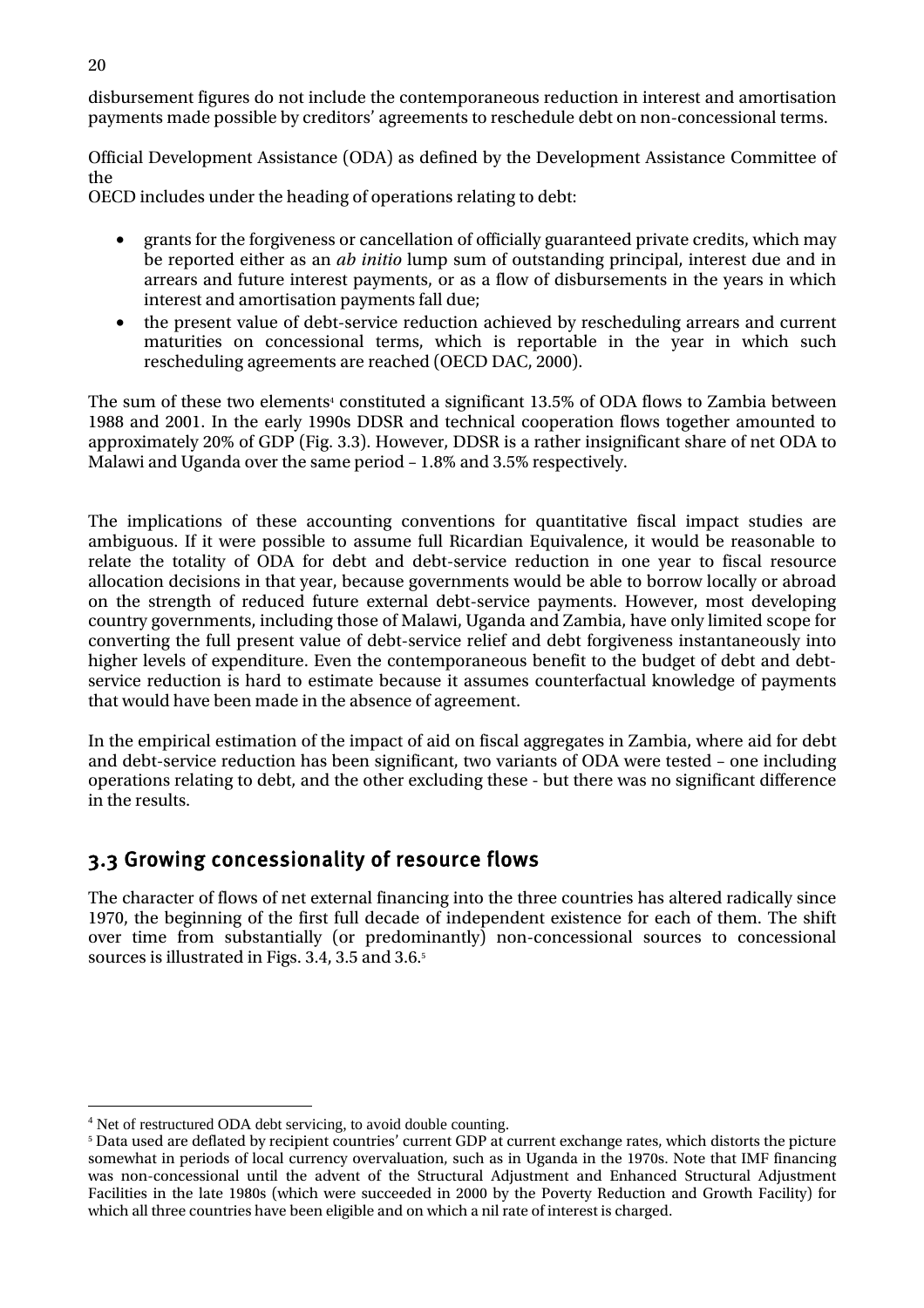

<span id="page-28-0"></span>Fig. 3.4 Malawi: Net external financing by source and terms (% of GDP)

Fig. 3.5 Uganda: Net external financing by source and terms (% of GDP)

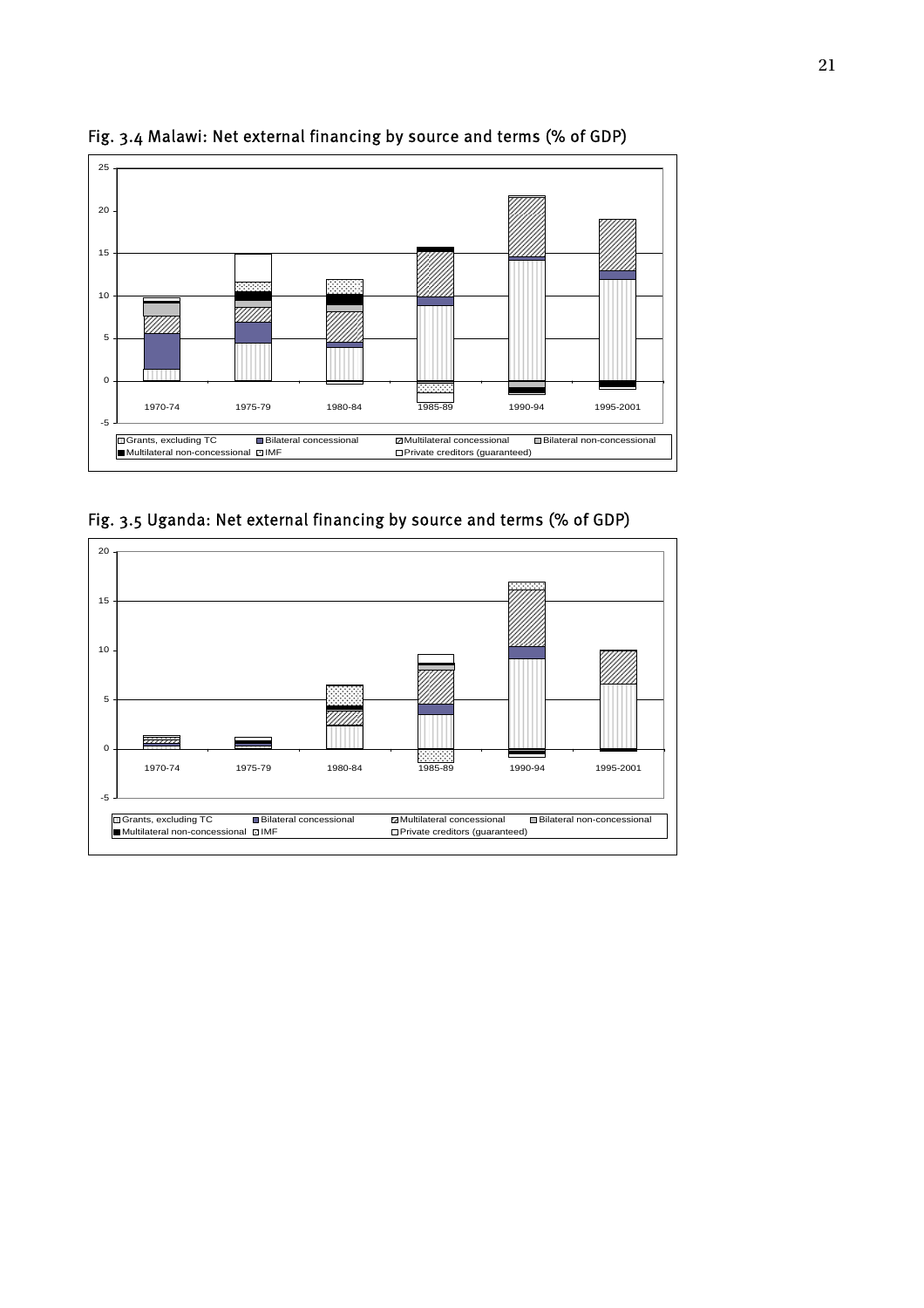

#### <span id="page-29-0"></span>Fig. 3.6 Zambia: Net external financing by source and terms (% of GDP)

*Source*: Global Development Finance

In the 1970s all three countries received significant non-concessional loans and credits amounting, towards the end of the decade, to between 5% and 10% of GDP in net terms. Zambia borrowed heavily in the early 1970s from capital markets, and resumed heavy net borrowing from both private and non-concessional official sources from 1975 onwards. Malawi and Uganda also expanded their initially modest net borrowing at this time. In current US\$ terms Uganda and Zambia received more non-concessional net financing than net aid in the course of the 1970s. These resources were absorbed only in part through the countries' budgets. Parastatal organisations were also permitted, indeed encouraged, to borrow on their own behalf under public guarantee.

The situation altered radically by the mid-1980s, after the second 'oil crisis', when all three countries experienced external debt-service problems, leading to default, loss of creditworthiness and the rescheduling of maturities. Uganda and Malawi lost any significant access to private and non-concessional official financing (apart from the use of IMF resources). Zambia continued for some time to receive some private and IBRD financing, but on a much reduced scale. Beyond the mid-1980s, the overwhelming majority of net flows received in all three countries was in concessional form – mostly bilateral grants and multilateral concessional credits.

This pattern of predominantly concessional financing persisted throughout the 1990s, but with the additional feature that the reported flows of bilateral ODA now began to include an element corresponding to bilateral debt forgiveness, the financing of debt buy-back operations, and the concessionality in the 'Toronto' and 'Naples' terms of the rescheduling agreed in the Paris Club of officially guaranteed commercial debt. All three countries benefited from these terms which provided for the cancellation of respectively 50% and 67% of the present value of eligible outstanding maturities, and for rescheduling of the remainder with long grace periods.

It is of interest and relevance to the analysis of fiscal impact to consider whether the various sources of external finance provided have been complements or substitutes for each other. This can be determined from the strength and sign of the correlation coefficients between types of net flow over the period since 1970.<sup>6</sup> Using data on flows reported in *Global Development Finance*, these reveal in all three countries that:

• grants and net concessional multilateral flows are strongly and positively correlated through time, suggesting complementarity,

<span id="page-29-1"></span><sup>-&</sup>lt;br>6 <sup>6</sup> The calculated coefficients are shown in the Annex.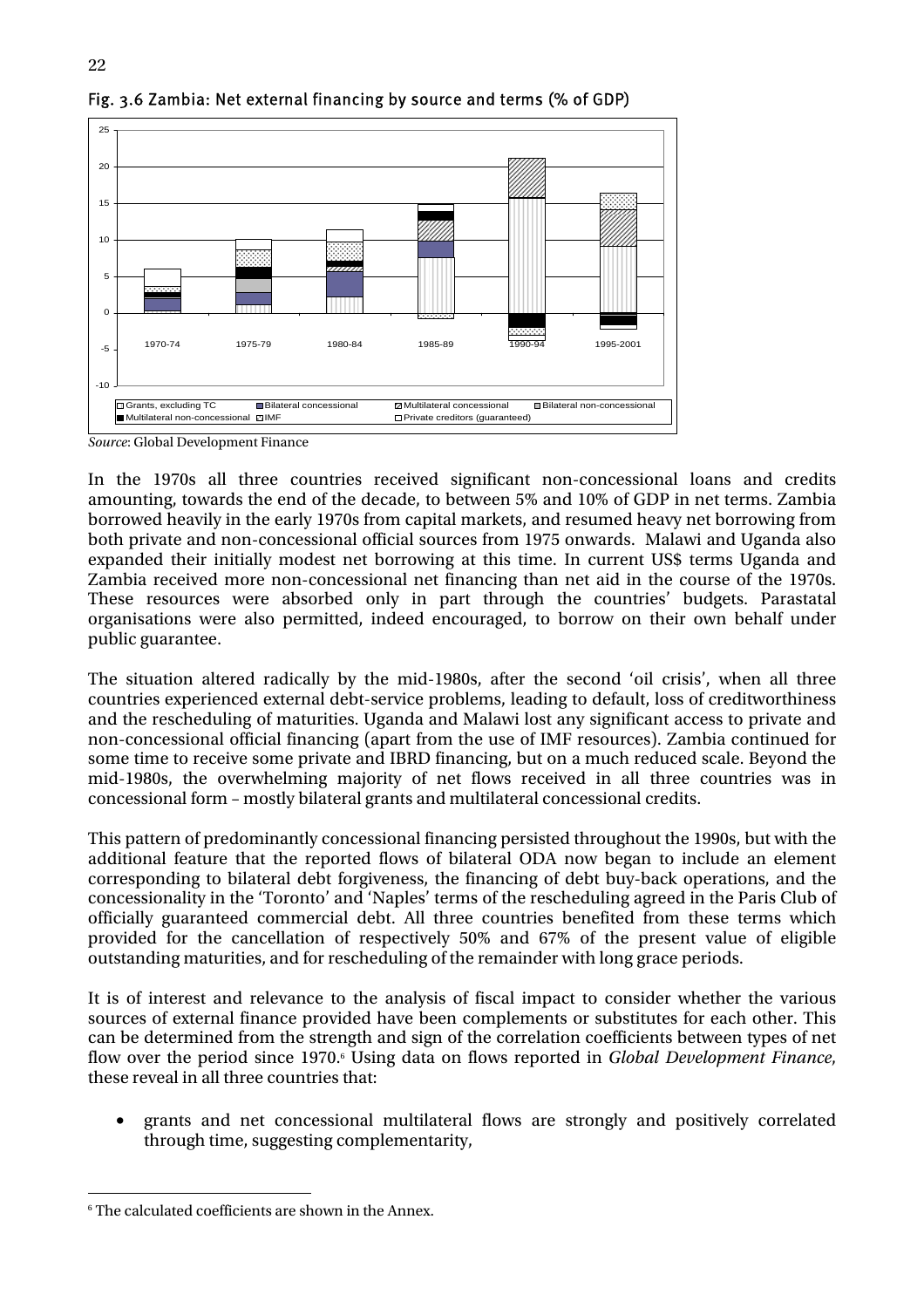- <span id="page-30-0"></span>• grants and net multilateral concessional flows are negatively correlated with nonconcessional flows, suggesting substitution, particularly between non-concessional and concessional financing from multilateral sources, and
- net concessional bilateral lending has been poorly correlated or negatively correlated with other concessional flows (grants and multilateral), suggesting either that they have been intended for other purposes, or that bilateral donors have, through time, replaced their concessional lending with grants, *inter alia,* out of recognition of the debt-service problems experienced by all three countries.

### 3.4 Conclusion: implications for the empirical analysis

These considerations have practical implications for the conduct of the empirical analysis in the three country papers.

There is no ideal source of information on the 'aid' variable whose impact the empirical analysis seeks to measure. Varying (and sometimes large) shares of ODA disbursements are used for purposes which are not properly captured in contemporary fiscal accounts, and the external financing recorded in budgets has, particularly in the 1970s, comprised a substantial share of nonaid flows.

Foreign grants are by hypothesis largely exogenous to the contemporaneous budgetary process because they depend on the discretion of their donors as regards magnitude, purpose and timing, and in good part on decisions taken prior to recipients' current year fiscal exercise. The same applies to gross multilateral flows, particularly the multilateral concessional flows which, as seen above, have been highly correlated with the disbursements of grants. The volume of official grants and loans may, however, be affected by previous years' fiscal performance if donors' intentions are to remedy shortfalls or to finance expenditure in priority areas.

Other, non-official, (gross) external loan financing of budgets is likely to be endogenous to the current year's fiscal process because it is driven by autonomous domestic expenditure decisions. In the early years, when they were creditworthy, the three countries were able in varying degrees to finance their deficits by borrowing abroad. More recently they have resorted to default on external debt-service obligations. Loan financing net of actual amortisation on past loans – the variable used regression analyses in the country papers – is either in part pre-determined (when due repayments are made) or in part endogenous (when financial circumstances induce default).

The solution adopted in the empirical analysis, given the difficulties encountered in reconciling the data sources consulted, has been to examine separately the impact of external financing as recorded in budgets and of ODA disbursements as recorded by donors. On this basis, the econometric analysis seeks answers to the following questions:

- what has the impact of net external financing been on the development and recurrent budgets?
- has expenditure risen more or less than the financing provided?
- has aid substituted for domestic revenues, or been associated with additional revenue mobilisation? and therefore
- has it been associated with either increased or reduced domestic borrowing?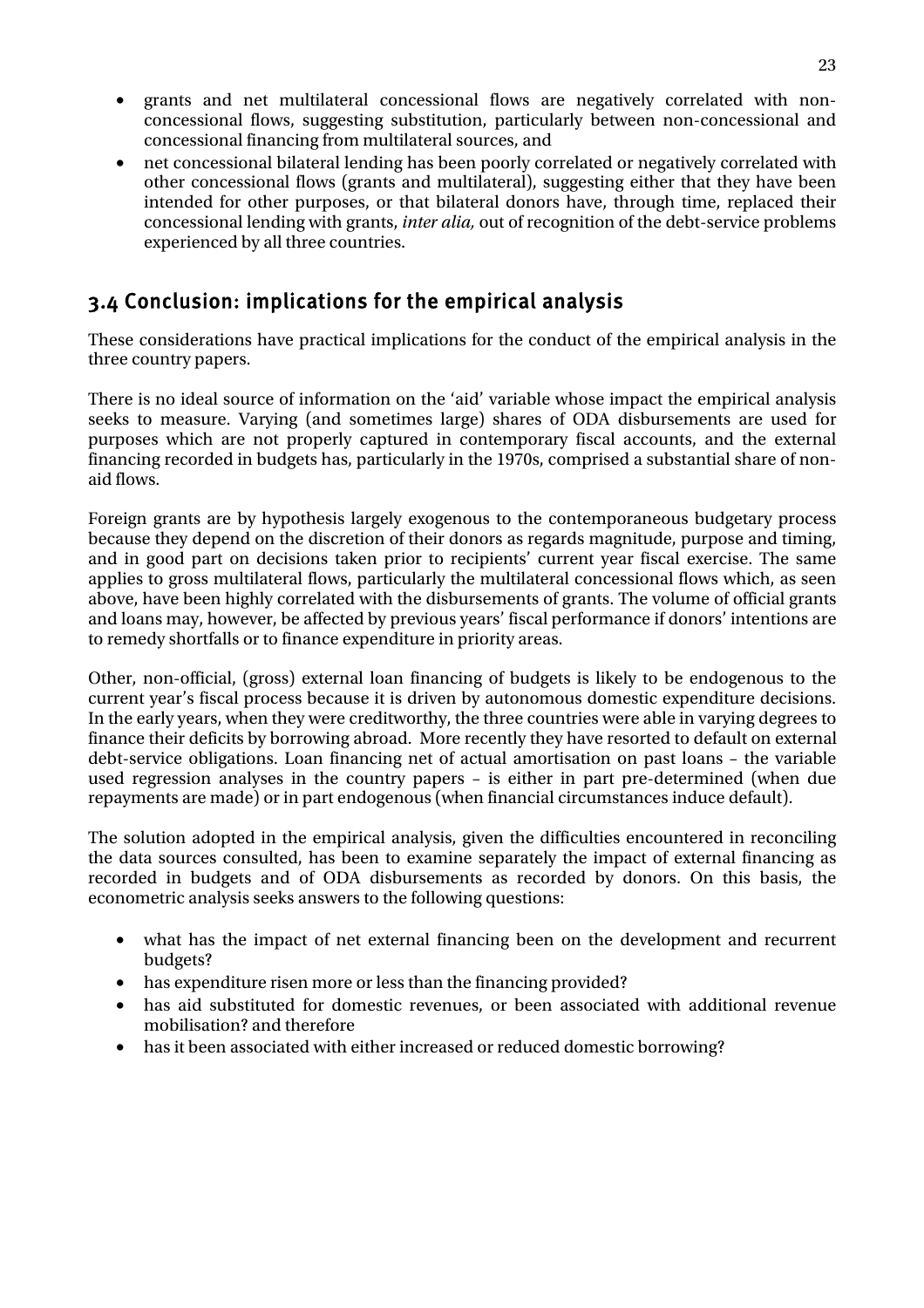## <span id="page-31-0"></span>Chapter 4: Synthesis of Country Studies

### 4.1 Country economic background - coverage

The three countries on which this synthesis is based - Malawi, Uganda and Zambia - are all lowincome and least developed countries. They all became independent states in the early 1960s, since when they have all experienced episodes of development success and development failure. They are all small or relatively small countries, with high trade/GDP ratios, and dependent for their export earnings on a very narrow range of commodities. They have thus always been vulnerable to the terms-of-trade shocks that all of them have suffered. These shocks affect not only producers' incomes but also public revenues drawn largely from taxes on trade and personal and corporate incomes.

Other factors affecting flows of fiscal resources have been the extent of political stability and the quality of relationships with external donors. All three countries have, by any standards, experienced long periods of political stability – in the sense of continuity of regime and institutions. However, one of them, Uganda, experienced over a decade of instability, misrule, economic collapse and civil war. In terms of relations with the international financial institutions, all three have received substantial non-project structural adjustment support financing since the 1980s. Relationships with the donors, however, have not been smooth and uninterrupted. The disbursement of this assistance has accordingly been volatile, especially for Zambia and Malawi.

In order to interpret and understand evidence on the fiscal impact of aid some background on the economies, political economy and budgetary processes of recipient countries is essential. The case studies, therefore, consider the following elements of the three countries' political, economic and institutional background:

- economic structure and growth record,
- political and macroeconomic stability,
- development strategies and policies,
- the quality of budget management processes,
- the comprehensiveness of state budgets,
- domestic resource mobilisation and revenue sources,
- expenditure allocation by function and economic classification,
- technical and allocative efficiency,
- fiscal discipline,
- fiscal deficits and their financing, and domestic debt,
- aid and other external financing receipts by type and volume, and
- external debt, and debt and debt-service reduction operations.

From these elements are built outline pictures of whether fiscal management and public expenditure have been subject to medium- or longer-term macroeconomic and development strategy, or whether they have been patrimonial, haphazard, or subject to unpredictable and unanticipated shocks and influences. From this background it can also be seen how far fiscal resources have been pre-empted by mandatory debt-service or payroll commitments and whether budgets have been heavily resource constrained, and estimates can be derived of the extent of discretionary expenditure.

On the basis of these country assessments the country papers formulate *prima facie* conclusions or hypotheses which are then subjected to econometric testing using the VAR procedure described in Section 2.7 above.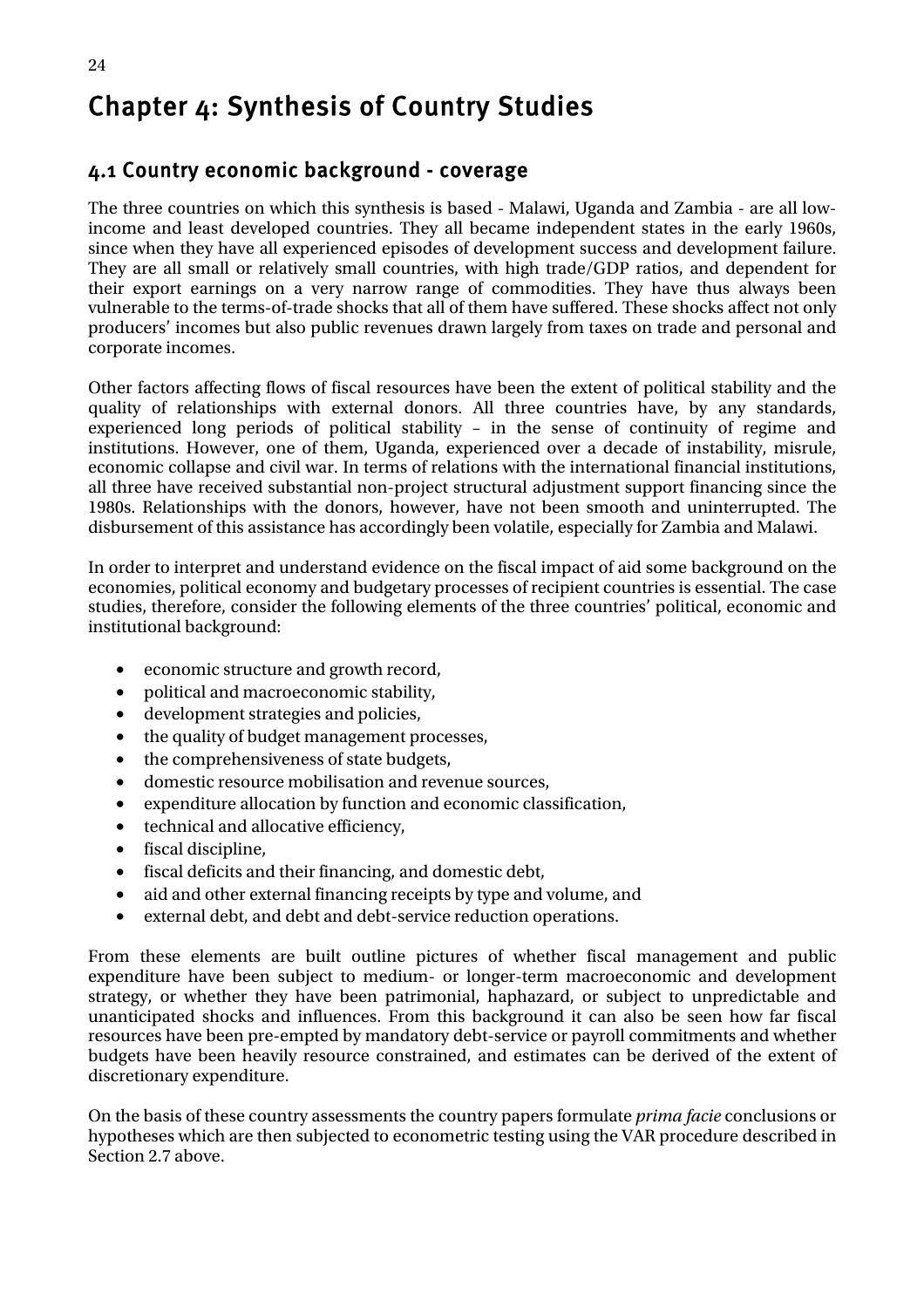*Ceteris paribus*, there is a presumption that the fiscal effects of aid inflows will be best defined and most significant when there is:

- strong fiscal discipline, with little scope for over-runs and supplementary budgets,
- budget preparation and execution based on established rules and procedures,
- a unified and comprehensive national budget,
- political and macroeconomic stability, and
- a predictable level of aid inflow.

None of the three countries satisfies these criteria, though in differing degrees. Malawi and Zambia have budget processes characterised by a relatively high degree of informality, with frequent recourse to supplementary budgets. Fiscal discipline has been reinforced in aggregate since the early 1990s through cash budgeting, but this has weakened the discipline of the annual budget as an instrument for the inter-sectoral allocation of resources and the implementation of sectoral strategy. Neither country has effective medium-term expenditure planning. Some classes of public expenditure go unrecorded in budget and expenditure accounts. Macroeconomic instability and failure to adhere to IMF programmes, in part born of poor fiscal control, have led to volatility in aid receipts as donors successively resumed and suspended their aid.

Uganda's budget processes were much weakened and corrupted during the years of misrule and civil conflict prior to 1986. Some, notably donor-financed, public expenditure has not been recorded in budgets. In common with Malawi and Zambia, Uganda also adopted the discipline of cash budgets in the early 1990s. Subsequently, budget processes have greatly improved with the implementation of effective medium-term expenditure planning, results-oriented budgeting, propoor expenditure prioritisation, and the consolidation into budgets of formerly extra-budgetary expenditures. Donor confidence in Uganda increased in the course of the 1990s, and ODA disbursements have been relatively stable.

There are some common institutional features in the aid and public expenditure experiences of the three countries which are relevant to the interpretation of the results of the country studies:

- *Debt and debt-service reduction.* As mentioned in Chapter 3, all three countries have received aid for DDSR the *a priori* effects of which on fiscal outcomes are indeterminate. To the extent that due interest and amortisation would otherwise have been paid, DDSR reduces recurrent expenditure (by reducing interest payments) and increases net borrowing (by reducing amortisation). If the debtor country would have defaulted on its payment obligations – as all three countries have done at one time or another – DDSR has ambiguous contemporaneous effect on fiscal aggregates. The full fiscal impact of aid for debt reduction comes in later years, when debt-service payments are lowered and/or when reduced amortisation increases net borrowing. In view of this indeterminacy, the authors of the country studies make no systematic adjustment to their data to allow for the effect of DDSR.
- *Fiscal dichotomy.* All three countries have practised dual budgeting planning, executing and financing their development and recurrent budgets separately. All three have devoted most of their aid receipts to their development budgets, *ipso facto* reducing their scope for exercising fungibility. These institutionalised practices survived the amalgamation of their finance and development planning ministries. This is apparent from the econometric analyses summarised in Section 3.2. The distinction between recurrent and development budgets has, however, been eroded over the years as more ODA has been provided for institution building or support for sector budgets, and recipient countries have earmarked aid-sourced 'development' funds on an *ad hoc* basis for purposes other than investment. However, only in Uganda have there been (recent) endeavours to integrate the planning of the use of resources from all origins around programmes of expenditure defined in terms of outputs.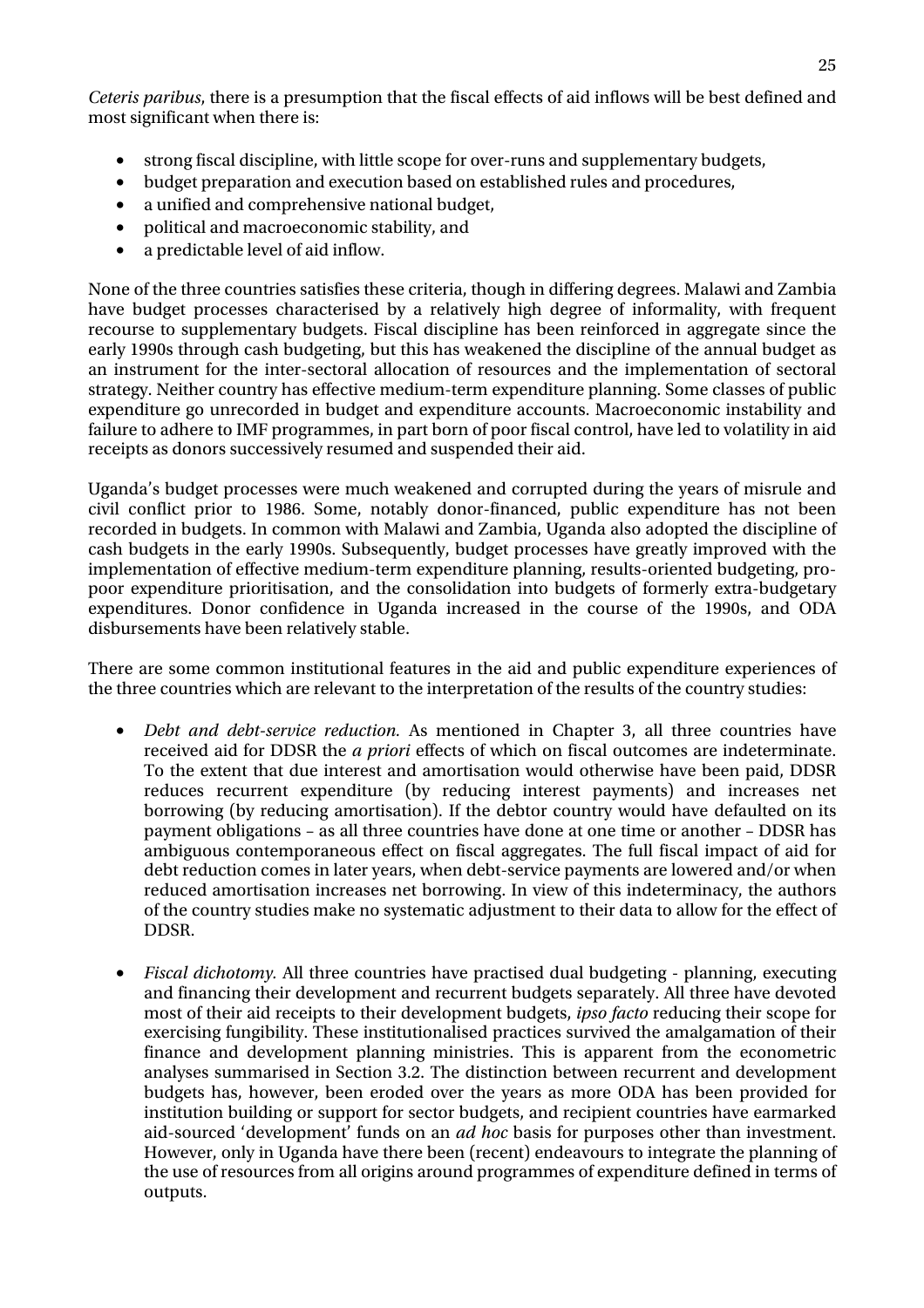- <span id="page-33-0"></span>• *Cash budgeting.* The three countries have also, under the IMF's guidance, applied cash budgeting as a foil to their previous fiscal indiscipline. Their monthly Treasury releases to spending ministries have been limited to the amount of cash inflows from domestic revenues, aid and permissible net borrowing. Their experiences in using this blunt instrument have, however, been dissimilar. Cash budgeting has the potential for causing countries to lose strategic direction in public expenditure planning, if monthly releases are allocated in an *ad hoc* manner, without regard to policy priorities and annual (or pluriannual) public expenditure estimates. This has tended to happen in Malawi and Zambia. In Uganda, on the other hand, from the mid-1990s, pro-poor expenditures have been ringfenced in the Poverty Action Fund and given priority treatment. As fiscal control has grown stronger, the rigours of cash budgeting have been relaxed and the intervals between releases to spending ministries have lengthened.
- *Medium-term expenditure frameworks.* All three countries have followed the commonplace practice in the mid- to late 1990s of constructing medium-term public expenditure frameworks. However, only in Uganda has this device been effective in imparting strategic focus to resource planning and aid management. The medium-term budget is now central to the government's public accountability for achieving development results. In Zambia, by contrast, the medium-term framework has remained a background document internal to the Finance Ministry and with little impact on the day-to-day management of public expenditure.

#### 4.2 Country case studies in summary

#### *Malawi*

The country case-study paper on Malawi shows how the economy expanded fast in the 1970s (at 7% p.a.), but thereafter entered a period of much slower, and more volatile, growth, of less than 3% p.a. on average. The relative prosperity of the 1970s was founded on an expanding exportoriented, estate-based, agricultural sector. In the 1980s Malawi experienced deteriorating terms of trade, with falling tobacco prices and the civil war in Mozambique, which closed the shortest transit route to the sea through Beira, diverting external trade along much longer and more expensive transit routes.

In the 1970s Malawi received not only aid, but also significant commercial credit. In 1980 it defaulted on its bilateral debt service, and in 1982 the Paris Club of official bilateral creditors agreed the first of several debt-service reschedulings. This was preceded by agreement on macroeconomic stabilisation with the IMF and a first structural adjustment credit from the International Development Association (IDA). Economic reforms were fairly successful in overcoming problems caused by earlier financial improvidence and unwise investment decisions by the parastatals (and President Banda's holding company Press), and in improving production incentives for peasant agriculture, but they failed to re-establish the bases for faster growth and to overcome chronic weaknesses in the budget process and in fiscal control. Thus, the 1980s and 1990s were characterised by macroeconomic instability, which was compounded in the 1990s by the occurrence of droughts, spiralling public expenditure associated with the general election of 1994, a lower revenue/GDP ratio, and the re-emergence of large fiscal deficits later in the decade. Senior politicians indulged in rent-seeking and informality in their management of the public finances, both before and after the change of government in 1994, unrestrained by effective financial controls.

The main budget management and fiscal weaknesses mentioned in the paper include inaccurate revenue forecasting, poor coordination between the recurrent and development budgets, the episodic need to bail out loss-making parastatals and weak commitment controls, giving rise to frequent recourse to supplementary budgets. Overall fiscal control was tightened by the introduction of cash budgeting in 1996, but this was bought at the expense of some loss of strategic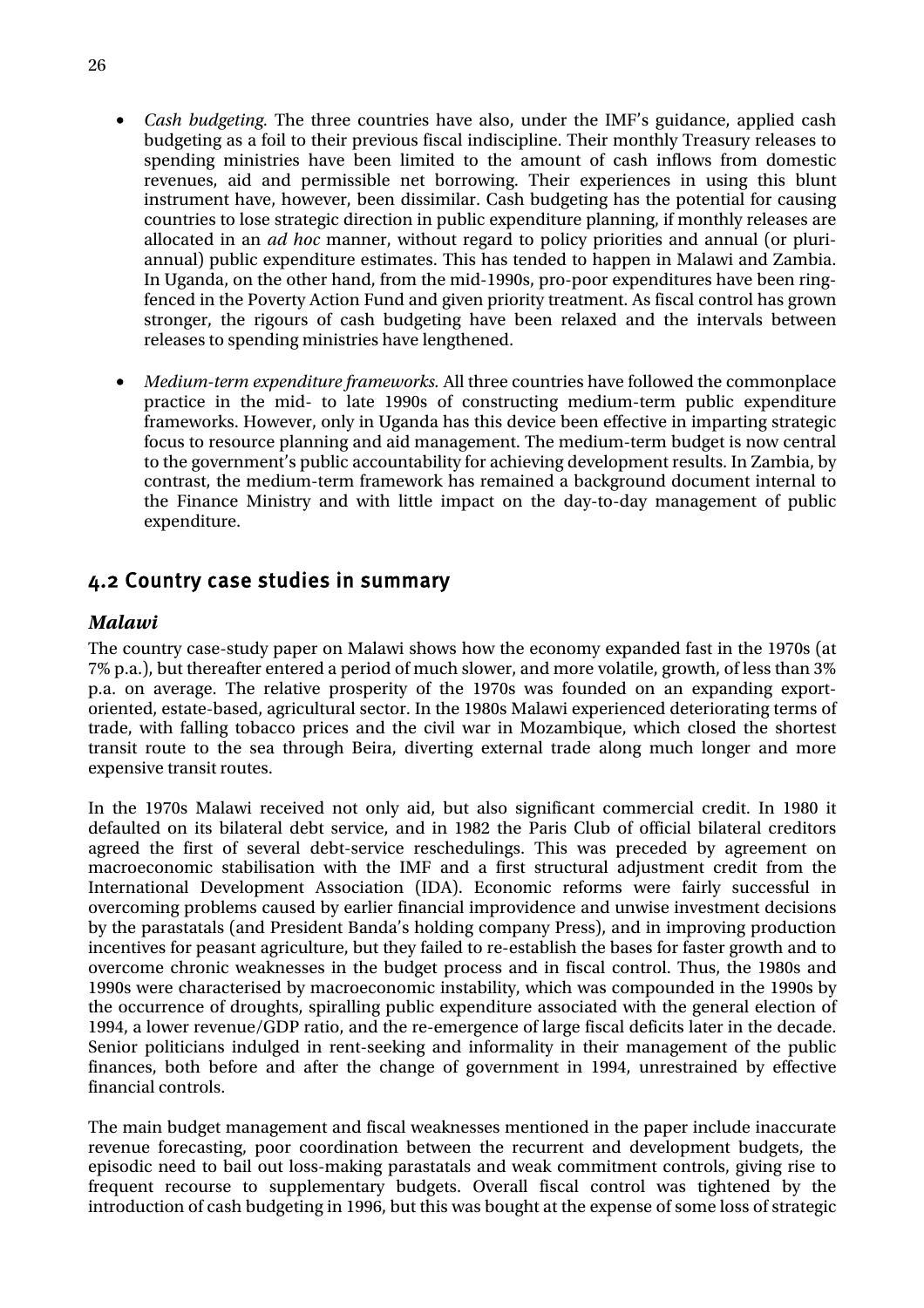focus in expenditure management and of loss of service quality caused by the erratic and unpredictable flow of releases. Malawi's medium-term public expenditure framework has proved of little benefit. The incoherence between the development and recurrent budgets should have been reduced by the amalgamation of the National Economic Council and the Ministry of Finance in 1998,[7](#page-34-0) but in practice the old dichotomy has persisted, with the attendant danger that development projects create unfunded future recurrent expenditure obligations. The practice of earmarking the bulk of external assistance to activities within the purview of the development budget persists. A growing share of these, however, represents government consumption, not capital formation, expenditures.

Non-concessional external financing virtually ceased after Malawi's debt default of 1980. Concessional assistance (ODA) was on a relatively modest scale (10% of GDP) prior to the mid-1980s. Thereafter it rose substantially to an average of 30% of GDP, but at the same time became volatile. An increased share was provided in non-project form, and this was subject to suspension at times when Malawi had no macroeconomic policy framework agreed with the international financial institutions. As total aid volume rose, there emerged a large gap between recorded aid disbursements and external finance receipts recorded in the budget. This seems to have been principally due to the failure to record some commodity and project disbursements in the budget (for example those not notified by donors), though there have also at times been significant disbursements of aid for technical cooperation, emergency relief and debt and debt-service reduction which are not normally recorded as budget receipts. Malawi reached its HIPC 'decision point' in 2000, and in 2001 the Paris Club accordingly gave it interim debt-service relief on concessional Naples terms.

The econometric part of the Malawi paper tests the following propositions, based on this historical analysis:

- a. that aid has primarily been a resource for, and driven, discretionary expenditure managed through the development budget,
- b. that aid has not substituted for domestic tax revenues, and
- c. that aid has not triggered expenditure plans in excess of actual resource receipts, and thus has not led to increased domestic borrowing.

The analysis confirms the premonition, based on institutional analysis of the budget process, that aid, in the form of both grants and net loans, has had the long-run effect of increasing development budget expenditure. Hypothesis (a) above is thus sustained. Moreover, the analysis shows that the long-term effect of grants and ODA inflows has been to increase the size of the development budget by an amount in excess of the volume of ODA received.

However, aggregate net aid receipts have also had the long-term effect of reducing recurrent budget expenditure and the domestic financing of the budget. This has limited any excess in incremental budget outlays over aid increments. Hypothesis (c) is therefore largely confirmed, with little evidence of 'aid illusion' (McGillivray and Morrissey, 2001), namely, the planning of expenditure in anticipation of aid receipts which do not all materialise. One explanation for this reduction in recurrent budget expenditure might be that development budgets include (an increasing share of) non-capital, recurrent expenditure which covers some charges which would otherwise be met by the recurrent budget. The effect is clearest and least ambiguous in the case of grants. The long-run impact of recorded net external loans, taken on their own, has been to expand the development budget without causing the recurrent budget and domestic financing to fall.

The analysis also shows that domestic revenues have behaved in the short term as if exogenous to the budgetary system, unaffected to any significant extent by expenditure and financing variables, including the provision of ODA. In the longer term the impact of higher external resource inflows

<span id="page-34-0"></span><sup>-&</sup>lt;br>7 <sup>7</sup> The amalgamation of the two functions was reversed in 2004 with the appointment of a new planning minister of Cabinet rank.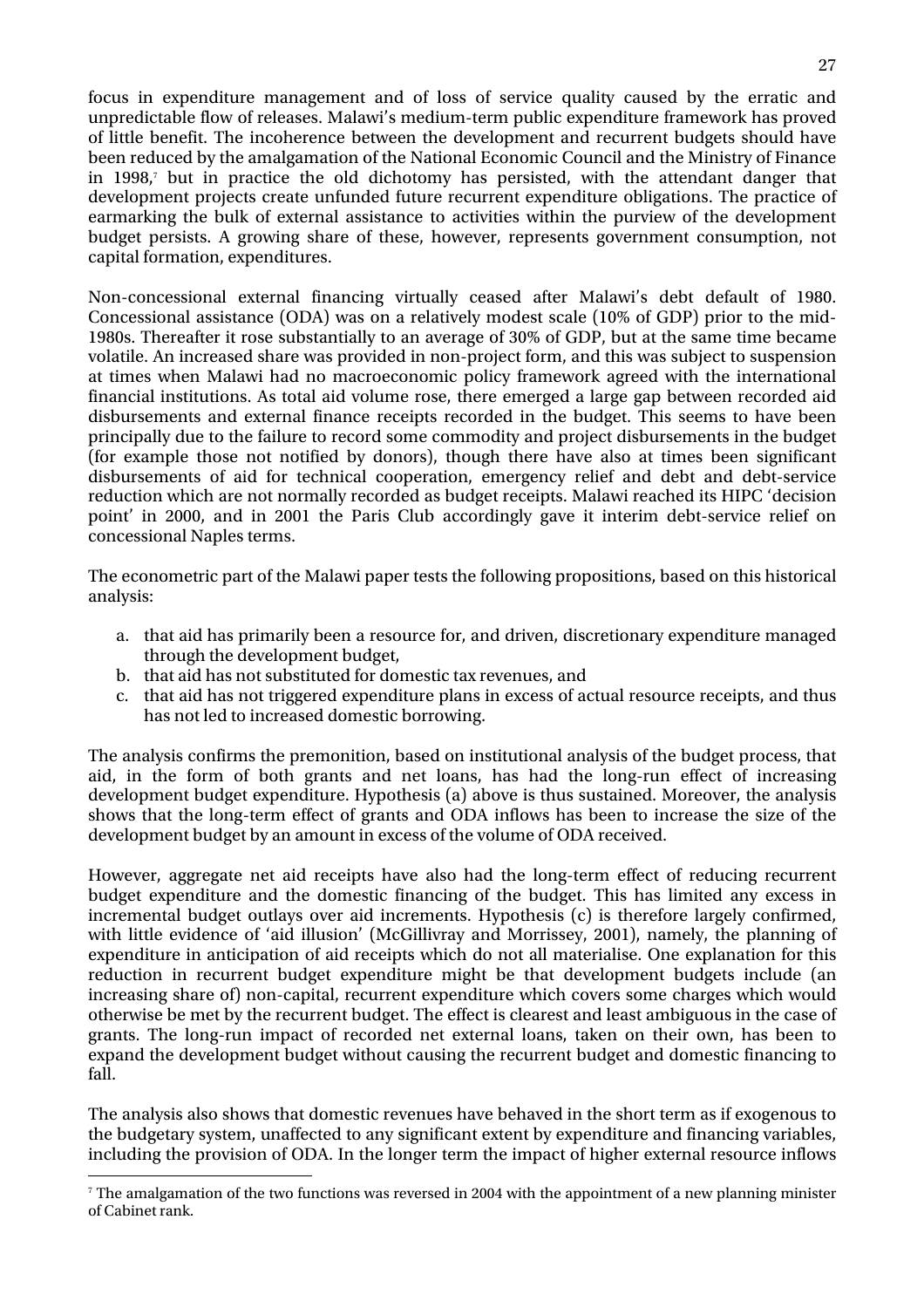has been to increase real domestic revenues somewhat, though the causality may have been indirect, e.g. via GDP growth. Hypothesis (b) that aid has not induced domestic revenues to fall is thus upheld by the data. Moreover, higher aid has also induced both short- and long-term reductions in domestic borrowing.

The macroeconomic effect of aid, in the longer-term perspective, seems thus to have been benign, in spite of institutional evidence of lax fiscal control. Aid has induced incremental expenditures which have been broadly in line with the additional resources, and has been absorbed into the development budget whose allocation has been the topic of dialogue with donors. It has also been associated with high fiscal resource mobilisation and lower domestic borrowing, both conducive to macroeconomic stabilisation. In the short run, too, aid inflows have closely tracked the (in the 1990s, extreme) fluctuations in the volume of public expenditure, thus offsetting some, but not all, of the destabilising effect of gyrations in domestic financing in an economy which was liberalising its domestic financial market. Aid has thus been counter-cyclical.

The direct implication of these conclusions regarding the effect of aid on growth in Malawi is that this has depended on the often dubious effectiveness of development budget expenditures. Although the country paper makes no attempt to assess the quality of development budgets, it does analyse their functional distribution. In the later 1970s and throughout the 1980s there were large allocations to transport infrastructure, agriculture and 'other' (community, welfare, environmental, etc.) social services. Heavy spending on transport was made necessary at the time by the need for external trade to circumvent Mozambique. This brought no net benefit to the country, compared with the situation when transit through Mozambique was possible. Also included in the development budget was the construction of the new town of Lilongwe and its over-lavish airport. Since the mid-1990s some 30-40% of the development budget has been allocated to 'general administration' and housing, whose contribution to long-term pro-poor growth may be questionable.

#### *Uganda*

Economic development in post-independence Uganda falls into three periods. In the first period, 1963-71, the country was prosperous, export-oriented and had an overall resource surplus. The economy grew at 4.5% p.a. largely on the basis of buoyant exports of smallholder-produced coffee and cotton, whose value exceeded 25% of GDP. Incomes produced in the cash crop sector, in agroindustries and in the small but thriving distributive and financial sectors combined with taxes on trade to generate domestic fiscal revenues of some 12% of GDP. Domestic revenues together with external financing and limited domestic financing were sufficient to finance public expenditures averaging 15% of GDP. Prior to the establishment of the Bank of Uganda in 1967, the East Africa currency board arrangements precluded the monetisation of any fiscal deficit, and maintained broad price stability.

The second period, 1971-85, was characterised by political instability, conflict and serious economic mismanagement which resulted in an estimated average decline of 1% p.a. in real GDP (approaching 4% per capita). The economy reached a nadir in 1979-80, and recovered somewhat thereafter. The volume of exports more than halved over the period.

The Idi Amin regime which took power in the coup d'état of 1971 adopted an essentially predatory and rent-seeking approach to the economy and public finances. It expelled Asian entrepreneurs and traders, transferring businesses to political appointees in whose hands many of them failed. Export-oriented cotton and tea production virtually ceased. Coffee marketing cooperatives became a source of patronage and rent, which eroded producer incentives. The integrity of financial institutions was undermined by politically dictated lending. Public and private investment expenditure was much reduced, and the infrastructure deteriorated. Domestic revenues, buoyed up in the mid-1970s by a coffee boom, faltered, falling to below 4% of GDP in 1979 when the regime fell. This left a widening fiscal deficit – 8-10% of GDP in the late 1970s – which was covered by inflationary financing. With falling public revenues and declining export earnings, Uganda defaulted on its bilateral external debt-service obligations.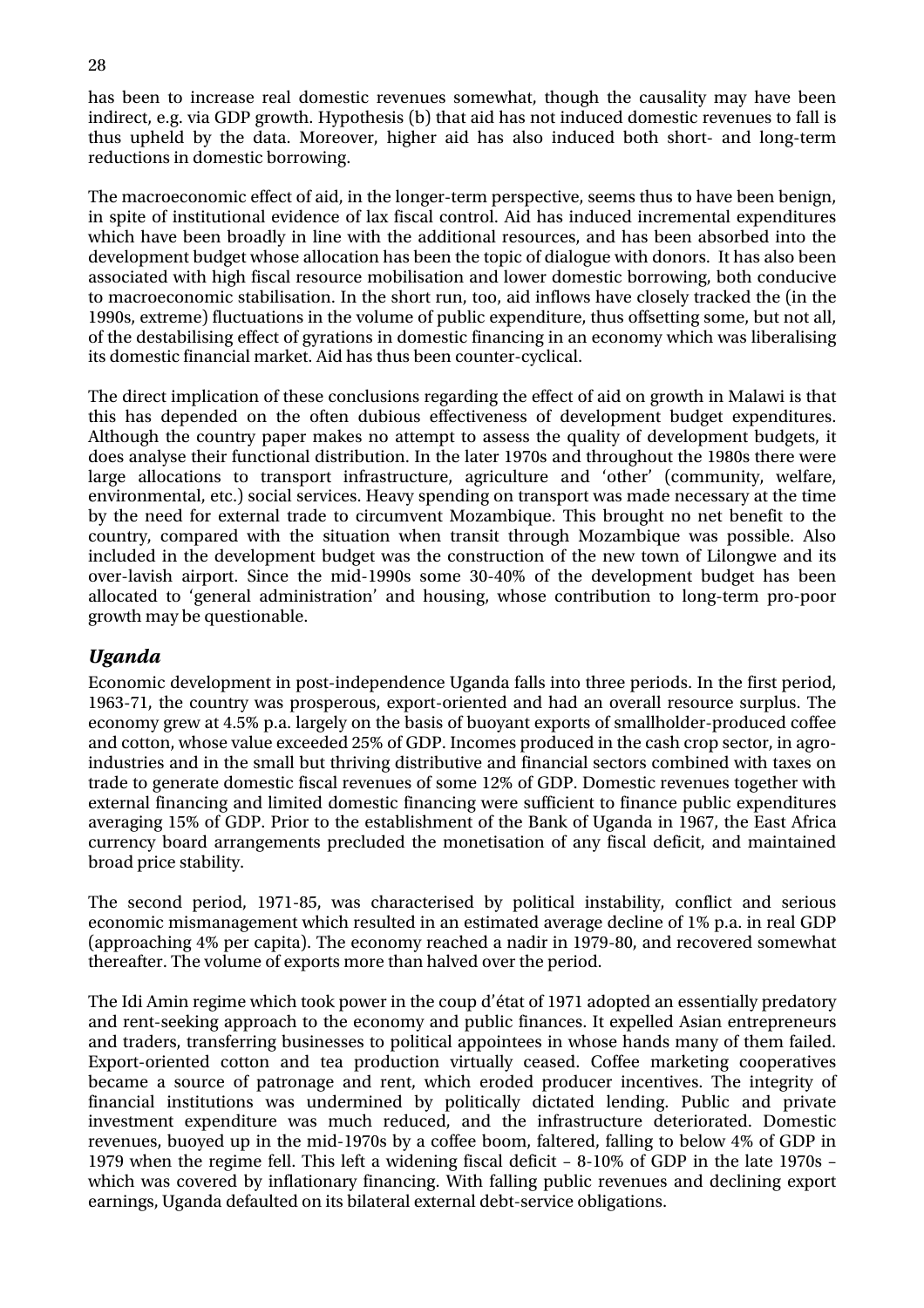The pattern of decline was briefly reversed, following the Tanzanian invasion of 1979, and with the restoration to power of President Obote in 1981. GDP and domestic revenues increased, and public expenditure on social services and infrastructure revived. The development budget rose to 10% of GDP from a previous low of only 5%. However, insurgency, civil war and repression soon occasioned further recourse to inflationary finance, undermining the prospects for comprehensive economic recovery.

During the Amin years aid inflows were reduced to a trickle. They revived briefly under Obote II in the context of agreement with the IMF on adjustment measures and with the Paris Club on debt rescheduling in 1981, only to decline again as evidence of human rights abuses mounted and macroeconomic instability worsened.

In the third period, starting in 1986, after a hesitant start, there has been a time of fairly consistent economic recovery, with growth averaging 6% p.a. Commercial agriculture and the formal private sector revived. There was a major externally-financed effort of rehabilitation and reconstruction. This was accompanied by the progressive implementation of far-reaching policy and institutional reforms, including reforms in budgeting and public finance management, and the implementation of effective pro-poor expenditure prioritisation. Measures of privatisation were undertaken, assets were restored to expropriated former owners and, albeit slowly, the formal private sector re-emerged. A floating, competitive, exchange rate was adopted, coffee marketing was privatised, further improving producers' incentives, and exports were diversified with investment in fisheries and fish processing.

During this period aid inflows burgeoned, rising from 3-5% of GDP in 1980-5 to 12% of GDP in 1990-4, declining to 8-10% of GDP thereafter. The augmented volume of aid financed a significant increase in volume of public expenditure and its share in GDP. From an average of 10% of GDP in the 1980s, public expenditure rose to an average of 17% of GDP in the 1990s. Most of this increase occurred in the development budget, which rose as a share of total expenditure from 20% prior to 1986 to 40-50% in the 1990s. Some 85% of the development budget has been externally financed.

Relations between the government and donors in most of the post-1985 period were characterised by a spirit of cooperation and common purpose rarely attained in other countries, covering institutional and structural reforms, macroeconomic management, public expenditure management and the development of public services. Uganda pioneered the now widespread practice of formulating poverty reduction strategies by publishing its own Poverty Eradication Action Plan in 1996 and shortly thereafter producing its first results-oriented medium-term public expenditure framework. It offset the potentially harmful effects of cash budgeting on priority propoor expenditure programmes by creating a prioritised 'budget-within-a-budget', the Poverty Action Fund, through which concerned donors sought to disburse their assistance.

Though Uganda unified its budget management in 1992, bringing both its recurrent and development budgets under the authority of the Ministry of Finance, Planning and Economic Development, it is clear that aid inflows continued, at least until the budget reforms of the late 1990s, to be regarded primarily as a resource for the development budget. Development budget expenditure as a share of GDP fluctuated through time in line with changing levels of external financing.

The results of the VEC models estimated for Uganda were affected by breaks, and inconsistencies in, and changes in the composition of, time series data, giving rise to doubts about the robustness of the coefficient estimates. The econometric analysis nevertheless generates three interesting results:

i. *Aid and expenditure.* Over the longer run disbursements of external grants and net loans have raised both development and recurrent budget expenditures.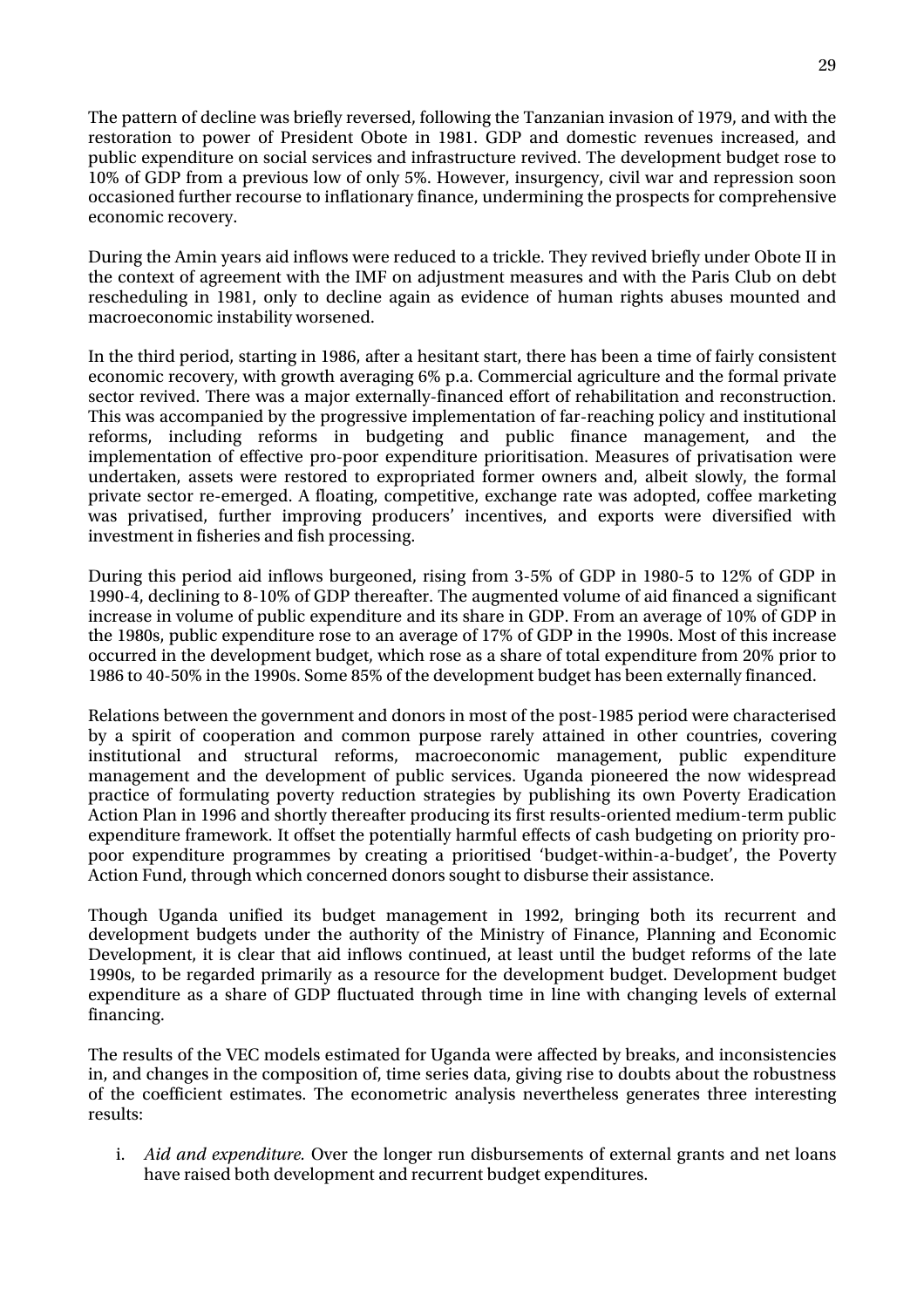- ii. *Macroeconomic impact.* Although the evidence is somewhat ambiguous, ODA and recorded inflows have had a stabilising or at least neutral effect on the macroeconomic policy stance. In the long term, aggregate expenditure has risen more in response to inflows of recorded grants and loans, but less in response to disbursements of ODA, than receipts of these inflows. Estimated domestic revenues are shown to have increased in response to inflows (which may have occurred indirectly, through the effect of aid in increasing GDP, and thereby revenues). The estimated effects of inflows (on all definitions) on domestic borrowing have been slight and insignificant, suggesting, on the one hand, that there was no explicit policy of using aid to achieve fiscal savings, but, on the other, that the receipt of aid was not the pretext for abandoning fiscal control .
- iii. *Performance responsiveness of aid.* Both ODA and recorded inflows seem to have been responsive to the previous year's revenue and expenditure performance, increasing in apparent response to revenue falls and rising after expenditure increases. This could be illustrative of the coordinated and collaborative relationship between the government and donors referred to above.

These results imply that the impact of aid on growth in Uganda has depended on (i) the uses to which development expenditure has been put and (ii) the contribution to growth of macroeconomic stability.

During Uganda's time of troubles aid was low and development budgets were small; the potentially beneficial effects of development expenditure were negated by adverse economic and security conditions. With the restoration of peace and economic policy reforms after 1986, development expenditure began to play a role complementary to the other forces in the economy working for growth and poverty reduction. In the later 1980s there was heavy emphasis on the rehabilitation of the transport and power infrastructure needed to revive internal and external trade and the market economy. In the 1990s the focus turned more to the needs of longer-term growth and poverty reduction, with sharply increased donor-supported outlays on education and, to a lesser extent, health programmes, rural water and other community services. In the case of Uganda, therefore, the proximate contribution of aid to growth since 1986 has come through its financing of well chosen public expenditure programmes financed through the development budget and managed, by the late 1990s, with increasing attention to programme performance and results.

As regards benefits from stabilisation, the government has, since the mid-1990s, reduced public debt, and thus brought down the rate of inflation and interest rates on Treasury bills, and the cost of borrowing in the economy. These two beneficial outcomes have in all likelihood been contributory factors in strengthening investor confidence, increasing private investment and thus in sustaining growth.

#### *Zambia*

Zambia's economy and trade have always depended heavily on the copper industry. The decline of copper output and of copper prices since the mid-1970s has caused per capita GDP to fall more or less uninterruptedly for the last thirty years.

The Zambia country paper divides the time since independence in 1964 into three periods. During the first period, 1964-74, the economy still had an overall resource surplus, and thus no need in aggregate for external financing. Nevertheless, following steep increases in investment expenditure and government consumption, and despite buoyant revenues, a fiscal deficit emerged which was covered by local and foreign borrowing. There was a large increase in government employment.

In the second period, 1975-91, plans for extensive nationalisation of productive assets in mining, manufacturing, infrastructure and financial services were implemented, creating a large parastatal sector. This coincided with the beginning of a secular decline in copper prices and a massive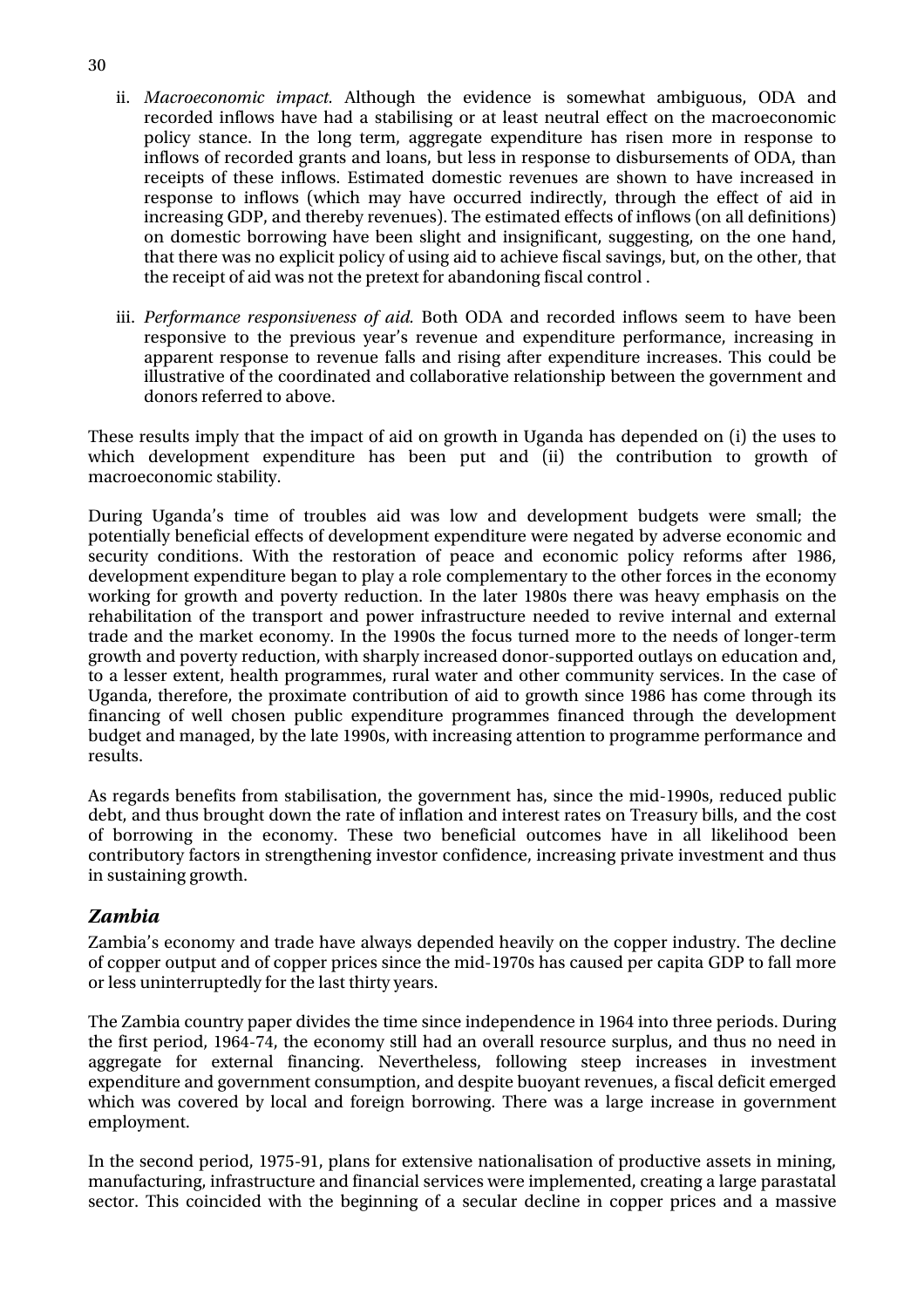deterioration of the terms of trade, which contributed to falling real revenues and a growing strain on public finances. Real investment expenditure and government consumption were reined in, and real public service wages reduced, but not sufficiently to avoid continuously high levels of domestic borrowing, mounting external debt, growing macroeconomic instability and a succession of balance-of-payments crises. Concessional foreign financing took on significant proportions for the first time in the 1980s. This was largely bilateral – initially in loan form but with a growing share of grants in the later 1980s.

Economic controls and the price and exchange-rate incentive structure militated against economic diversification and against agricultural production, which was nevertheless shored up with mounting subsidies. When the subsidies were suddenly cut, and a higher procurement price of the staple cereal, maize was passed on to consumers, civil unrest erupted, leading to elections in which the government of President Kaunda was overturned. The election in 1991 occasioned a spike in public expenditure which rose in that year to 60% of GDP.

The third period began in 1991 with the election of the government of President Chiluba which carried out radical structural adjustment and liberalisation reforms – including privatisation – albeit with an enthusiasm which was much diminished by the middle of the decade. Liberalisation occurred when the terms of trade were falling fast. It was out of sequence with macroeconomic stabilisation, thus contributing to a short period of hyperinflation, and an accelerated decline in real incomes and weakened revenues. After 1995, however, the economy became more stable, despite renewed heavy recourse to domestic financing, and budget resources were sufficient to raise expenditure on the social sectors and on fixed investment.

The saga of Zambia's economic decline has been punctuated by balance-of-payments and external debt-service crises and, in the domestic economy, against a background of falling real revenues, it has featured severe fluctuations in real public expenditure occasioned by episodes of exchange-rate fluctuation and major changes in policy on public service wages and food subsidies. The government has maintained the dichotomy between its recurrent and capital budgets – with the latter being relatively small and essentially externally financed. The planning and management of its fiscal affairs and public expenditure have been *ad hoc*, and its fiscal control has been weak, despite the adoption of cash budgeting in the early 1990s. There has been a palpable decline in the quality of public services, only arrested in the later 1990s as a growing share of assistance was received in sectoral or general budget-support form with the intention of restoring budgetary provision for public services, especially the social services.

Aid disbursements, including for the first time large-scale inflows of concessional multilateral credits, burgeoned in the 1991-5 period. A significant part of these flows was associated with DDSR operations,<sup>8</sup> including the conversion of commercial-terms debt to concessional terms, with little immediate impact on fiscal magnitudes. During this time a wide gap opened up between recorded ODA disbursements and recorded external financing of the fiscal deficit (cf. Chapter 3). Aid disbursements fell, and became more volatile, after 1995 as bilateral donors became disillusioned with aspects of governance, and all donors became concerned about procrastination in the privatisation of the copper mines. Donors' and creditors' doubts were temporarily laid to rest in 2000 when Zambia reached its HIPC 'decision point' and qualified for interim debt-service relief on Naples terms. However, subsequent policy decisions by the government, notably to effect a significant increase in public service remunerations, have prevented Zambia from reaching its HIPC 'completion point' on schedule in 2003, thus postponing the write-off of bilateral debt stocks.

The historical account of Zambia's economic performance, use of external finance and aid relationships leads to the formulation of questions for empirical testing. These are whether (or not):

<span id="page-38-0"></span><sup>-&</sup>lt;br>8 <sup>8</sup> In part connected with the 1993 agreement in the Paris Club to reschedule some bilateral guaranteed debt service maturities on Toronto terms.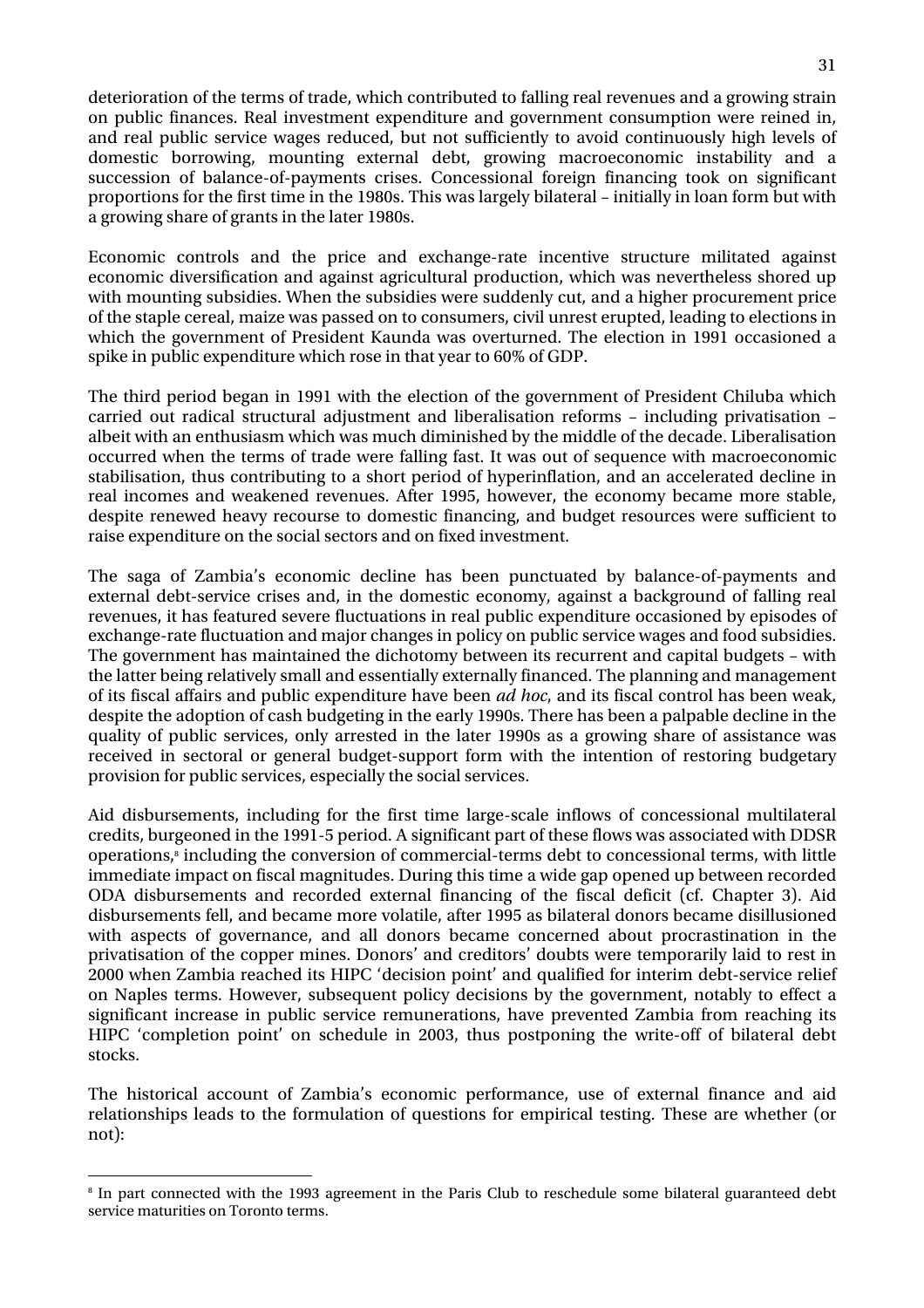- a. ODA and the external financing of the budget have mainly financed the (rather small) capital budget;
- b. recurrent budget spending, too, may have increased as a consequence of aid inflows;
- c. large but volatile inflows of aid, especially in the 1990s, may have helped to stabilise the economy by encouraging aggregate expenditure restraint and/or higher revenues, and by lowering the domestic financing of the fiscal deficit.

The econometric results showing the impact of ODA (in total and net of DDSR, TC and food aid), of (the very small volume of) recorded grants, and of recorded foreign loans are qualitatively similar.

The principal conclusions of the econometric analysis are that one-period injections of external financing have had: (i) positive and sustained impacts on capital expenditure – exceeding the magnitude of the aid; (ii) apparently negative and sustained impacts on domestic revenue; (iii) initially positive, but later negative though insignificant, impacts on recurrent outlays; and (iv) initially positive, but thereafter insignificant, impacts on domestic borrowing. The significantly negative apparent effect on revenue may be spurious, simply reflecting the fact that economic decline in Zambia has brought in its train both a fall in revenue and rising receipts of external financing.

Aid in Zambia has thus not for the most part been used to stabilise the economy, or to offset the shocks to which it has been subject. Nor has it prevented the erosion of the funding of public services and the deterioration of their quality and outreach. However, aid has helped to limit the extent of deterioration, both directly, through its on-budget contribution, and indirectly and in the longer term through debt relief. The government has, however, reacted in instinctive fashion to the receipt of external financing by raising its capital budget expenditures. A pledge to continue doing so is made in its March 2002 Poverty Reduction Strategy Paper. By agreement with the donors, however, a rising share of public expenditure has been allocated to the social sectors, whose funding has also been more stable than that of other sectors.

Aid has so far been ineffective in arresting per capita income decline in Zambia. Circumstances have imposed a wrenching economic adjustment, made more difficult and prolonged by wayward policies and later by the government's failure to translate its bold reforms into a credible, transparent and predictable environment for investment. Aid has nevertheless limited the fall in fiscal receipts, mitigated the rigours of economic adjustment, and almost certainly made the accompanying reforms more politically acceptable.

#### *Summary of results and conclusions*

The fiscal response estimates calculated for the three countries are summarised in Table 4.1. The most consistent pattern in all three is the positive response of development budget expenditures to external resource injections. Attributed increases in expenditure have tended to exceed the size of the injections of aid, with the excess being offset, in Malawi and Uganda, by higher domestic revenues, also induced by aid. The table also suggests that, of the three, Zambia has had least success in using aid to stabilise its macroeconomy, and that Malawi has been the most successful in using aid to this effect.

These econometric results need to be read with some caution. They depict average responses over the periods of time covered by the regressions from which they are derived. These periods were characterised – in Uganda and Zambia at least – by serious prolonged episodes of political and economic turbulence when predatory, distorting and dysfunctional policies reigned, which were then followed by periods when these economies were liberalised and in varying degrees stabilised. Data limitations have prevented the fuller exploration of fiscal responses to aid on either side of historical points of inflection in economic policy and management. These average results are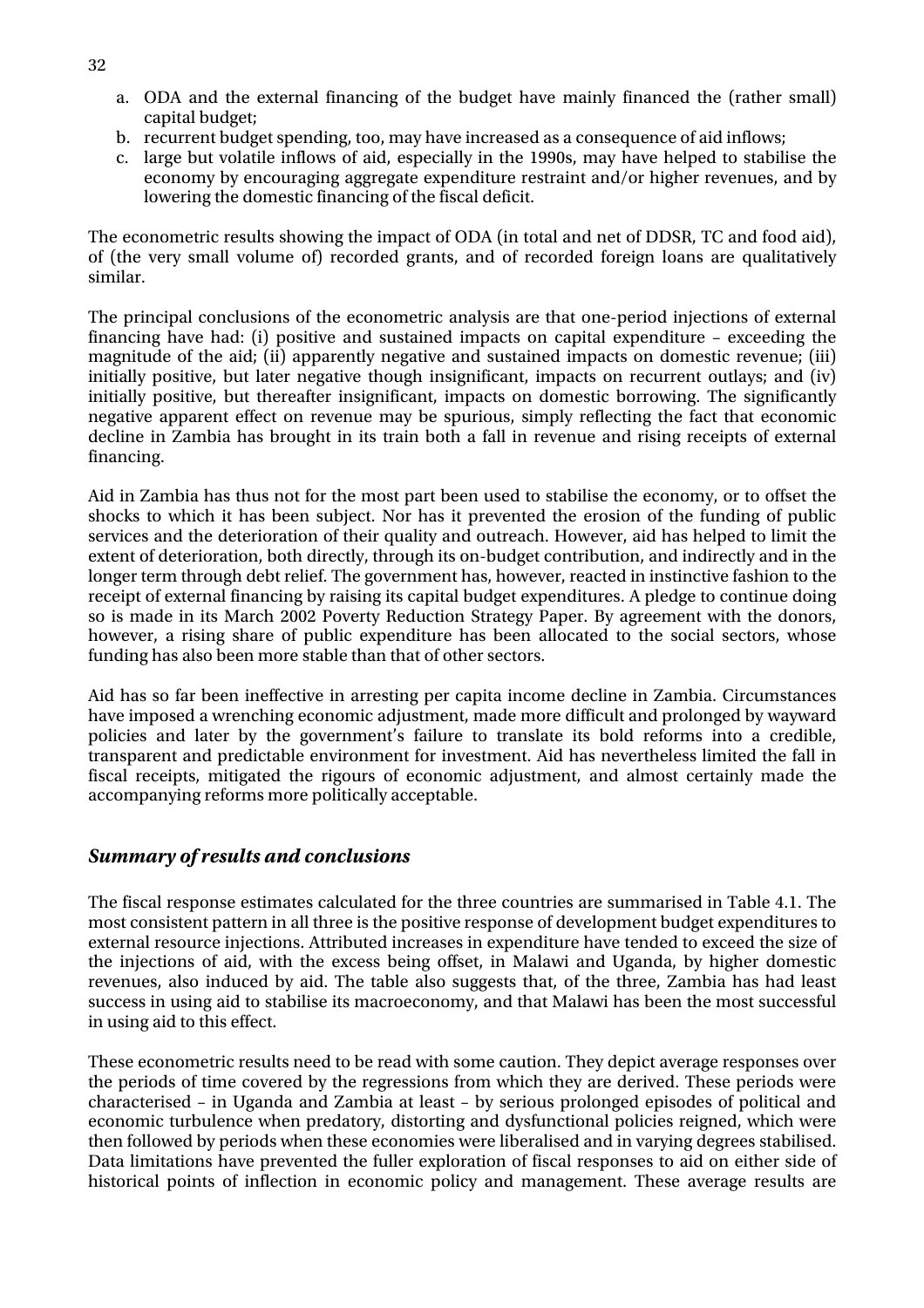<span id="page-40-0"></span>therefore not wholly characteristic of particular sub-periods. They should certainly not be taken as representing these countries' responses to aid in the most recent period.

The econometric equations for Uganda and Zambia fit the data noticeably less well than those for Malawi. This is symptomatic of the two countries' turbulent and economically unstable past, causing instability in their fiscal response behavioural relationships. In the case of Uganda it was not possible to fit satisfactory equations exemplifying the separate effect of external financing on development and recurrent expenditures. The analysis of the three countries upholds the presumption, mentioned in section 4.1, a systematic and disciplined budget system yields more reliable fiscal impact estimates.

On the other hand, legitimate satisfaction can be drawn from the fact that, despite the heterogeneity of the external resource inflows reaching all three countries, and the changes through time in the composition and motivation of these flows, coherent and statistically satisfactory results have been obtainable for each country. It is particularly remarkable that recorded net foreign loans have performed satisfactorily in regression equations, in view of the fact that these flows have been determined through time not only by the commitment decisions of a changing cast of non-concessional and concessional lenders but also by borrowing countries' debt-service performance and creditors' decisions on debt and debt-service relief, the net outcomes of which cannot have been transparent to budget planners.

|                            |                      | Impact of inflows on:         |                                   |                                   |                                     |  |  |  |
|----------------------------|----------------------|-------------------------------|-----------------------------------|-----------------------------------|-------------------------------------|--|--|--|
|                            |                      | <b>Developme</b><br>nt Budget | <b>Recurrent</b><br><b>Budget</b> | <b>Domestic</b><br><b>Revenue</b> | <b>Domestic</b><br><b>Borrowing</b> |  |  |  |
| <b>Malawi</b> <sup>a</sup> | <b>Grants</b>        | $++$                          |                                   | $\ddot{}$                         |                                     |  |  |  |
|                            | <b>Foreign Loans</b> | $\ddot{}$                     | ş                                 | $\ddot{}$                         |                                     |  |  |  |
|                            | <b>ODA</b>           | $++$                          |                                   | $\ddot{}$                         |                                     |  |  |  |
| <b>Uganda</b> <sup>b</sup> | Grants               | $++$                          | $\ddot{}$                         | $\ddot{}$                         | $\bullet\bullet$                    |  |  |  |
|                            | <b>Foreign Loans</b> | $++$                          | $++$                              | $\ddot{}$                         | $\bullet\bullet$                    |  |  |  |
|                            | <b>ODA</b>           |                               | $++$                              | $\ddot{}$                         | $\bullet\bullet$                    |  |  |  |
| <b>Zambia</b> <sup>c</sup> | <b>Grants</b>        | $++$                          | $+$                               |                                   | $\ddot{}$                           |  |  |  |
|                            | <b>Foreign Loans</b> | $\ddot{}$                     | $\ddot{}$                         |                                   | $\bullet\bullet$                    |  |  |  |
|                            | <b>ODA</b>           | $++$                          | $\ddot{}$                         |                                   | $\ddot{}$                           |  |  |  |

| Table 4.1 Summary of econometric results |  |
|------------------------------------------|--|
|------------------------------------------|--|

Symbols:

| $-1.220$              |                       |
|-----------------------|-----------------------|
| ++ strongly positive  | - - strongly negative |
| + moderately positive | - moderately negative |
| ? ambiguous           | insignificant         |
|                       |                       |

*Notes*: a) positive effects on domestic revenues are lagged; b) estimated effects on development and recurrent budgets are not robust, ODA effect estimated only for total expenditure; c) positive effect on recurrent budget in current year, in later years effect negative but insignificant.

For a fuller understanding of the contribution of external financing to public expenditure policy, macroeconomic stabilisation and economic growth, the econometric results need to be complemented by the sort of historical and policy analysis which is provided in the introductory and contextual chapters of the country studies. This analysis has identified some important features of the role and use of aid in the three countries, and some significant differences between them.

*Public expenditure management.* The studies point out the changing character of development budget outlays. In Malawi and Uganda one effect of the greater availability of budget support has been to decrease the share of the development budget used for capital formation, and to increase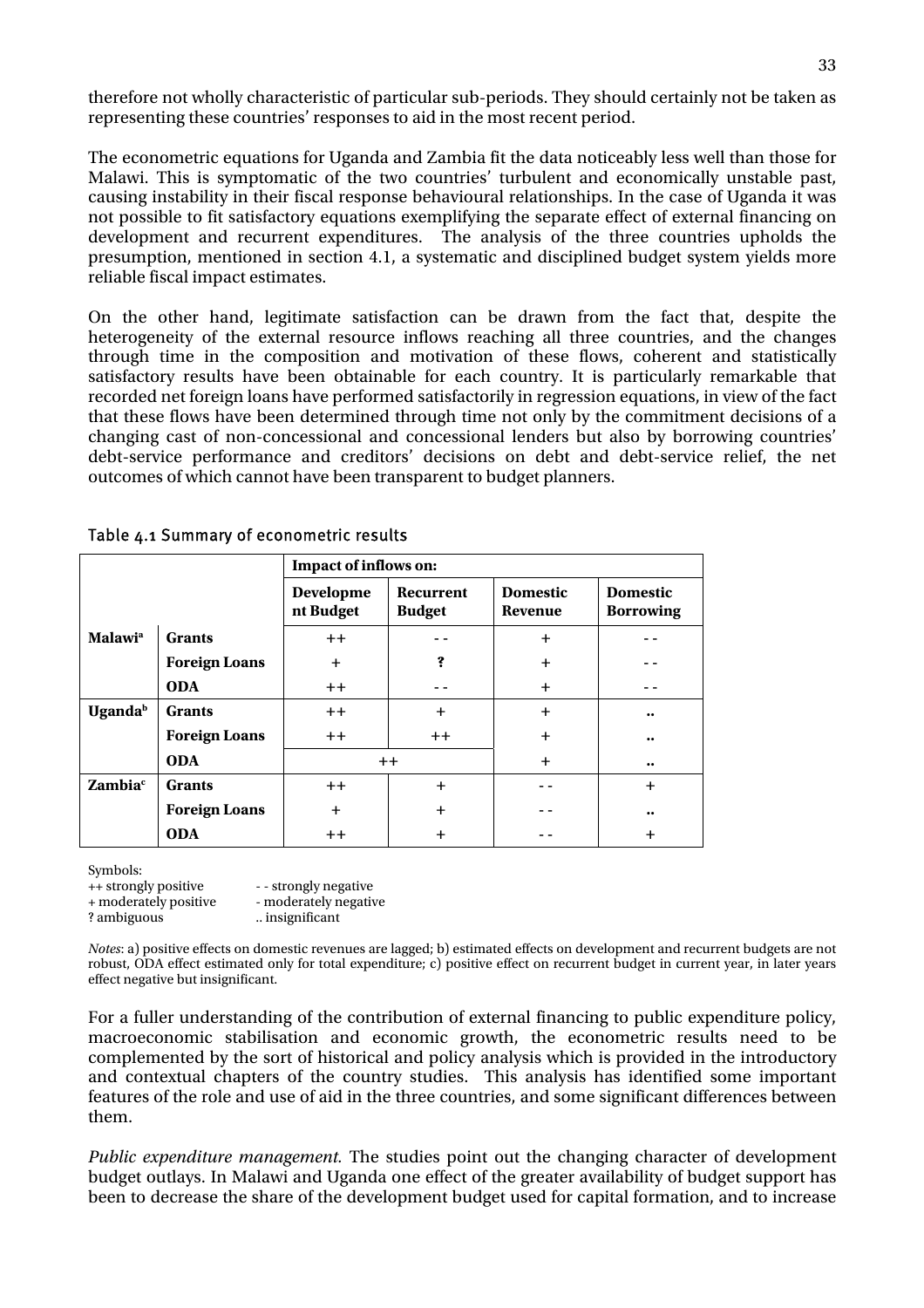the share allocated to items of an essentially recurrent nature, often classified as 'general administration'. This practice has mitigated the tendency to under-fund the non-wage operation and maintenance expenses of public institutions and physical infrastructure. In Zambia, where most of the capital budget continued to be used for investment purposes, the donors had to press the government to use aid inflows to augment the 'other departmental charges' line item in social sector spending ministries' recurrent budgets.

The way of the future lies in a further blurring of the distinction between recurrent and development budgets, and in a shift towards programme or output budgeting. In Uganda, the requirement of the Ministry of Finance/Planning that spending ministries should, in the context of the country's medium-term expenditure planning, draw up 'budget framework papers' showing how all anticipated resources will be deployed to achieve programme objectives, has already diminished the operational - as opposed to formal - distinction between the recurrent and development budgets.

The country case studies also draw attention to changing patterns and practices in the sectors and purposes to which donors have sought to have their aid allocated. Donors have had some success in persuading recipient countries to alter their sectoral expenditure priorities in favour of the social sectors and pro-poor expenditure programmes, or at least to protect these sectors' allocations from the vagaries and uncertainties of cash budgeting. This was most marked in the case of Uganda where the government's Poverty Action Fund received direct donor support and was instrumental in increasing the volume and share of budgetary allocations for designated propoor programmes, mostly in the social sectors. Malawi and Zambia had no such instrument for earmarking funds. In Malawi, and until the later 1990s also in Zambia, social programmes were accordingly underfinanced. The share of social sector programmes has increased in Zambia since 1995, in good part due to the earmarking of donor funding to expenditures in these sectors whose recurrent financing became more predictable and less volatile than that of other sectors such as agriculture and infrastructure.

*Macroeconomic stability.* The country descriptions draw attention to the chronic macroeconomic management difficulties of Malawi and Zambia, contrasting the experience of these countries with that of Uganda where lasting stability was achieved in the course of the 1990s. The econometric evidence is that aid was a stabilising force in Malawi, because it substituted for domestic borrowing and strengthened revenue mobilisation; that it had little effect on domestic borrowing in Uganda; and that it increased domestic borrowing in Zambia. These results may be unreliable because of flawed fiscal data on domestic borrowing. The safest conclusion is that aid has at most been a facilitating factor whose influence has easily been overlaid by actions taken in the spheres of macroeconomic management and fiscal discipline.

*Effect on growth.* The contrasting growth experiences of three generously assisted countries also highlight the lack of any simple causal relationship between aid and growth. The country paper on Uganda argues that the growth success in that country in the 1990s owes a great deal to the relative stability, transparency and predictability of the policy environment for investors and producers created by the combination of growing economic stability and institutional and administrative attitudes supportive of the private sector. Uganda also greatly improved the quality and availability of transport, communications and power supply infrastructure, but these alone would have been insufficient. In Malawi and Zambia, the enduring factors inhibiting growth lay not so much in the arena of public expenditure on services needed by the private sector – which were extended and rehabilitated with external assistance - but in the policy, institutional and administrative environment for enterprise.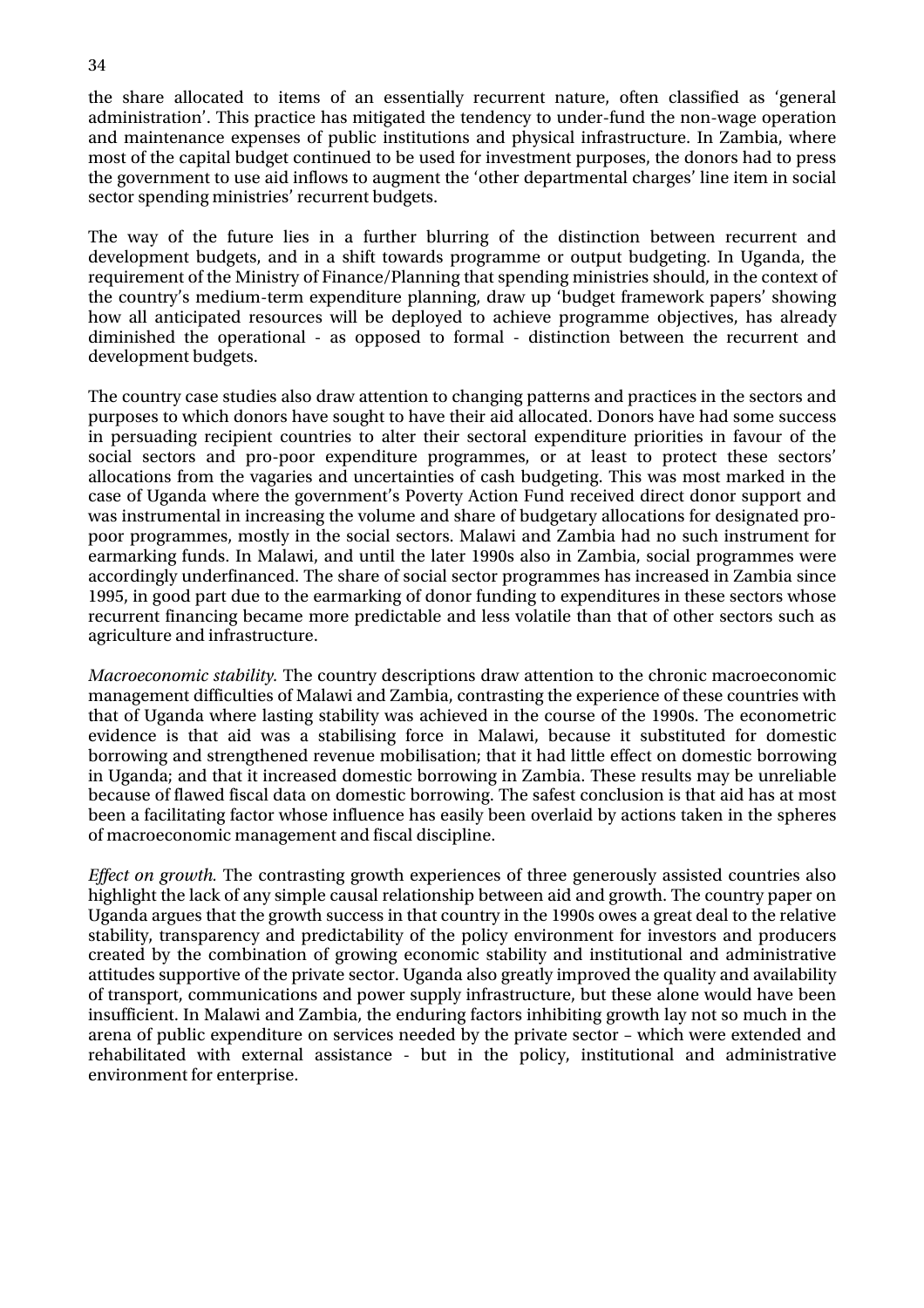## <span id="page-42-0"></span>Chapter 5: Conclusions and Implications

Rather than summarise earlier chapters, this final chapter draws together the threads on certain recurrent themes. It reflects on the added value and implications of the fiscal effects research and contextual analysis performed on the three countries in terms of the light shed on the budget process and other factors in aid effectiveness. It offers concluding thoughts on the empirical methodology used. It also draws attention to some of the limitations inherent in the approach adopted by the country studies, and its implementation.

#### 5.1 Insights into the budget process and aid effectiveness

#### 5.1.1 Insights into the budget process

As regards recipient countries' resource management, a common feature apparent from the time series analysis of fiscal data from the three countries is the persistence of the dichotomy in fiscal planning and resourcing between their recurrent and development budgets. The size of development budgets has been largely contingent on expected external financing, and that of recurrent budgets on expected domestic revenues. Dual budgeting has been most deeply institutionalised and systematic in Malawi, the country with the longest continuous aid relationship with the donors. In Malawi the Office of the President had responsibility for the planning and implementation of the development budget, and was the interlocutor with the donor's on aid volumes and allocations. It was able to call on the Ministry of Finance to provide complementary national resources required for donor-financed projects.

Although all three countries have merged their finance and planning ministries – in the cases of Uganda and Zambia more than ten years ago – the practice still persists of aligning recurrent expenditure with domestic revenues and of basing development budgets to a large extent on the availability of external resources. The statistical relationship between development budget expenditure and concessional aid receipts remains strong, and the inferred direction of causality runs from receipts to expenditures. No similarly close relationship can be established between external resource receipts and the size of the recurrent budget. In some specifications external resources are seen to have increased recurrent expenditure, while in others they seem to have had the opposite impulse effect. In all cases the impact has been small.

Fiscal dichotomy suggests *prima facie* that the three countries, and others like them, may have operated budgetary systems where 'entitlement' and 'discretionary' expenditures are kept distinct, as in the version of the Stone-Geary expenditure model (Chapter 2). This would imply that their recurrent budgets have mainly been used to meet entitlement expenditures required by historical, political and clientelistic commitments from which there is no short-term escape, and that their development budgets have mainly covered discretionary expenditures on new projects and programmes which, though desirable, can be rescheduled to fit with the availability of resources and the timing of flows of external financing.

Budgetary practice in the three countries has largely conformed to the Stone-Geary model, but the fit is not perfect. In the 1990s the share of Uganda's recurrent budget devoted to mandatory and entitlement expenditures, i.e. wages and salaries, pensions and other subsidies and transfers, interest payments, defence and other statutory expenditures was 66-68%; in Malawi it was 60-65%; and in Zambia it was 70-72%. About one-third of recurrent budgets remained available for discretionary outlays, for example on goods and services, and including in Uganda's case expenditure through the PAF on the recurrent needs of priority pro-poor programmes. Development budget expenditure, on average 75% financed by donors, can be considered as 100% discretionary, in the sense that in none of the three countries was it mandatory, nor was there a statutory or customary entitlement to these expenditures. In development terms, governments'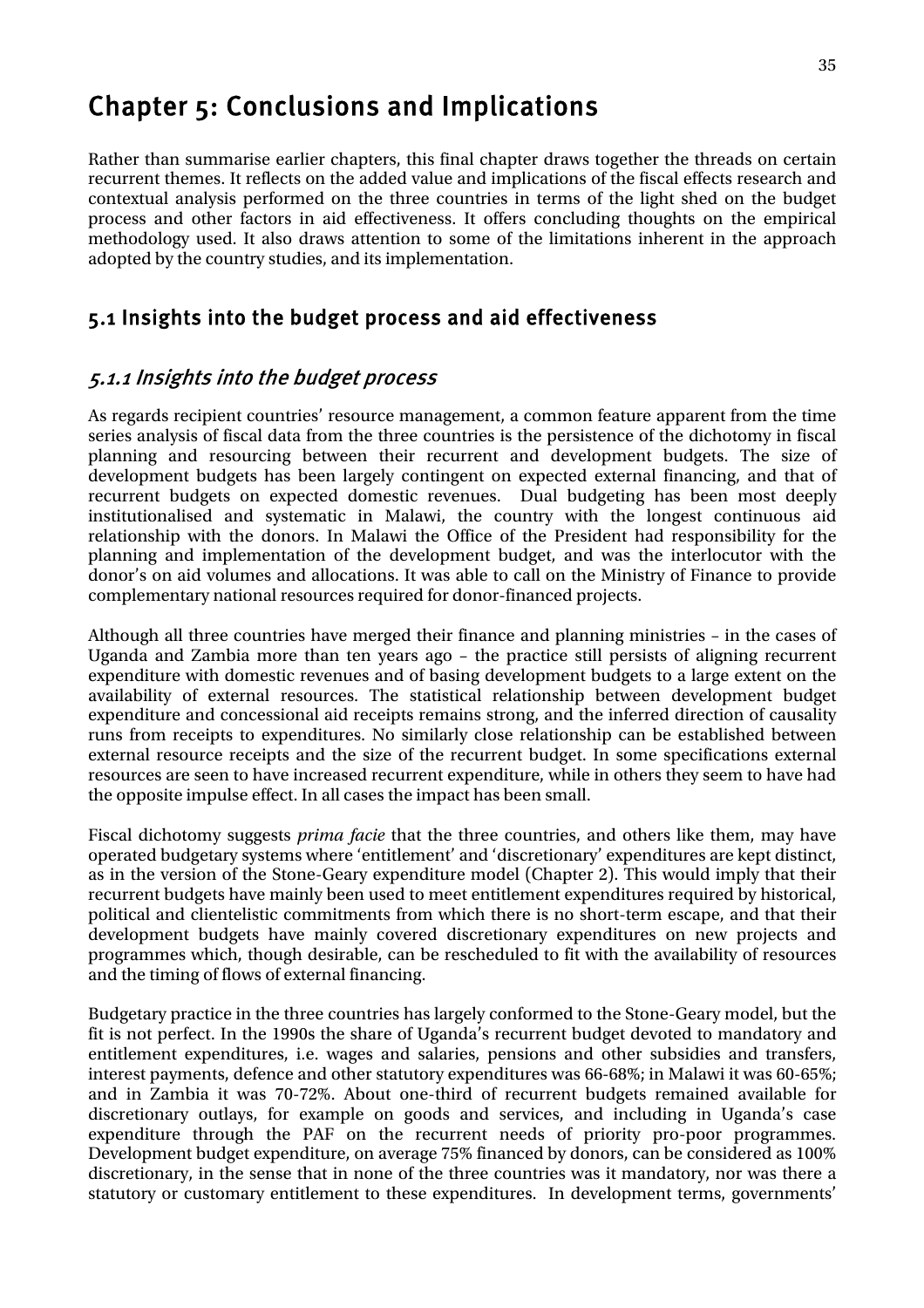welfare objectives are advanced when expenditures over and above these basics are increased. Most non-basic expenditures are financed out of the development budget.

On the other hand a large proportion of recurrent budget expenditure has been mandatory or otherwise necessitated by entitlements. There has of course been flexibility in meeting claims. These have not all been fixed in real or even nominal terms. At times of stringency, governments have been able to compress their wage bills by denying their employees full cost-of-living adjustments and by trimming their payrolls. Governments have fallen into arrears on their interest payments, and in their payments of wages and contractors' bills. They have nevertheless recognised that these recurrent charges have had a prior claim on resources.

The main implication of the Stone-Geary model is that the shares of discretionary expenditure devoted to each item or function should approximate to the marginal contribution of these expenditures to social welfare. There is plenty of room for dispute about the marginal social benefits of discretionary expenditures, based on political preferences and economic assessments, and decision-makers' choices are commonly over-determined by political pressures – from domestic vested interests and external donors. In this respect the recent development of poverty reduction strategies in all three countries, starting with Uganda, and the rising share of the social sector outlays in Uganda and Zambia, represent significant reappraisals of the weights<sup>9</sup> in these countries' underlying welfare function.

The fact that poverty reduction strategies, if defined with clarity and pursued with commitment and consensus, can alter expenditure shares and the relative size of expenditure programmes is a warning against excessive determinism about empirical estimates of the fiscal impact of aid based on historical data. Events can alter historical relationships, and great interpretative care is required in projecting past relationships into the future.

#### 5.1.2 Fiscal rigidities and fungibility

The papers' findings have implications for the donors of general budget support. General budget support is predicated on the strong possibility, if not actuality, of a high degree of resource fungibility in national budgets – between sectors and across the recurrent-development institutional divide. It seems, however, that budget planners in recipient countries are not yet accustomed to seeing matters this way. They persist in regarding external resources, in programme as well as in project form, primarily as resources for expenditures which they label as 'development', and which may lack the relative stability of expenditures habitually financed from the recurrent budget.

The institutional implications of the entrenched practice of allocating aid to the development budget and of financing the recurrent budget from domestic revenues and borrowing have received too little attention from the donors of sector- and budget-support. The practice creates an administrative limitation on the fungibility of aid inflows in which governments appear to have been willing accomplices. It limits governments' room for manoeuvre in trading-off recurrent and capital expenditure with a view to raising the efficiency and effectiveness of their programmes. The strong estimated impact of external resource inflows on development/capital budget expenditure and the weaker impact on recurrent expenditure, serve to underline the persistence this practice, and to remind donors that they are still, in most countries, dealing with dichotomous fiscal institutions which may impede the rational and coherent deployment of expenditures in pursuit of agreed development goals.

Fungibility-inhibiting practices seem to have been eroded over the past decade, not only in Uganda following its budget reforms but also in Malawi where the development budget has become increasingly used to finance certain recurrent expenditures. But the government of Uganda is the only one of the three to have made a break with the past by adopting, in the late

<span id="page-43-0"></span><sup>-&</sup>lt;br>9 <sup>9</sup> coefficients in equation 2.3.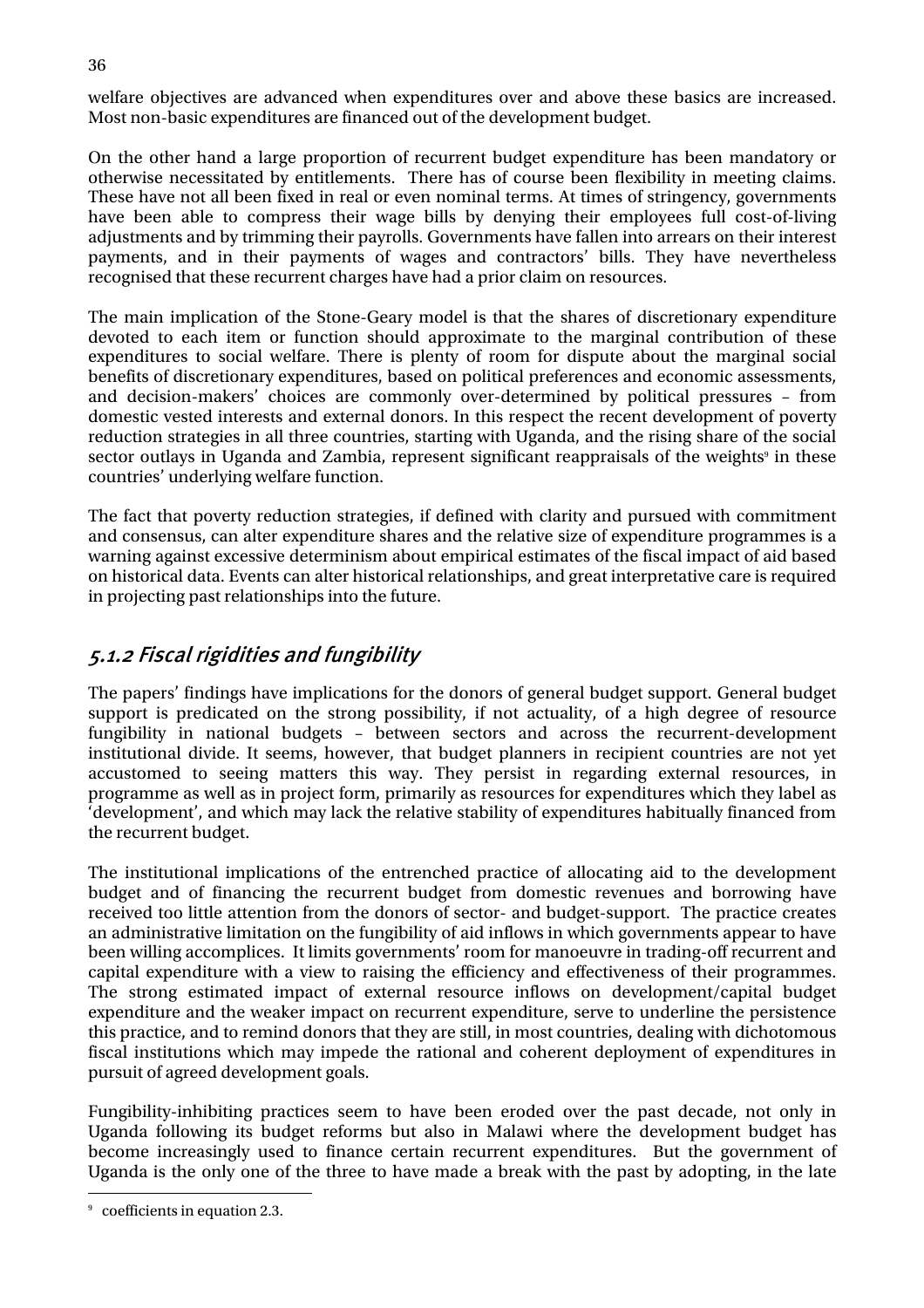1990s a more rational, programme-based system of output budgeting. The results presented in this paper emphasise the importance of this example to other countries of Uganda's recent changes in budgeting practice.

### 5.1.3 Recording of aid flows

The comparative analysis of data on external resource inflows (Chapter 3) has highlighted the persistent, sometimes wide and incompletely explained, differences between net ODA disbursements as recorded by donors and reported by OECD/DAC and recipient countries' records of fiscal receipts of foreign grants and net loans, most of which of necessity have been official aid. The three countries, most notably Uganda, have made efforts to consolidate their budgets and to eliminate off-budget expenditures, making estimates of direct payments by donors where precise information on these is lacking. These efforts have been assisted by some bilateral donors' abandonment of aid tying and by DAC donors' collective assent to the principle of making greater use of recipient countries' own procurement mechanisms. To an increasing extent, therefore, aid transfers are taking place in cash, not in kind. Nevertheless, fiscal consolidation is not yet complete, and there remain incompleteness and inaccuracies in the recording of external resource inflows. The donors of aid for general or sectoral budget support have so far been relatively unconcerned about this, concentrating their attention instead on the 'fiduciary' aspects of budget management, i.e. on the trustworthiness of the expenditure accounts. However, improvements in expenditure management are likely to remain incomplete so long as there are gaps in the recording of receipts and so long as there remain non-budgeted expenditures. The reconciliation of data on ODA disbursements and recipients' external resource receipts deserves higher priority than it has so far received.

This said, the results of the empirical analyses show qualitatively similar impacts on fiscal aggregates from injections of ODA and injections of recorded inflows into budgets of external grants and net loans. From an econometric perspective, therefore, the data discrepancy has not vitiated the analysis, nor has it made it impossible to draw meaningful conclusions.

### 5.1.4 Lagged effects in budgeting

The analysis yields certain insights into non-contemporaneous influences, both on and of aid. Aid injections seem in some cases to have been influenced by prior years' fiscal aggregates (which may have been proxying for other, omitted, macroeconomic variables). Injections have also had multiyear effects on other aggregates, with strikingly varying, not to say ambiguous, time profiles. Thus, in Zambia, a one-period injection of aid is seen to have given rise to persistently higher capital expenditure, but to a flow of recurrent expenditure which is higher for a year or two before falling below previous years' levels. The interpretation of these lagged effects, which budget planners cannot see and are not conscious of, is not easy. They may be a reflection of a succession of *ad hoc* decisions in reaction to unexpected circumstances rather than of systematic and deliberate behavioural response patterns. They may also reflect the fact that budget decisions have intrinsically lagged effects on expenditure and financing because of the time it takes to translate intentions into actions. Whatever the case, it is worth remembering, in the analysis of fiscal and expenditure decisions, that the results of these decisions may well be lagged, and that there could be surprises regarding the magnitude and even the sign of the lagged effects.

### 5.1.5 Aid and economic growth

What, if anything, can these observations and findings tell us about the mechanics of the impact of aid on growth in the three countries? In all three aid receipts have been high as a percentage of GDP and have, even after allowing for allocations for debt and debt-service reduction, added significantly to gross national expenditure. Why, therefore, was aid associated with sustained and fairly rapid growth in Uganda (post-1985), but not in Malawi or Zambia?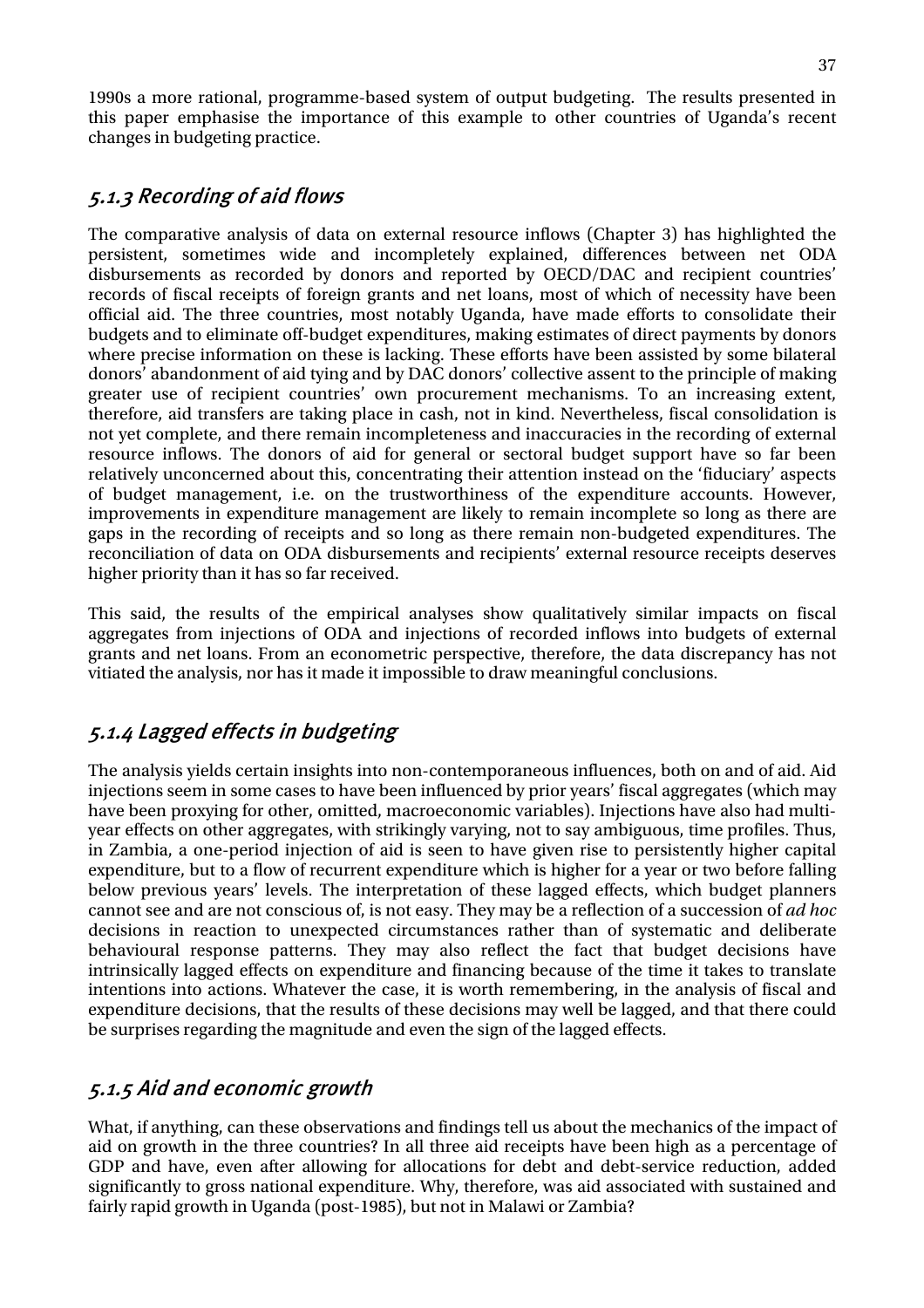There is no formal answer to these questions in fiscal effects analysis. The fact that inter-country variations in estimated fiscal impacts have no systematic effect on economic performance serves only to underline the *ex ante* indeterminacy and country-specificity of the aid-growth relationship. The three country studies suggest that the clue to the aid-growth relationship lies in the articulation between development budget expenditures and the incentive structure for private enterprise development. Where aid-assisted development budget expenditures have helped to supply the public services which were pre-requisites for private sector growth or have been sought by an already expanding private sector, aid has contributed to growth. Where, on the other hand, development budget expenditures have occurred in environments where private sector development, job creation and livelihood improvement were inhibited by the policy environment, political and regulatory uncertainty and other disincentives to enterprise expansion, their rates of return have been low, and on occasion negative.

In Uganda, after 1985, the real economy entered a phase of consolidation, revived confidence and expansion. It required improving infrastructural and other public services to sustain its momentum. In addition to its short-term expenditure multiplier effects, aid was also effective in helping to create the capacity to provide these services. Small development outlays in agriculture were sufficient to facilitate a significant and sustained revival of market-oriented farming.

In Malawi, the growth momentum, present in the 1960s and 1970s, was broken in the two subsequent decades by inconsistent and ill-disciplined macroeconomic policies applied in response to a debt crisis, aggravated (for a while) by conflict in Mozambique, and by rent-seeking behaviour by the political class. The demand for public services and rates of return on public development expenditures were accordingly reduced, making aid relatively ineffective in promoting growth.

Expenditure by Malawi and Zambia in the late 1970s and early 1980s on infrastructure required to duplicate external trade links made no contribution to productive potential, compared with the previous situation when transit through countries to the South was possible. Zambia's and Malawi's development expenditures on agricultural production and marketing produced disappointingly low returns (World Bank, 2002: Chapter 2; World Bank, 2004: Chapter 3).

In the case of Zambia, public expenditure would doubtless have had to contract in real terms even more without aid than with it and, at least in the years of a fixed and overvalued exchange rate, the real economy would have been more balance-of-payments constrained and therefore smaller. Aid may thus have had a short-lived positive expenditure multiplier effect. Its contribution to capacitybuilding was diffuse, excessively focused on fixed capital formation, unsustainable and not complemented by investment in the private sector.

In both Malawi and Zambia, the propensity to fiscal indiscipline survived the adoption of cash budgeting, contributing to the recurrence of episodes of macroeconomic instability and to a stopgo relationship with the donors. Donors' concerns about corruption in public life accentuated the volatility of aid flows. This in turn impaired the contribution of aid to growth, *inter alia* through the negative signal it sent to the private sector about prospects for the business environment.

The message of the country studies for the aid-and-growth debate, therefore, is that, to achieve lasting beneficial effect, official aid should support public expenditure programmes which complement growth processes occurring in the real economy, and which form part of a confidence-inspiring economic (and security) policy stance characterised by stability and predictability.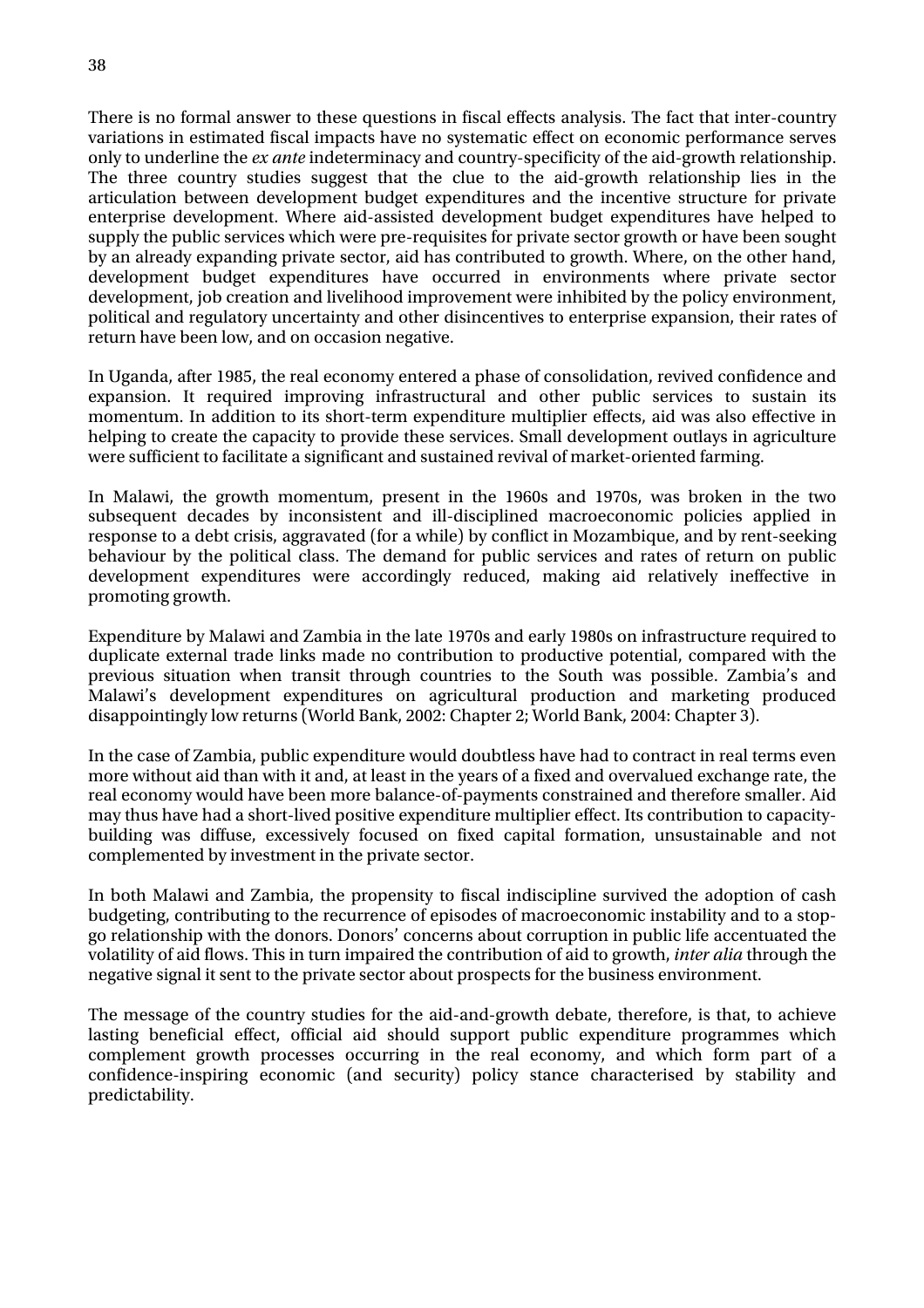#### <span id="page-46-0"></span>5.2 Methodology

The econometric assessment of data for the three country case studies confirms in general terms the suitability of the VAR and VEC models used. The estimated models portray the average effects of aid over a long time period. The advantage over single equation time series models is that the VAR/VEC models treat all variables as endogenous, and therefore capture the linkages between different forms of expenditure and sources of finance. Secondly, VARs do not need to rely on assumptions or place restrictions on certain parameters, which is required in estimating structural systems equations using instrumental variables. In our analysis, the impact of aid on the other fiscal variables is direct as well as indirect via changes in the other fiscal aggregates. Impulse response analysis is also convenient for assessing whether increases in total expenditure have been larger than the initial increase in aid, taking into account changes in other sources of finance. However, if confidence intervals are large, or not defined, one needs to be careful about drawing firm conclusions about the respective magnitudes of estimated effects.

Time series or VAR models have certain characteristic shortcomings. The three country case studies use annual data for which there are relatively few observations. VAR/VEC models are best suited for the analysis of relatively high-frequency and long time series data. They can become easily over-parameterised, which was the case in some of the estimated models. One possible approach would be to treat variables that do not seem to be affected by the other variables as exogenous. This would, however, limit the number of responses to be analysed, for example making it impossible to examine the impact of aid on exogenous variables, even though there might be interesting indirect effects.

Because the model assumes that there are contemporaneous effects, residuals in each equation are correlated. However, if the direction of this contemporaneous causality is uncertain, the model results can be slightly biased. In most cases, however, the model results confirmed the hypotheses made and one could expect the direction of contemporaneous causality to run from aid to fiscal aggregates and not vice versa. In addition, omitted variable bias can also lead to residual correlation, which causes contemporaneous impulse responses. In the case of Zambia, the strong negative impact of aid on domestic revenue could be partly attributable to the correlation between residuals in the aid and revenue equations, which could be the result of omitted variable bias. Changes in GDP are likely to have affected both aid and domestic revenue, but are not controlled for in the models. The fact that one form of external financing is excluded in each model may also lead to some omitted variable bias. However, apart from the effect of aid on revenue in Zambia, most of the models do not produce surprise results, which implies that omitted variable bias may not be significant.

The results of some models appear to be more robust than others. In a few cases, the model results were sensitive to the inclusion of a dummy variable for outlier values in the data. However, as far as was possible, the main conclusions in each paper are based on models that provided the most robust results and passed the standard diagnostic tests. In Uganda, due to a rather short time series, the results for models including total expenditure, instead of the separation into development and recurrent expenditure, were more robust, and therefore more reliable. In Zambia, the model used to estimate the impact of grants performed less well than those for ODA and foreign loans. In the case of Malawi, a dummy variable was added to each model to stabilise the impulse responses, but this did not qualitatively change the results.

## 5.3 Limitations of the analysis

As applied in the country case studies, the empirical enquiry into the fiscal effects of external resource inflows has been able to cast only limited light on the processes at work in absorbing aid into the domestic economy. It has been limited to documenting average relationships between the main recorded aggregates in the fiscal accounts of recipient countries whose budgets are known not to have been consolidated, and whose fiscal and monetary accounts are unreconciled. Data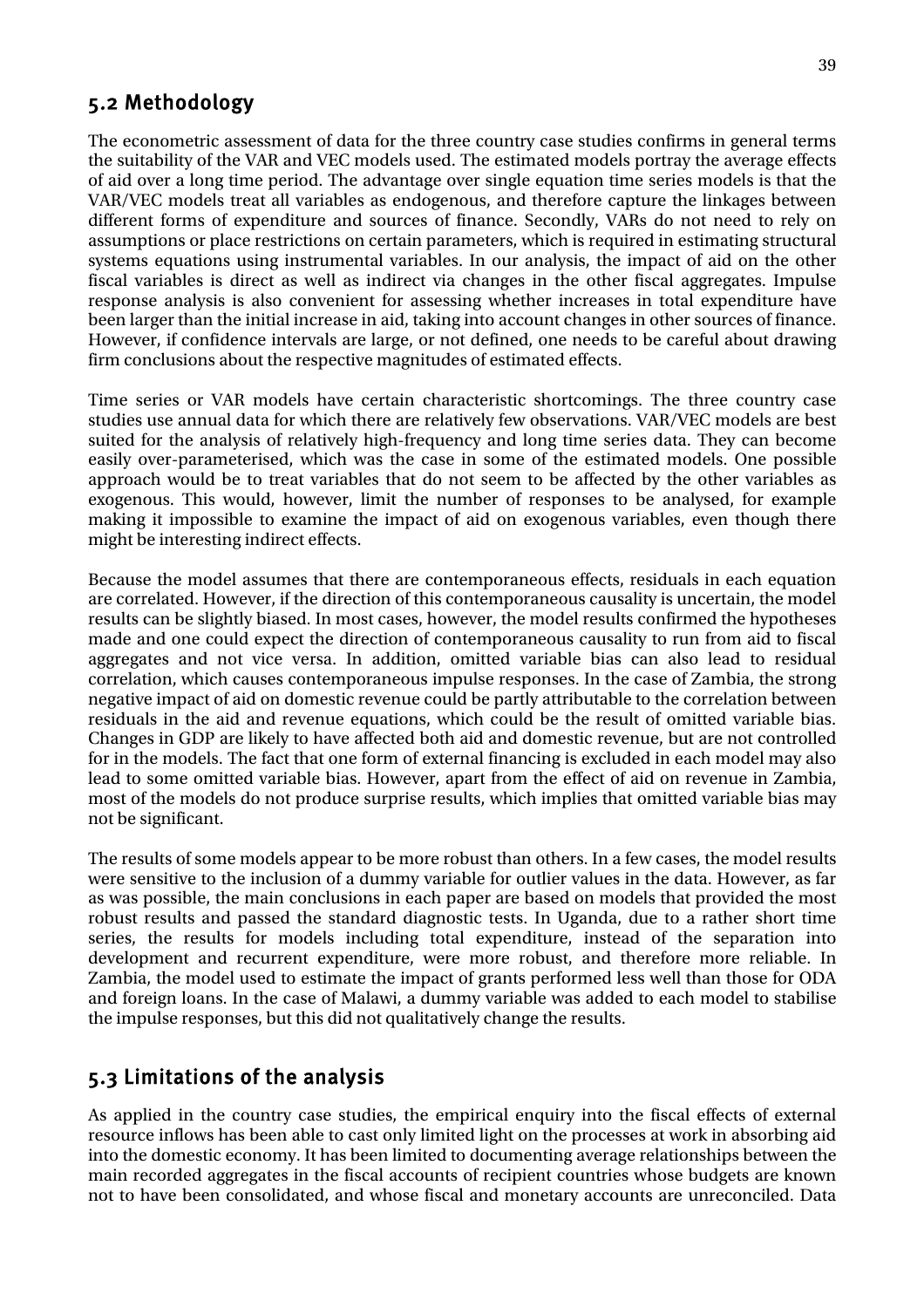problems have been aggravated by the non-recording or misclassification of flows, and the changing composition of heterogeneous aggregates such as foreign loans. The analysis leaves out of account numerous quasi-fiscal transactions and any effect of donors' net ODA on these magnitudes.

The fiscal accounts are thus a wholly satisfactory guide neither to how total public expenditures have been deployed, nor to the impact of public sector activities, including those which are aidfinanced, on the rest of the economy. The main conclusion common to all the studies – that external inflows have stimulated higher development expenditures – merely confirms the persistence of long-standing institutional practice originally instituted to satisfy donors that their assistance was being devoted to developmental purposes.

The shortness of the time series used means that the econometric analysis can only cover fiscal aggregates. This has precluded the econometric assessment of the effects of aid on sub-aggregates, such as programme, sectoral or economic expenditure categories. The paucity of observations has prevented the identification of shifts or fluctuations in policy responses occurring within the periods covered by the time series analysis.

Inferences drawn in the country papers about the influence of aid on expenditure at the subaggregate level have thus had to rely on a combination of information about actual variations in development and recurrent budget outlays by sector and economic classification, and about donors' strategies and commitments. Fiscal effects methodology, of course, throws no light on the effects of aid on the efficiency and effectiveness of expenditures on public services, or on imbalances between expenditure types. Complementary information on these aspects of aid deployment has to be sought outside the formal framework of the analysis of fiscal effects.

Inferences about the contribution of aid to macroeconomic stability were drawn in Chapter 4. These inferences have, however, to be treated as provisional until cross-checked against information on net bank advances to governments and net bank purchases of government bonds. It is common for there to be mismatches between the sums governments claim to have borrowed in a given time period, and the volume of lending by banks and other domestic creditors.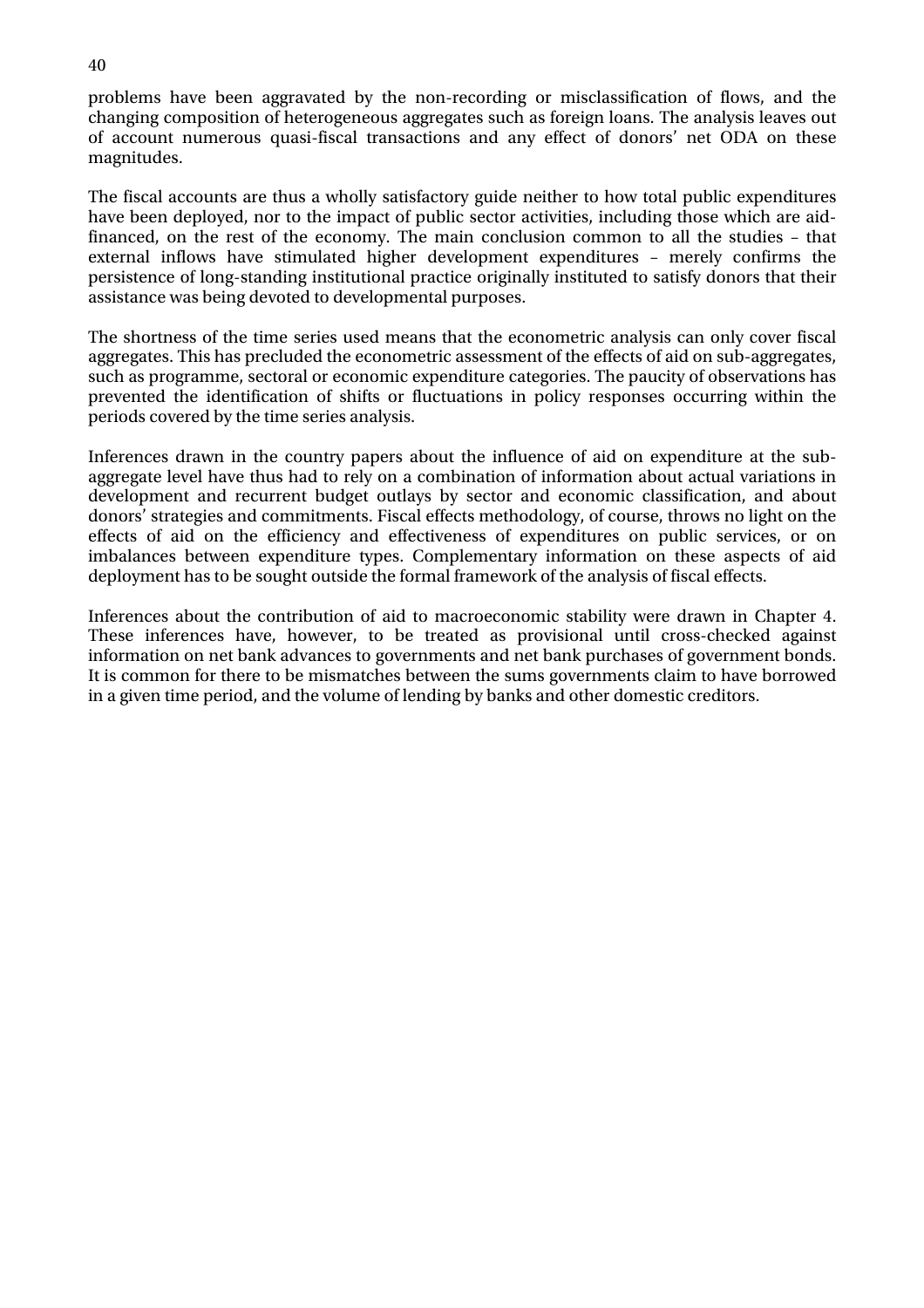## <span id="page-48-0"></span>Bibliography

Aschauer, D. (1989) 'Is Government Spending Productive?', *Journal of Monetary Economics* 23 (2), pp 177-200.

Barro, R. (1991) 'Economic Growth in a Cross Section of Countries', *Quarterly Journal of Economics* 106 (2), pp 407-43.

Boone, P. (1994) 'The Impact of Foreign Aid on Savings and Growth', London School of Economics, mimeo.

Burnside, C. and Dollar, D. (2000) 'Aid Policies and Growth', *American Economic Review* 90 (4), pp 847-68.

Cashell-Cordo, P. and Craig, S. (1990) 'The Public Sector Impact of International Resource Transfers', *Journal of Development Economics* 32 (1), pp 17-42.

Collier, P. and Dollar, D. (2002) 'Aid Allocation and Poverty Reduction', *European Economic Review* 46 (8), pp 1475-500.

Dayton-Johnson, J. and Hoddinott, J. (2001) 'Aid, Policies and Growth: Comment', Department of Economics, Dalhousie University, Halifax, Canada, 31 July, mimeo.

Devarajan, S., Swaroop, V. and Zou, H. (1996) 'The Composition of Public Expenditure and Economic Growth', *Journal of Monetary Economics* 37, pp 313-44.

Devarajan, S., Rajkumar, A. S and Swaroop, V. (1999) *What Does Aid to Africa Finance?*, Policy Research Working Paper No. 2092, World Bank, Washington, DC.

Durbarry, R. (2004) 'Foreign Aid: Is it all Consumed?', *Journal of International Development* 16 (2), pp 189-99.

Easterly, W., Levine. R. and Roodman, D. (2003) *New Data, New Doubts: Revisiting Aid, Policies and Growth*, Working Paper No. 26, Center for Global Development, Washington, DC, June.

Enders, W. (1995) *Applied Econometric Time Series*, John Wiley & Sons, Chichester.

Fagernäs, S. and Roberts, J. (2004a) *The Fiscal Effects of Aid in Uganda*, ESAU Working Paper No. 9, Overseas Development Institute, London.

Fagernäs, S. and Roberts, J. (2004b) *The Fiscal Effects of Aid in Zambia*, ESAU Working Paper No. 10, Overseas Development Institute, London.

Fagernäs, S. and Schurich, C. (2004) *The Fiscal Effects of Aid in Malawi*, ESAU Working Paper No. 7, Overseas Development Institute, London.

Feyzioglu, T., Swaroop, V. and Zhu, M. (1998) 'A Panel Data Analysis of the Fungibility of Foreign Aid', *World Bank Economic Review* 12 (1), pp 29-58.

Franco-Rodriguez, S. (2000) 'Recent Advances in Fiscal Response Models with an Application to Costa Rica', *Journal of International Development*, 12 (3), pp 429-42.

Franco-Rodriguez, S., McGillivray, M. and Morrissey, O. (1998) 'Aid and the Public Sector in Pakistan: Evidence with Endogenous Aid', *World Development* 26 (7), pp 1241-50.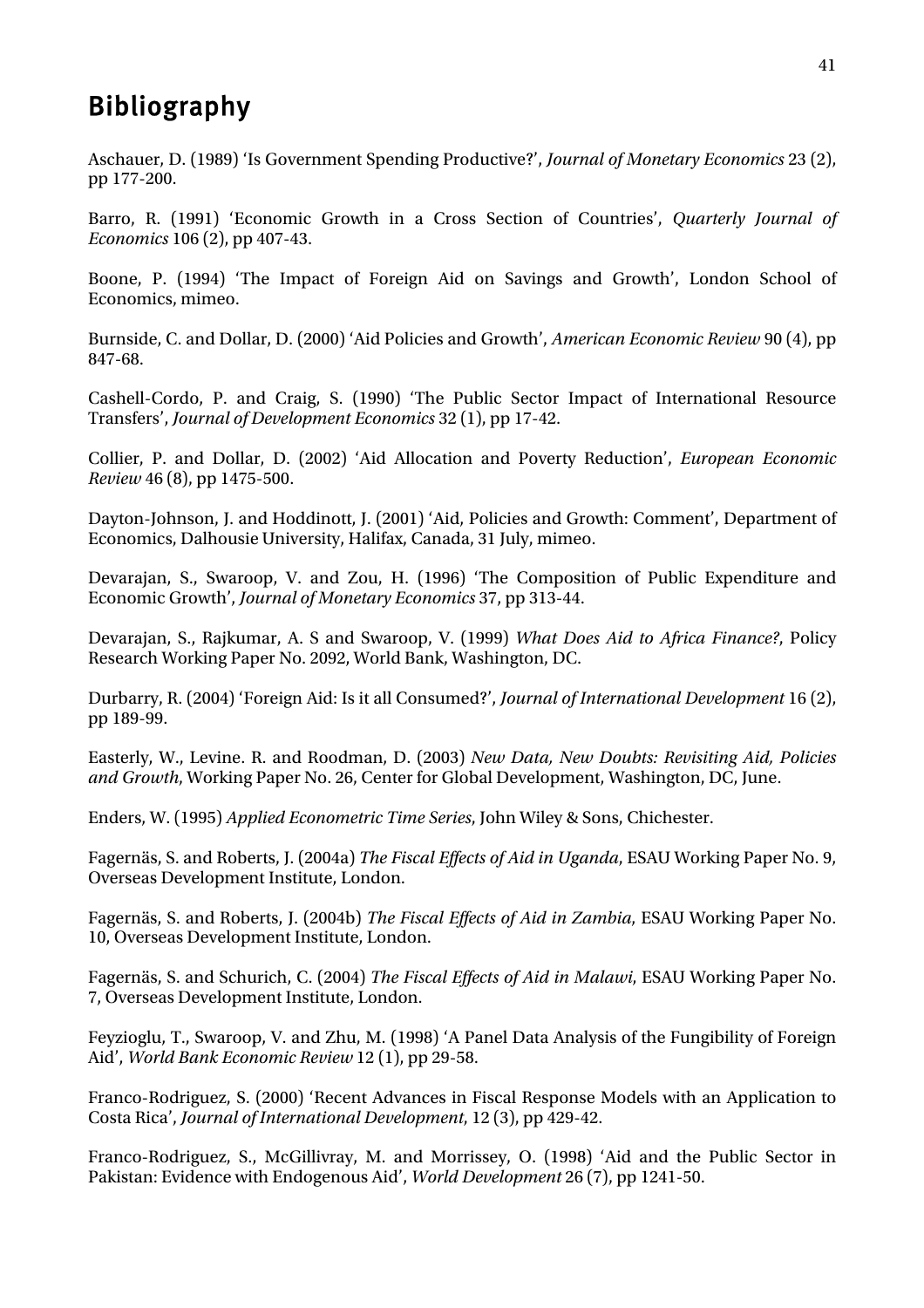Gang, I.N. and Khan, H.A. (1993) 'Reply to Tran-Nam Binh and Mark McGillivray: Aid, Taxes and Public Investment: A Comment', *Journal of Development Economics* 45 (1), pp 165-7.

Gemmell, N. (2000) *Fiscal Policy in a Growth Framework*, WIDER Discussion Paper No. 2001/84, Helsinki.

Gomanee, K., Girma, S. and Morrissey, O. (2002) *Aid and Growth in Sub-Saharan Africa: Accounting for Transmission Mechanisms*, CREDIT Research Paper No. 02/05, University of Nottingham.

Grier, K. and Tullock, G. (1987) 'An Empirical Analysis of Cross-National Economic Growth', *Journal of Monetary Economics* 24 (2), pp 259-76.

Grossman, P. (1988) 'Government and Economic Growth: A Non-Linear Relationship', *Public Choice* 56, pp 193-200.

Gupta, K. (1993) 'Sectoral Fungibility of Foreign Aid in India', University of Alberta, mimeo.

Hansen, H. and Tarp, F. (2000) 'Aid Effectiveness Disputed', *Journal of International Development* 12 (3), pp 375-98.

Heady, C. (2001) *Taxation Policy in Low-Income Countries*, WIDER Discussion Paper No. 2001/81, Helsinki.

Heller, P. S. (1975) 'A Model of Public Fiscal Behaviour in Developing Countries: Aid, Investment and Taxation', *American Economic Review* 65 (3), pp 429-45.

Isham, J. and Kaufmann, D. (1999) 'The Forgotten Rationale for Policy Reform: The Productivity of Investment Projects', *Quarterly Journal of Economics* 114 (1), pp 149-84.

Jang, K. (2001) *[Impulse Response Analysis with Long Run Restrictions on Error Correction Models](http://ideas.repec.org/p/osu/osuewp/01-04.html)*, [Working Paper No.](http://ideas.repec.org/s/osu/osuewp.html) 01-04, Department of Economics, Ohio State University, Columbus, OH.

Khan, H.A. and Hoshino, E. (1992) 'Impact of Foreign Aid on the Fiscal Behaviour of LDC Governments', *World Development* 20 (10), pp 1481-8.

Khilji, N. and Zampelli, E. (1991) 'The Fungibility of US Assistance to Developing Countries and the Impacts of Recipient Expenditures: A Case Study of Pakistan', *World Development* 19 (8), pp 1095-1105.

Kweka, J. and Morrissey, O. (2000) *Government Spending and Economic Growth in Tanzania, 1965-1996*, CREDIT Research Paper No. 00/06, University of Nottingham.

Lensink, R. and White, H. (2001) 'Are There Negative Returns to Aid?', *Journal of Development Studies* 37, (6) pp 42-65, August.

Lin, S. (1994) 'Government Spending and Economic Growth', *Applied Economics* 26 (1), pp 83-94.

McGillivray, M. and Ahmed, A. (1999) 'Aid, Adjustment and Public Sector Fiscal Behaviour in the Philippines', *Journal of the Asia-Pacific Economy* 4, pp 381-91.

McGillivray, M. and Morrissey, O. (2000) *Aid Illusion and Public Sector Fiscal Behaviour*, CREDIT Research Paper No. 00/9, University of Nottingham; forthcoming in *Journal of Development Studies* (2001).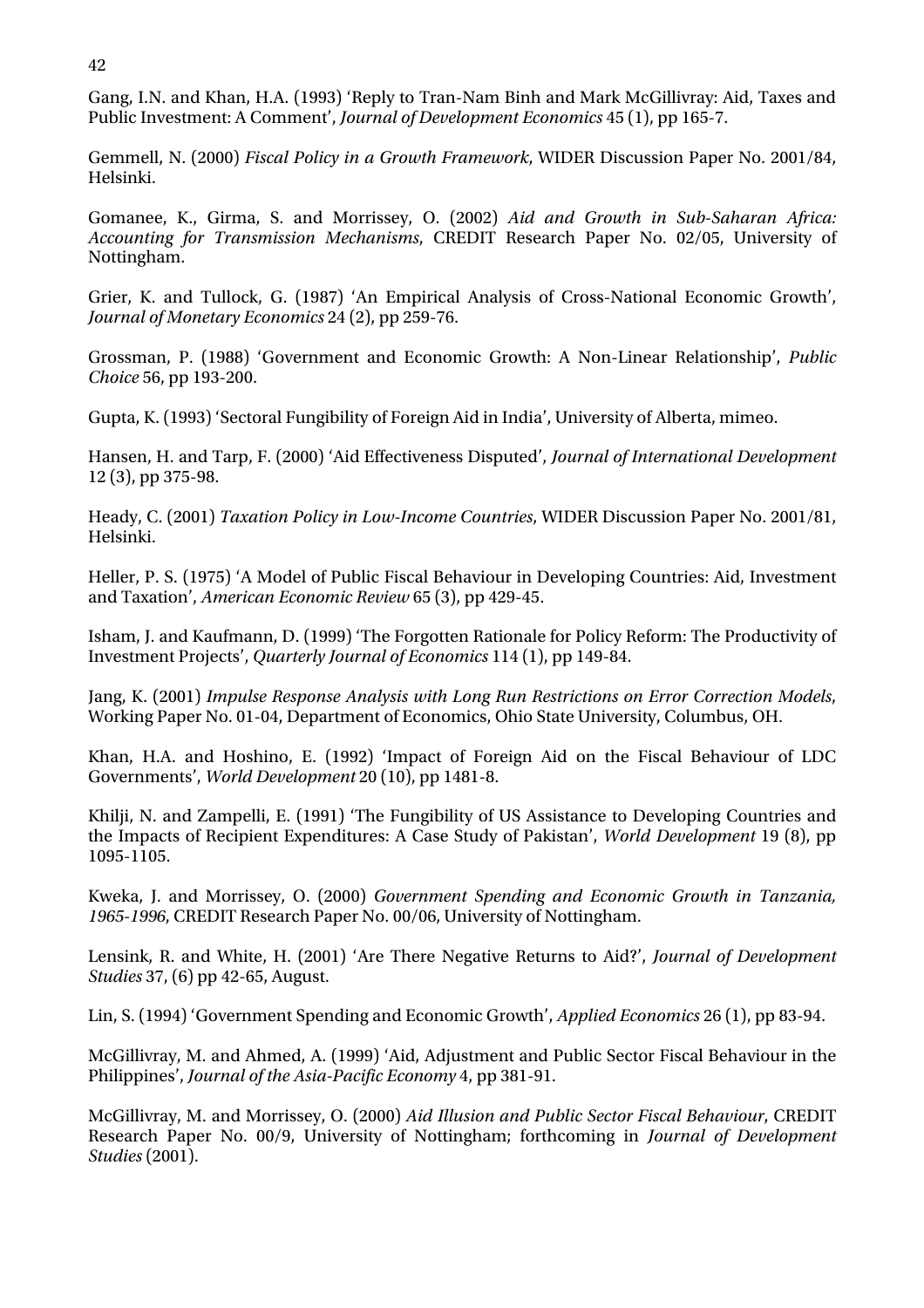McGillivray, M. and Morrissey, O. (2001) *Fiscal Effects of Aid*, WIDER Discussion Paper No. 61, Helsinki.

McGillivray, M., and Ouattara, B. (2003) *Aid, Debt Burden and Government Fiscal Behaviour in Côte d'Ivoire*, CREDIT Research Paper No. 03/05, University of Nottingham.

Morrissey, O. (2001) 'Does Aid Increase Growth', *Progress in Development Studies* 1 (1), pp 37-50.

Mosley, P., Hudson, J. and Horrel, S. (1987) 'Aid, the Public Sector and the Market in Less Developed Economies', *Economic Journal* 97, pp 616-41.

Mosley, P. and Hudson, J. (1995) 'Aid Effectiveness: A Study of the Effectiveness of Overseas Aid in the Main Countries Receiving ODA Assistance', mimeo report to the ODA.

OECD Development Assistance Committee (2000) *Handbook for Reporting Debt Reorganisation on the DAC Questionnaire*, DCD/DAC (2000) 16, OECD, Paris.

Osei, R., Morrissey, O. and Lloyd, T. (2003) *Modelling the Fiscal Effects of Aid: An Impulse Response Analysis for Ghana*, CREDIT Research Paper No. 03/10, University of Nottingham.

Pack, H. and Pack, J.R. (1990) 'Is Foreign Aid Fungible? The Case of Indonesia', *Economic Journal* 100, pp 188-94.

Pesaran, H. and Shin, Y. (1998) 'Generalized Impulse Response Analysis in Linear Multivariate Models', *Economics Letters* 58, pp 17-29.

Ram, R. (1986) 'Government Size and Economic Growth: A New Framework and some Empirical Evidence from Cross-Section and Time Series Data', *American Economic Review* 76 (1), pp 191- 203.

Swaroop, V., Shikha, J. and Rajkumar, A.S. (2000) 'Fiscal Effects of Foreign Aid in a Federal System of Governance. The Case of India', *Journal of Public Economics* 77 (3), pp 307-30.

World Bank (2002) *Zambia Country Assistance Evaluation*, Report No. 25075, Operations Evaluation Division, World Bank, Washington, DC, November.

World Bank (2003) *Malawi - Fiscal Management and Accelerating Growth Project*, Project Information Document, Project No. 27423, World Bank, Washington, DC.

World Bank (2004) *Malawi: Country Economic Memorandum: Policies for Accelerating Growth*, Economic Report No. 25293, Africa Region, World Bank, Washington, DC.